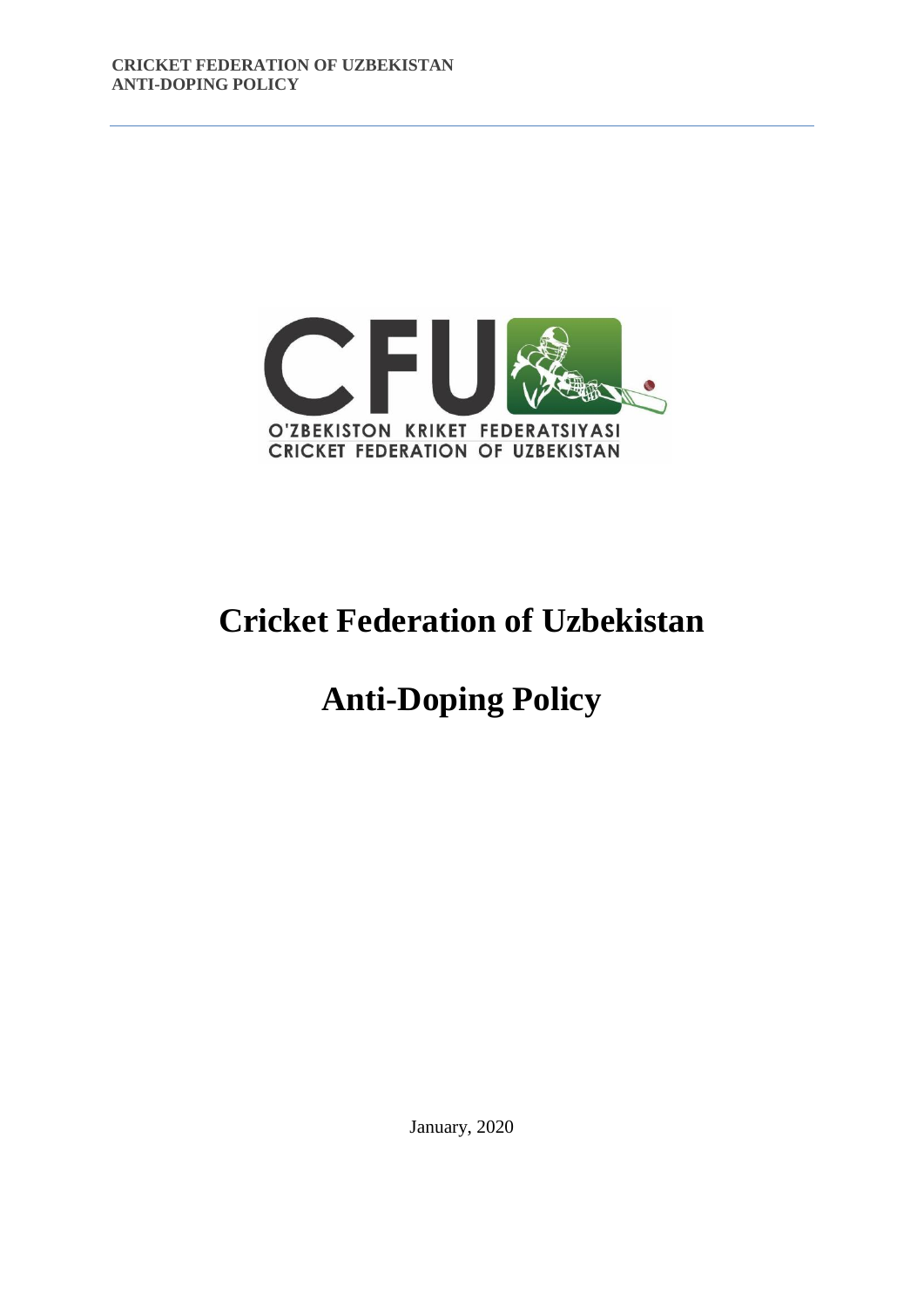# **1. Introduction**

The Cricket Federation of Uzbekistan (CFU) condemns the *Use* of *Prohibited Substances* and *Prohibited Methods* in cricket. The *Use* of *Prohibited Substances* and *Prohibited Methods* is contrary to the ethics of cricket, potentially harmful to the health of *Players* and detrimental to the reputation of cricket as a sport.

The only legitimate *Use* of *Prohibited Substances* and *Prohibited Methods* is under the supervision of a physician for a clinically justified purpose in accordance with Article 8 of these Anti-Doping Rules.

CFU aims to stop *Doping* practices in cricket by:

- 1.1. educating and informing *Players* and *Player Support Personnel* about these Anti-Doping Rules;
- 1.2. supporting the drug testing programs and education initiatives of *Anti-Doping Organisation*s; and
- 1.3. imposing effective sanctions on *Players* and *Player Support Personnel* who commit *Anti-Doping Rule Violations*.

This Policy has been adapted from the Cricket Australia Anti-Doping Policy.

**a. Establishing the Policy**

In order to implement this Anti-Doping Policy, the CFU appoint the following:

- **An Anti-Doping Control Officer** to give effect to these Anti-Doping Rules and, until such person is appointed the responsible person will be the Chief Executive Officer of CFU.
- **The CFU Anti-Doping Committee (CFUADC**) to be responsible for implementing this Anti-Doping Policy and developing testing and other facilities to ensure the goals of the Policy are met in practice. Until a national anti-doping agency is set in place, this committee will be entirely responsible for ensure proper practice in cricket of this Anti-Doping Policy.
- **CFU Anti-Doping Medical Advisor** , a qualified and experienced medial doctor, whose duties will include suggesting amendments to, and implementation of, the requirements of these Anti-Doping Rules, as well as having a medical role in the Anti-Doping process.

#### **b. Constraints**

This Anti-Doping Code whilst firmly committed to by the CFU will operate within the constraints imposed by the current situation in Uzbekistan.

Currently there is National-Anti Doping Agency in Uzbekistan (UzNADA) and the CFU has facility for testing athletes for prohibited substances.

As the CFU develops in coming years, efforts will be made to put own Anti-Doping facilities and procedures in place for the game of cricket in Uzbekistan.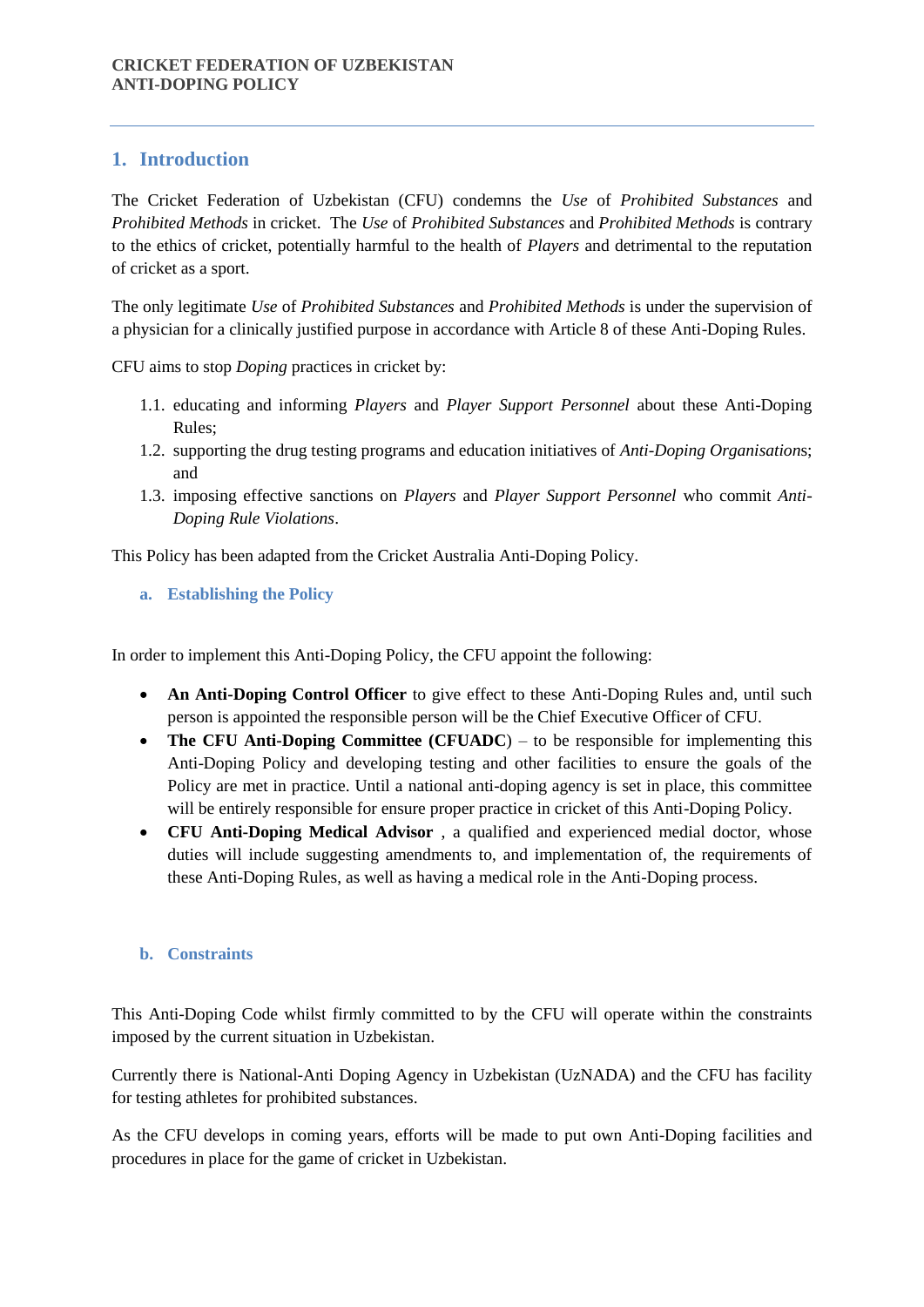The CFU is committed to discouraging the use of prohibitive substances and to cooperating fully with Anti-Doping agencies in all of its playing and activities at the international level.

The policy outlined in this document sets guidelines that will be used now and in the future as our anti-doping facilities and processes are developed.

# **2. Who Do These Anti-Doping Rules Apply To?**

These Anti-Doping Rules apply to:

- *Members*;
- *Player*s;
- *Player Support Personnel*; and
- employees and contractors of CFU and *Members*.

# **3. Obligations**

3.1. These Anti-Doping Rules, like competition rules, set out some of the conditions under which cricket is played. *Player*s and *Player Support Personnel* accept these Anti-Doping Rules as a condition of being eligible to participate in cricket at all levels under the jurisdiction, auspices and control of CFU.

These Anti-Doping Rules are not intended to be subject to or limited by the requirements and legal standards applicable to criminal proceedings or employment matters. The policies and minimum standards implemented in these Anti-Doping Rules are modelled on the *WADA* (World Anti Doping Agency) Code, which represents the consensus of a broad spectrum of stakeholders with an interest in fair sport and should be respected by all courts, arbitral tribunals and other adjudicating bodies.

## **3.2. Roles and responsibilities –** *Players*

#### *Players* must:

- 3.2.1.read and be knowledgeable of and comply with these Anti-Doping Rules and the *Prohibited List* as it relates to them;
- 3.2.2.be available for *Sample* collection, *Testing* and provide whereabouts information in accordance with these Anti-Doping Rules for that purpose;
- 3.2.3.take full responsibility, in the context of *Doping*, for what they ingest, *Use* and *Possess*;
- 3.2.4.inform medical practitioners with whom they consult of their obligations not to *Use* or *Possess Prohibited Substances* and *Prohibited Method*s and to take responsibility to make sure that any medical treatment received does not violate these Anti-Doping Rules;
- 3.2.5.not *Use* or *Possess* any *Prohibited Substances* or *Prohibited Methods* in violation of these Anti-Doping Rules;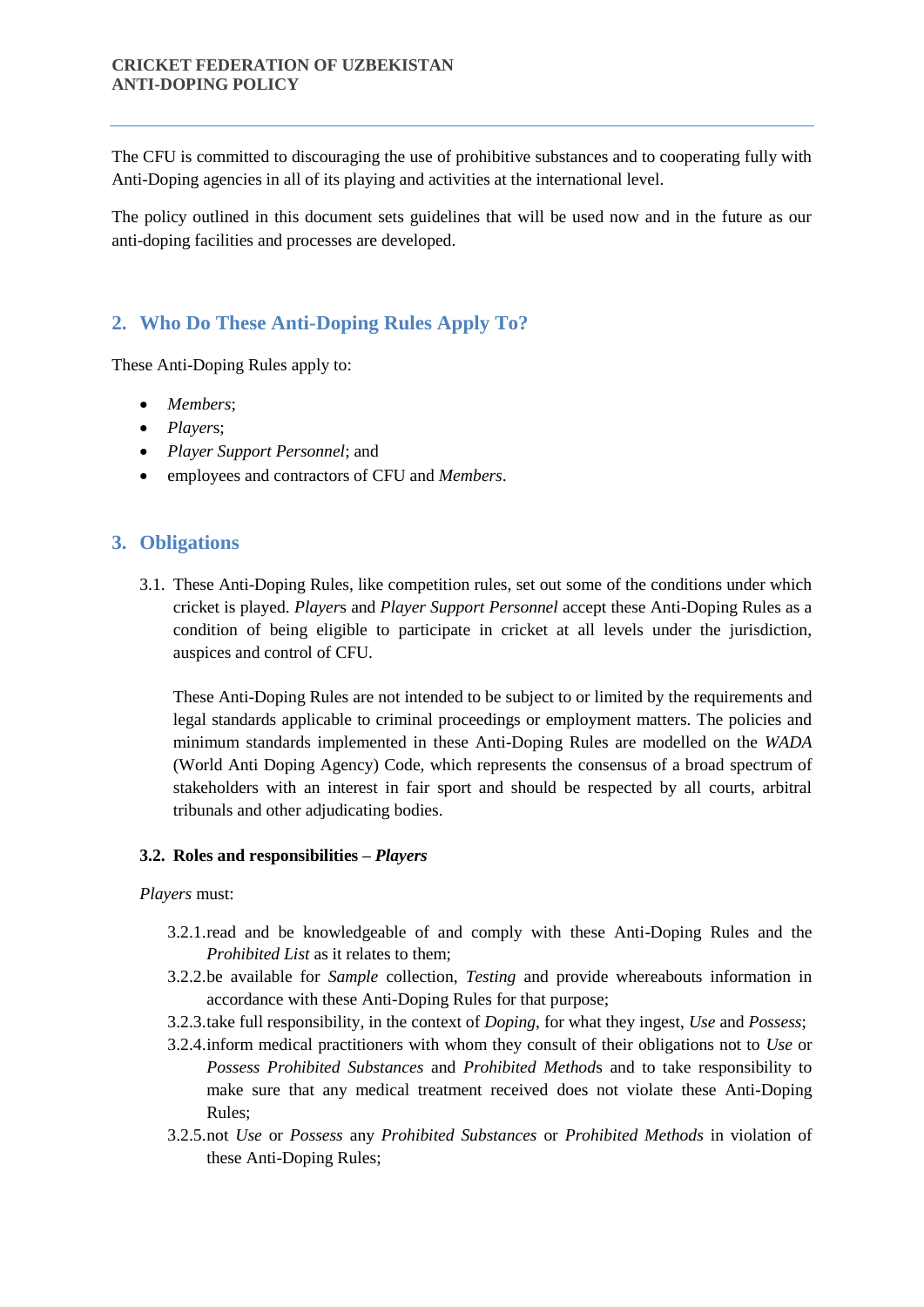- 3.2.6.make themselves aware of the procedure for *Sample* collection and *Testing* procedures and their rights during the *Sample* collection and *Testing* process;
- 3.2.7.set a responsible example on the issue of drug use in sport to members of the public, especially children interested in cricket;
- 3.2.8.ensure that the requirements for prior notification of *Use* of *Prohibited Substance* or *Prohibited Methods* which are necessary for a *Therapeutic Use Exemption* are complied with;
- 3.2.9.Attend all anti-doping education programs conducted annually by CFU, relevant *Members* and *the appropriate sports doping authority* or other *Anti-Doping Organisations* on behalf of CFU and relevant *Members*. Failure to attend an anti-doping education session shall be no excuse for an alleged *Anti-Doping Rule Violation*, nor shall it mitigate culpability of a *Player* in determining sanction;
- 3.2.10. submit to the jurisdiction of the *CFU Anti-Doping Committee* and *Appeals Committee*;
- 3.2.11. immediately refer information about possible *Anti-Doping Rule Violations* to CFU;
- 3.2.12. assist, co-operate and liaise with CFU, the CFU Anti-Doping Committee, and other *Anti-Doping Organisations* in relation to the conduct of any investigation or hearing into an alleged *Anti-Doping Rule Violation*; and
- 3.2.13. comply with all sanctions which may be imposed under these Anti-Doping Rules in the event an *Anti-Doping Rule Violation* is found to have occurred.

#### **3.3. Roles and responsibilities –** *Player Support Personnel*

*Player Support Personnel* must:

- 3.3.1.read and be knowledgeable of and comply with these Anti-Doping Rules and the *Prohibited List* as it relates to them;
- 3.3.2.make themselves aware of the procedure for *Sample* collection and *Testing* procedures and cooperate with *Player Testing*;
- 3.3.3.use their influence on *Player*s' values and behaviour to ensure compliance with these Anti-Doping Rules;
- 3.3.4.set an appropriate example on the issue of drug use in sport to members of the public;
- 3.3.5.submit to the jurisdiction of the *CFU Anti-Doping Committee* and *Appeals Committee*;
- 3.3.6.immediately refer information about possible *Anti-Doping Rule Violations* to CFU;
- 3.3.7.assist, co-operate and liaise with CFU and *Anti-Doping Organisations* in relation to the conduct of any investigation or hearing into an alleged *Anti-Doping Rule Violation*; and
- 3.3.8.comply with all sanctions which may be imposed under these Anti-Doping Rules in the event an *Anti-Doping Rule Violation* is found to have occurred.

#### **3.4. Roles and responsibilities – CFU**

The CFU must:

- 3.4.1.give *the appropriate sports doping authority* timely and accurate *Player* whereabouts information provided in accordance with these Anti-Doping Rules;
- 3.4.2.support and assist *the appropriate sports doping authority* to conduct *Doping Control* in accordance with these Anti-Doping Rules;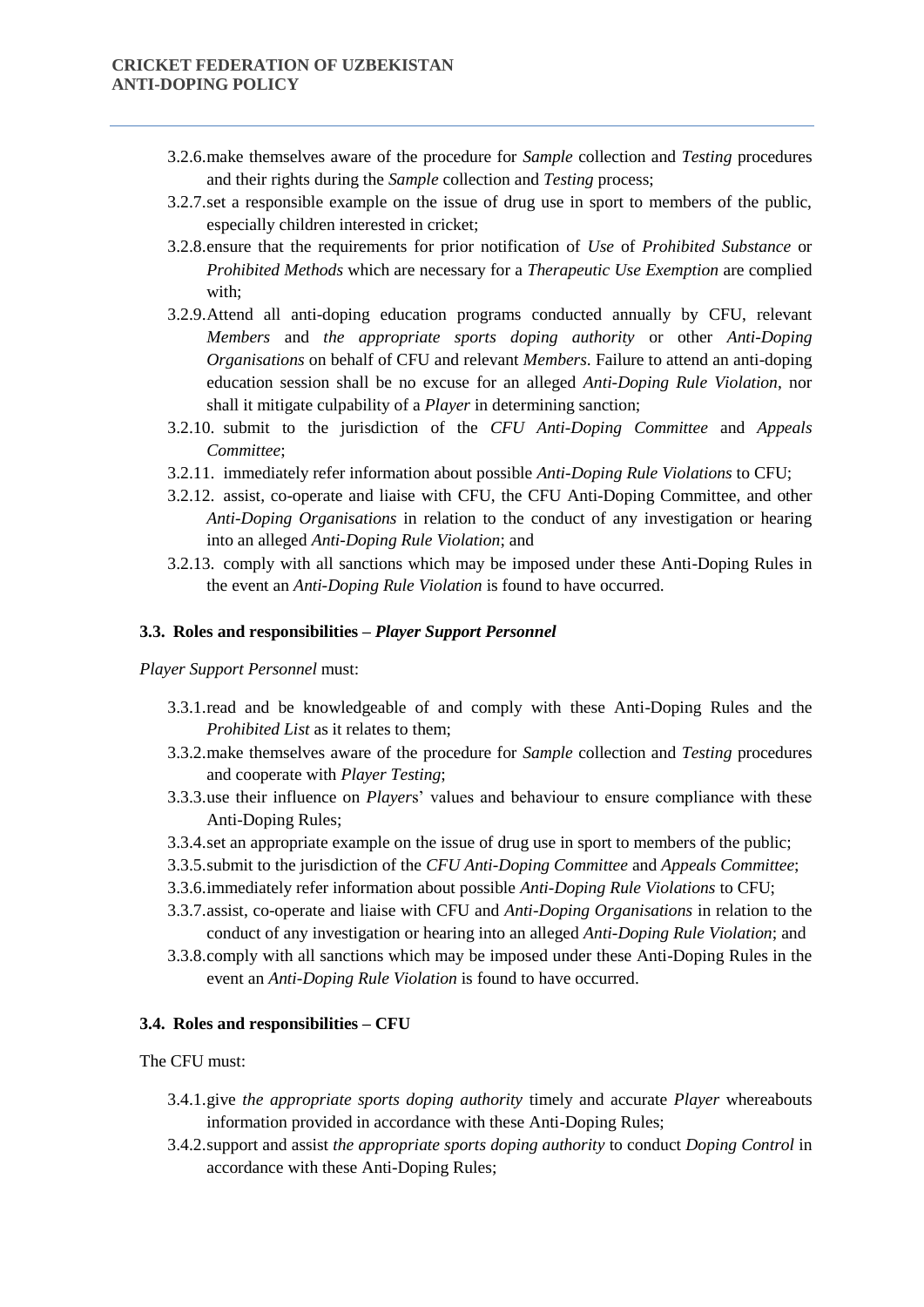- 3.4.3.make these Anti-Doping Rules available to *Members, Players* and *Player Support Personnel*;
- 3.4.4.develop and implement, in consultation with *the appropriate sports doping authority*, drug education and information programs for *Players* and *Player Support Personnel*;
- 3.4.5.ensure that all *Players* receive a copy of these Anti-Doping Rules and that all *Players*  acknowledge receipt of the Anti-Doping Rules by signing a register created for that purpose;
- 3.4.6.ensure that relevant medical and paramedical staff are familiar with procedures necessary for *Therapeutic Use Exemptions*;
- 3.4.7.ensure that all relevant *Player Support Personnel* and ancillary staff are familiar with the content of these Anti-Doping Rules;
- 3.4.8.give reasonable assistance to *Testing* personnel to enable them to carry out their *Testing*  duties efficiently and effectively;
- 3.4.9.ensure that *Team* coaches are aware that *Players* may be tested immediately following a match and every assistance is to be given to *Testing* personnel in carrying out their duties; and
- 3.4.10. arrange for CFU *Player Support Personnel* or other relevant staff to attend meetings arranged by CFU to discuss any problems in relation to *Testing*.
- 3.5. *Players* and other *Persons* may be subject to investigation and disciplined under these Anti-Doping Rules. *Players* may be asked to provide a *Sample* at any time, whether *In-Competition* or *Out-of-Competition*, to or by any *Anti-Doping Organisation*.
- 3.6. CFU will not disclose or use information about an alleged *Anti-Doping Rule Violation* (except for a purpose permitted under these Anti-Doping Rules) until after:
	- 3.6.1.the CFU Anti-Doping Committee has made a determination; 3.6.2.the ADCO has referred the matter to a hearing; or 3.6.3.the information has become public knowledge.

# **4. Definition of Doping**

*Doping* is defined as the occurrence of one or more of the *Anti-Doping Rule Violations* set out in Article 5.1 through Article 5.8 of these Anti-Doping Rules.

## **5. Anti-Doping Rule Violations**

*Players* or other *Persons* shall be responsible for knowing what constitutes an *Anti-Doping Rule Violation* and the substances and methods which have been included on the *Prohibited List.* 

The following constitute *Anti-Doping Rule Violations*: provided, however, that each of the following *Anti-Doping Rule Violations* shall be deemed not to be *Anti-Doping Rule Violations* by a *Person* if the *Person* has previously obtained a *Therapeutic Use Exemption* from the *CFU Anti-Doping Medical Advisor* or a *Recognised Medical Authority* in accordance with these Anti-Doping Rules.

An *Anti-Doping Rule Violation* occurs even if the *Player* does not know the *Prohibited Substance* or *Prohibited Method* is prohibited under these Anti-Doping Rules.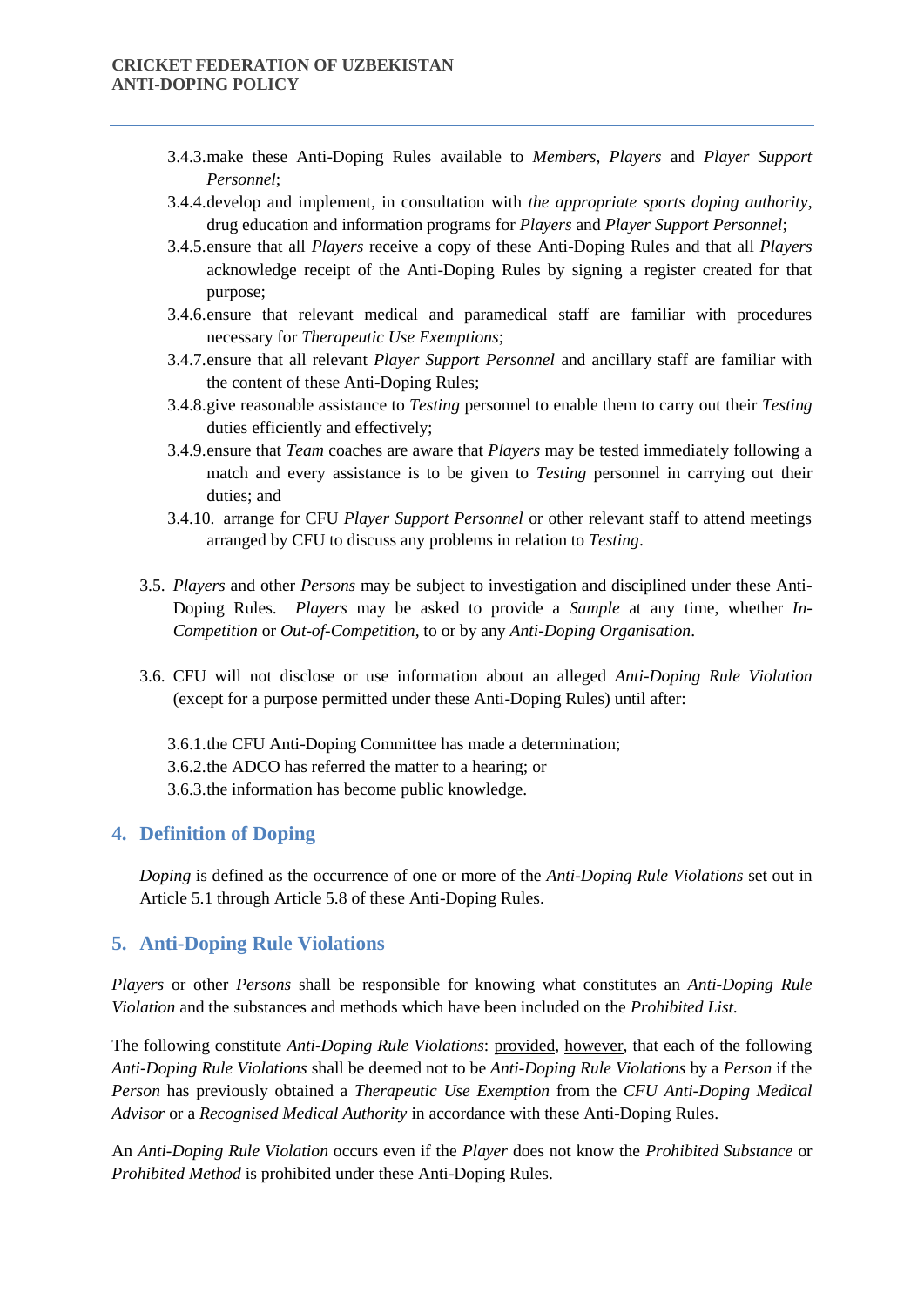# **5.1. The presence of a** *Prohibited Substance* **or its** *Metabolites* **or** *Markers* **in a** *Player's Sample***.**

5.1.1.It is each *Player's* personal duty to ensure that no *Prohibited Substance* enters his or her body. *Players* are responsible for any *Prohibited Substance* or its *Metabolite*s or *Marker*s found to be present in their *Samples.* Accordingly, it is not necessary that intent, fault, negligence or knowing *Use* on the *Player*'s part be demonstrated in order to establish an *Anti-Doping Rule Violation* under Article 5.1.

*Note: These Anti-Doping Rules adopt the strict liability principle. Under the strict liability principle, an Anti-Doping Rule Violation occurs whenever a Prohibited Substance is found in a Player's Sample. The Anti-Doping Rule Violation occurs whether or not the Player's Use of a Prohibited Substance is intentional or whether the Player was negligent or otherwise at fault. There is ample justification for the strict*  liability principle, which includes the fact that there would be unfairness to other *players competing against a Player who has accidentally Used a performance enhancing substance. Moreover, it is likely intentional Use, in many cases, could escape sanction because of difficulty of proof of intent.* 

- 5.1.2.Sufficient proof of an *Anti-Doping Rule Violation* under Article 5.1 is established by either of the following: presence of a *Prohibited Substance* or its *Metabolites* or *Markers* in the *Player's* A *Sample* where the *Player* waives analysis of the B *Sample* and the B *Sample* is not analysed; or, where the *Player's* B *Sample* is analysed and the analysis of the *Player's* B *Sample* confirms the presence of the *Prohibited Substance* or its *Metabolites* or *Markers* found in the *Player's* A *Sample*.
- 5.1.3.Excepting those substances for which a quantitative threshold is specifically identified in the *Prohibited List*, the presence of any quantity of a *Prohibited Substance* or its *Metabolites* or *Markers* in a *Player's Sample* shall constitute an *Anti-Doping Rule Violation*.
- 5.1.4.As an exception to the general rule of Article 5.1, the *Prohibited List* may establish special criteria for the evaluation of *Prohibited Substance*s that can also be produced endogenously.

#### **5.2.** *Use* **or** *Attempted Use* **of a** *Prohibited Substance* **or a** *Prohibited Method***.**

- 5.2.1.It is each *Player's* personal duty to ensure that no *Prohibited Substance* enters his or her body. Accordingly, it is not necessary that intent, fault, negligence or knowing *Use* on the *Player's* part be demonstrated in order to establish an *Anti-Doping Rule Violation*  for *Use* of a *Prohibited Substance* or a *Prohibited Method*.
- 5.2.2.The success or failure of the *Use* or *Attempted Use* of a *Prohibited Substance* or *Prohibited Method* is not material. It is sufficient that the *Prohibited Substance* or *Prohibited Method* was *Used* or *Attempted* to be *Used* for an *Anti-Doping Rule Violation* to be committed.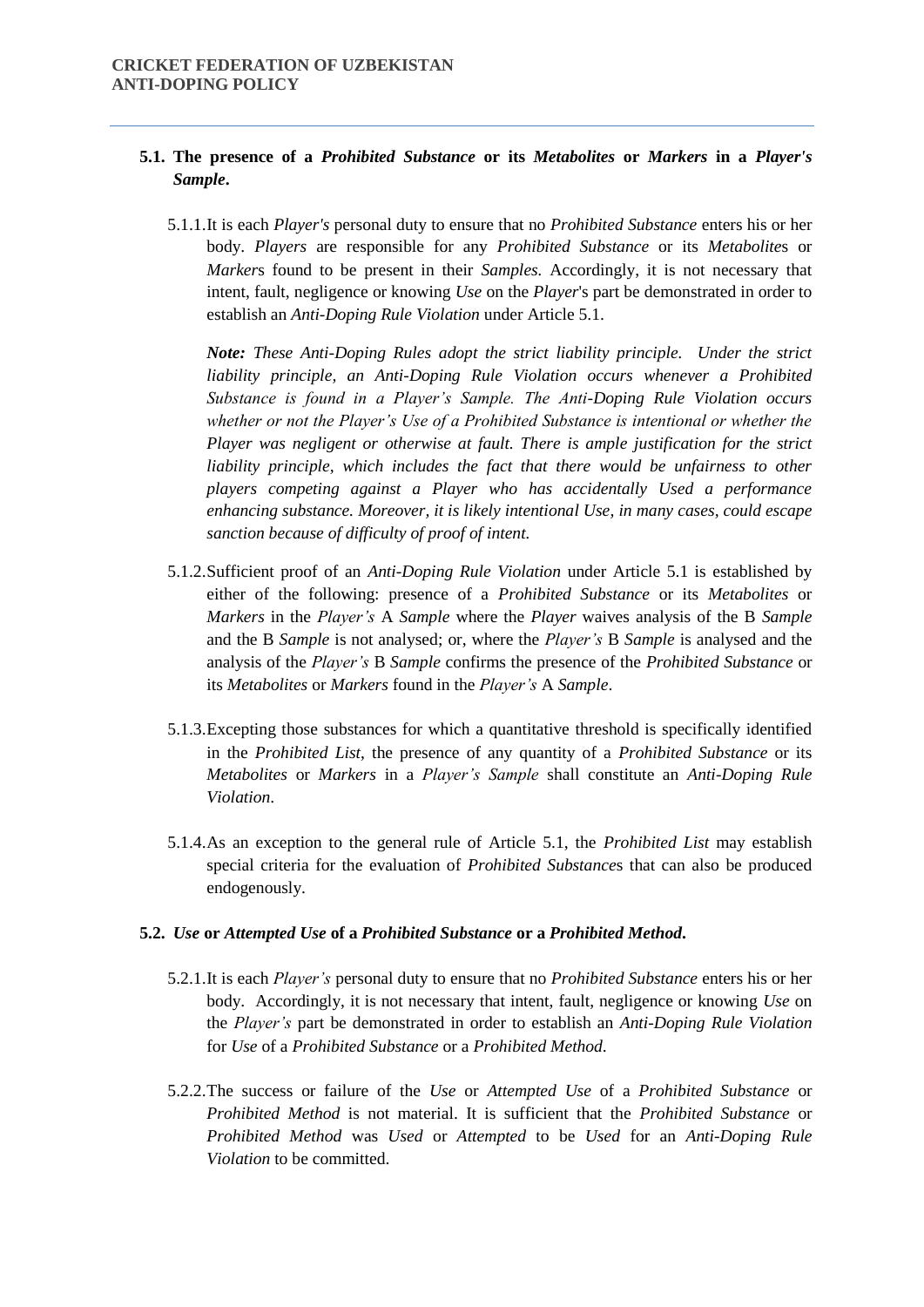*Note: Proof of Use does not require proof of intent of the Player. Use may be established by any reliable means, including admissions by the Player, witness statements, documentary evidence or other analytical information that does not otherwise satisfy all the requirements to establish "presence" of a Prohibited Substance under Article 5.1.1. Proof of Attempted Use does require proof of intent of the Player. The fact that intent is required to prove Attempted Use does not undermine the strict liability principle established elsewhere in these Anti-Doping Rules.* 

- **5.3. Refusing or failing without compelling justification to submit to** *Sample* **collection after notification as authorised in applicable anti-doping rules, or otherwise evading** *Sample* **collection.**
- **5.4. Violation of applicable requirements regarding** *Player* **availability for** *Out-of Competition Testing,* **including failure to provide required whereabouts information set forth in Article 10 (***Player* **Whereabouts Requirements) and missed tests which are declared based on reasonable rules. Any combination of three** *Missed Tests* **and/or**  *Filing Failures* **within an eighteen-month period as determined by** *Anti-Doping Organisations* **with jurisdiction over the** *Player* **shall constitute an** *Anti-Doping Rule Violation***.**
- **5.5.** *Tampering* **or** *Attempted Tampering* **with any part of** *Doping Control***.**

#### **5.6.** *Possession* **of** *Prohibited Substances* **or** *Prohibited Methods***.**

- 5.6.1.*Possession* by a *Player In-Competition* of any *Prohibited Method* or any *Prohibited Substance*, or *Possession* by a *Player Out-of-Competition* of any *Prohibited Method* or *Prohibited Substance* which is prohibited *Out-of-Competition* unless the *Player*  establishes that the *Possession* is pursuant to a *Therapeutic Use Exemption* granted in accordance with Article 8 (Therapeutic Use) or other acceptable justification.
- 5.6.2.*Possession* by a *Player Support Personnel In-Competition* of any *Prohibited Method* or any *Prohibited Substance*, or *Possession* by a *Player Support Personnel Out-of-Competition* of any *Prohibited Method* or any *Prohibited Substance* which is prohibited *Out-of-*

*Competition* in connection with a *Player*, *Competition* or training, unless the *Player Support Personnel* establishes that the *Possession* is pursuant to a *Therapeutic Use Exemption* granted to a *Player* in accordance with Article 8 (Therapeutic Use) or other acceptable justification.

#### **5.7.** *Trafficking or Attempted Trafficking* **in any** *Prohibited Substance* **or** *Prohibited Method***.**

*Note: This Article 5.7 shall not include Trafficking for validated therapeutic purposes in the legal exercise of professional, medical and pharmaceutical treatment of a disease process.* 

**5.8. Administration or** *Attempted* **administration to any** *Player In-Competition* **of any**  *Prohibited Method* **or** *Prohibited Substance***, or administration or** *Attempted* **administration to any** *Player Out-of-Competition* **of any** *Prohibited Method* **or any**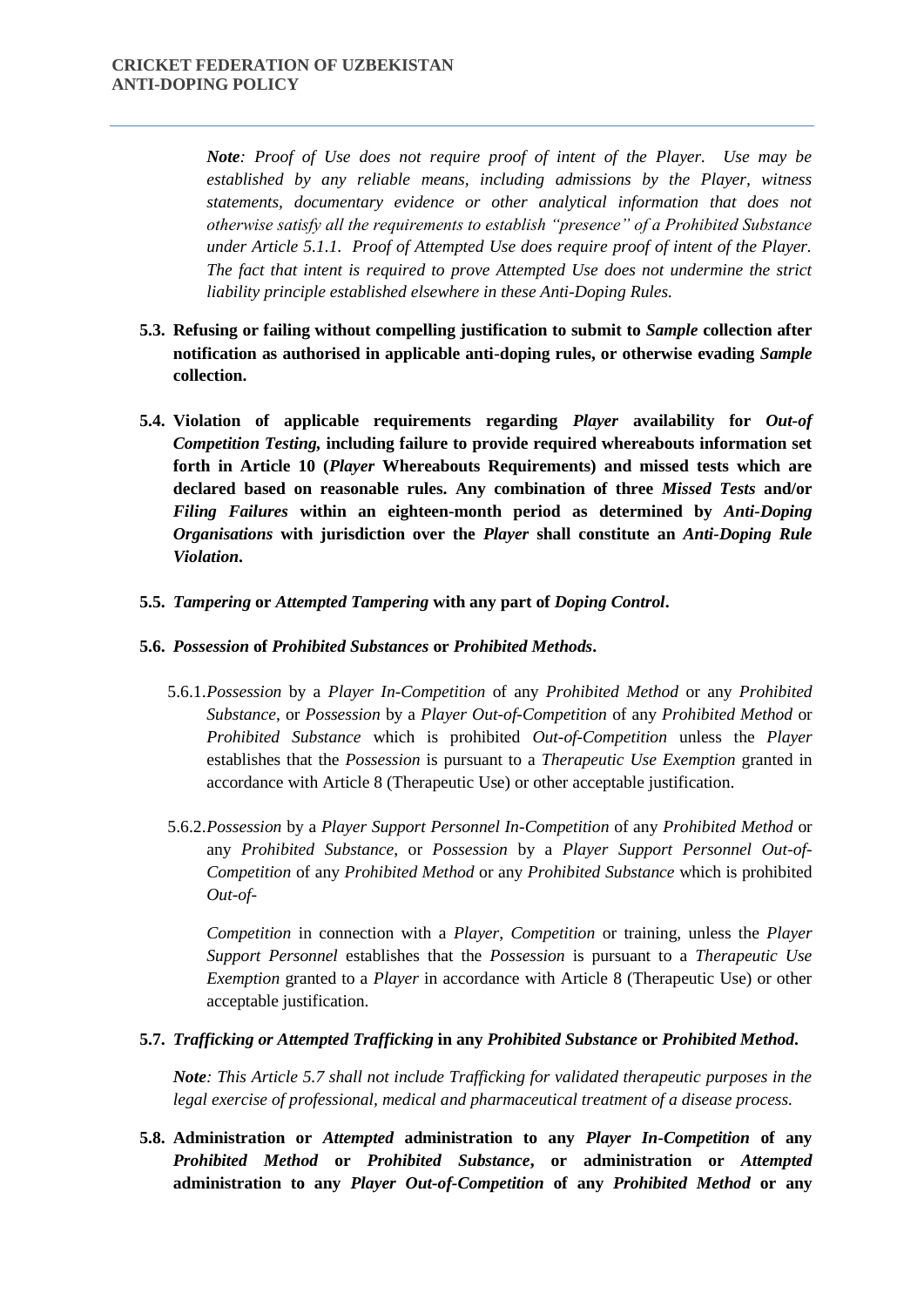*Prohibited Substance* **that is prohibited** *Out-of-Competition***, or assisting, encouraging, aiding, abetting, covering up or any other type of complicity involving an** *Anti-Doping Rule Violation* **or any** *Attempted Anti-Doping Rule Violation***.** 

# **6. Proof of Doping**

#### **6.1. Burdens and Standards of Proof.**

The CFU shall have the burden of establishing that an *Anti-Doping Rule Violation* has occurred. The standard of proof shall be whether CFU has established an *Anti-Doping Rule Violation* to the comfortable satisfaction of the *CFU Anti-Doping Committee* bearing in mind the seriousness of the allegation which is made. This standard of proof in all cases is greater than a mere balance of probability but less than proof beyond reasonable doubt. Where these Anti-Doping Rules place the burden of proof upon the *Player* or other *Person* alleged to have committed an *Anti-Doping Rule Violation* to rebut a presumption or establish specified facts or circumstances, the standard of proof is by a balance of probability.

#### **6.2. Methods of Establishing Facts and Presumptions.**

Facts related to *Anti-Doping Rule Violations* may be established by any reliable means, including admissions. The following rules of proof shall be applicable in *Doping* cases:

6.2.1.*WADA*-accredited laboratories are presumed to have conducted *Sample* analysis and custodial procedures in accordance with the *International Standard* for Laboratories. The *Player* or other *Person* may rebut this presumption by establishing that a departure from the *International Standard* for Laboratories occurred which could reasonably have caused the *Adverse Analytical Finding*.

If the *Player* or other *Person* rebuts the preceding presumption by showing that a departure from the *International Standard* for Laboratories occurred which could reasonably have caused the *Adverse Analytical Finding*, then CFU has the burden to establish that the departure did not cause the *Adverse Analytical Finding*.

- 6.2.2.Departures from any other *International Standard* or other anti-doping rule or policy that did not cause an *Adverse Analytical Finding* or other *Anti-Doping Rule Violation*  will not invalidate the results. If the *Player* or other *Person* establishes that a departure from another *International Standard* or other anti-doping rule or policy which could reasonably have caused the *Adverse Analytical Finding* or other *Anti-Doping Rule Violation* occurred, then CFU shall have the burden of establishing that such departure did not cause the *Adverse Analytical Finding* or the factual basis for the *Anti-Doping Rule Violation*.
- 6.2.3.The facts established by a decision of a court or professional disciplinary tribunal of competent jurisdiction which is not the subject of a pending appeal shall be irrebuttable evidence against the *Player* or other *Person* to whom the decision pertained of those facts unless the *Player* or other *Person* establishes that the decision violated principles of natural justice.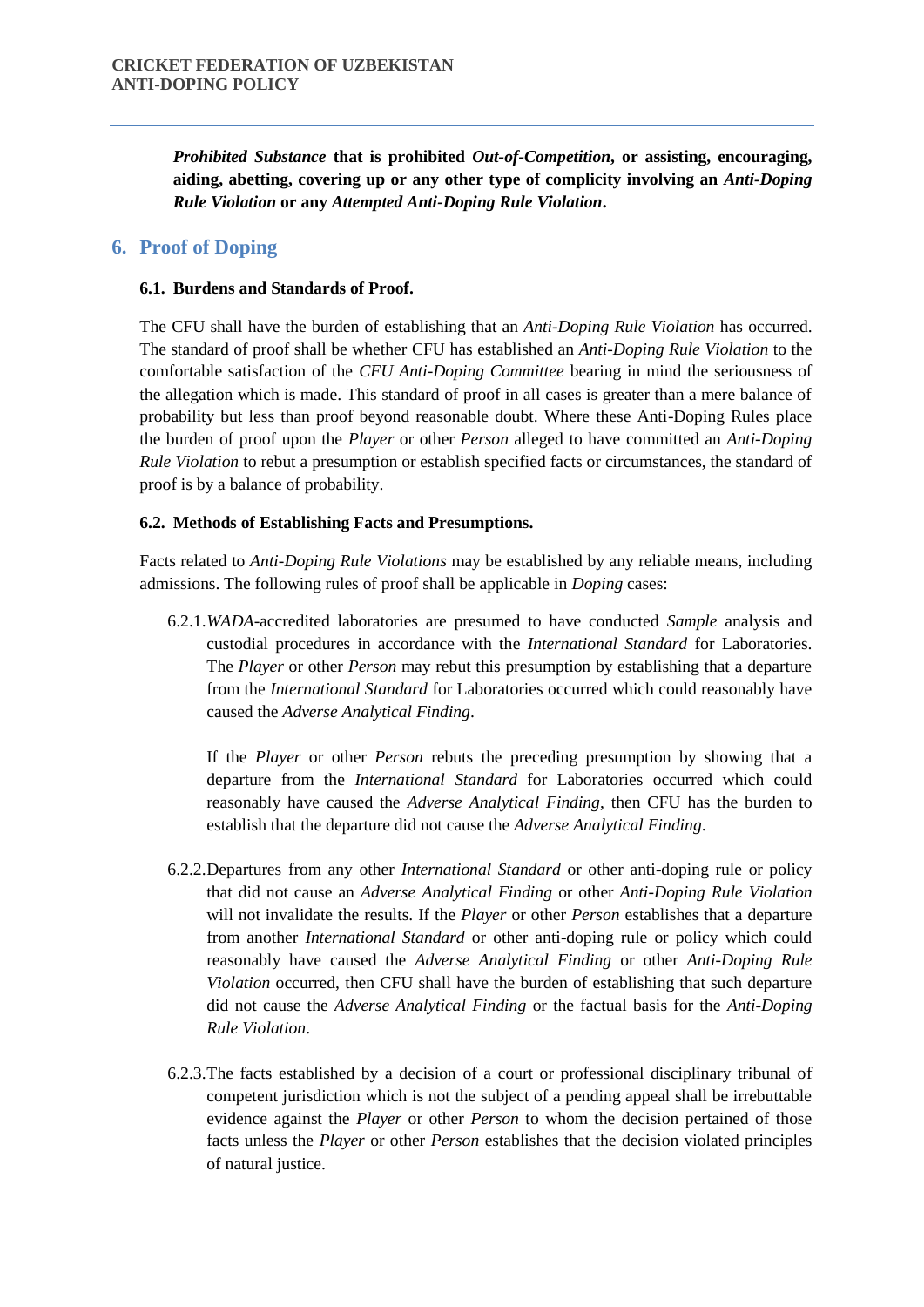6.2.4.The *CFU Anti-Doping Committee* in a hearing on an *Anti-Doping Rule Violation* may draw an inference adverse to the *Player* or other *Person* who is asserted to have committed an *Anti-Doping Rule Violation* based on the *Player* or other *Person's* refusal, after a request made in a reasonable time in advance of the hearing, to appear at the hearing (either in person or by telephone as directed by the tribunal) and to answer questions from the *CFU Anti-Doping Committee* or CFU asserting the *Anti-Doping Rule Violation*.

# **7. The Prohibited List**

## **7.1. CFU's** *Prohibited List***.**

These Anti-Doping Rules incorporate the *Prohibited List* which is published and revised by *WADA* as described in Article 4.1 of the *WADA Code* and changes from time to time. If *WADA*  has expanded the *Prohibited List* for the *ICC*, these Anti-Doping Rules incorporate the *Prohibited List* as so expanded.

## **7.2. Prohibited Substances and Prohibited Methods Identified on the Prohibited List.**

All *Persons* and other entities listed in Article 2 shall be bound by any changes to the *Prohibited List* provided CFU or any *Members* have taken reasonable steps to bring the amended *Prohibited List* to the attention of the *Players* and *Player Support Personnel*. For the avoidance of doubt, publication on CFU's website (www.cricket.com.au) shall be deemed to satisfy the preceding sentence.

# **7.3. Criteria for Including** *Prohibited Substances* **and** *Prohibited Methods* **on the** *Prohibited List***.**

WADA's determination of the *Prohibited Substance*s and *Prohibited Method*s that will be included on the *Prohibited List* and the classification of substances into categories on the *Prohibited List* shall be final and shall not be subject to challenge by a *Player* or other *Person*  based on any reason, including any argument that the substance or method was not a masking agent or did not have the potential to enhance performance, represent a health risk or violate the spirit of cricket.

#### **7.4. Specified Substances**

For purposes of the application of Article 15, all *Prohibited Substances* shall be "*Specified Substances*" except substances in the classes of anabolic agents and hormones and those stimulants and hormone antagonists and modulators so identified on the *Prohibited List*. *Prohibited Methods* shall not be *Specified Substances*.

# **8. Therapeutic Use**

8.1. The presence of a *Prohibited Substance* or its *Metabolites* or *Markers* (Article 5.1), *Use* or *Attempted Use* of a *Prohibited Substance* or a *Prohibited Method* (Article 5.2), *Possession* of *Prohibited Substances* and *Prohibited Methods* (Article 5.6) or Administration or *Attempted*  Administration of a *Prohibited Substance* or *Prohibited Method* (Article 5.8) consistent with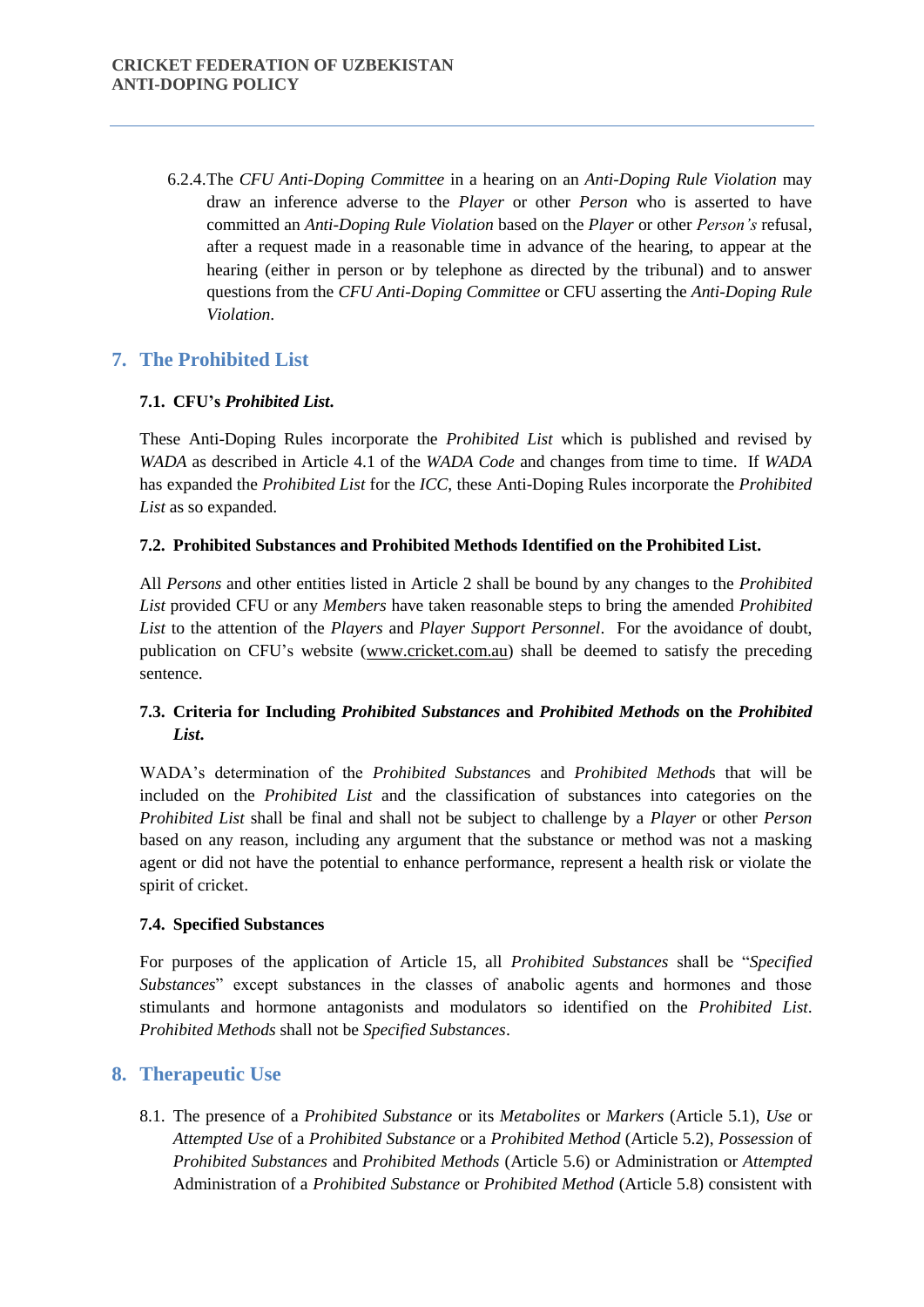the provisions of an applicable and current *Therapeutic Use Exemption* shall not be considered an *Anti-Doping Rule Violation*.

- 8.2. *Players* with a documented medical condition requiring the *Use* of a *Prohibited Substance* or a *Prohibited Method* must first obtain a *Therapeutic Use Exemption* from the *CFU Anti-Doping Medical Advisor* and/or a *Recognised Medical Authority* in accordance with the *International Standard* for *Therapeutic Use Exemptions* and these Anti-Doping Rules.
- 8.3. *Players* must inform CFU immediately in writing upon obtaining a *Therapeutic Use Exemption.*
- 8.4. An application for a *Therapeutic Use Exemption* for the *Use* by a *Player* of a *Prohibited Substance* or *Prohibited Method* must be made by the *CFU Medical Advisor* and must include:
	- 8.4.1.a relevant medical history;
	- 8.4.2.a description or diagnosis of the *Player's* medical condition;
	- 8.4.3.the proposed treatment, treatment level (i.e. dose) and length of the treatment;
	- 8.4.4.verification that there is no alternative medication suitable for treatment that does not contain *Prohibited Substances* or *Prohibited Methods*;
	- 8.4.5.consent for the transmission of all information pertaining to the application to the *CFU Anti-Doping Medical Advisor*, and/or a *Recognised Medical Authority* provided it is transmitted on the basis that it is to be used only in connection with the application and confidentiality respected so far as reasonably practicable; and
	- 8.4.6.details of any prior or pending requests for a *Therapeutic Use Exemption*.

*Note: So far as is practicable, all applications must use the standard Recognised Medical Authority form (as applicable from time to time). In urgent situations application may be made to the CFU Anti-Doping Medical Advisor by telephone (the mobile number for the CFU Anti-Doping Medical Advisor can be obtained from CFU's General Counsel or Legal Counsel (03 9653 9999)).* 

- 8.5. The *Player* must bear all costs of any application for a *Therapeutic Use Exemption*.
- 8.6. The *CFU Anti-Doping Medical Advisor* and/or a *Recognised Medical Authority* may reasonably require the *Player* to provide additional information and may also require the *Player* to undergo a medical examination by the *CFU Anti-Doping Medical Advisor* or the nominee of the *CFU Anti-Doping Medical Advisor* and/or a *Recognised Medical Authority*.
- 8.7. The *CFU Anti-Doping Medical Advisor* may seek independent advice from a *Recognised Medical Authority* (or elsewhere as thought appropriate) in determining whether to issue a *Therapeutic Use Exemption*.
- 8.8. The *CFU Anti-Doping Medical Advisor* and/or a *Recognised Medical Authority* shall take into account the following criteria when determining whether to issue a *Therapeutic Use Exemption*:
	- 8.8.1.whether the *Player* would experience significant impairment of, or risk to, his or her health if the *Prohibited Substance* and/or *Prohibited Method* were not used;
	- 8.8.2.whether any enhancement over and above the *Player's* level of performance (if not using the *Prohibited Substance* and/or *Prohibited Method*) would result from the use of the *Prohibited Substance* and/or *Prohibited Method* as medically prescribed;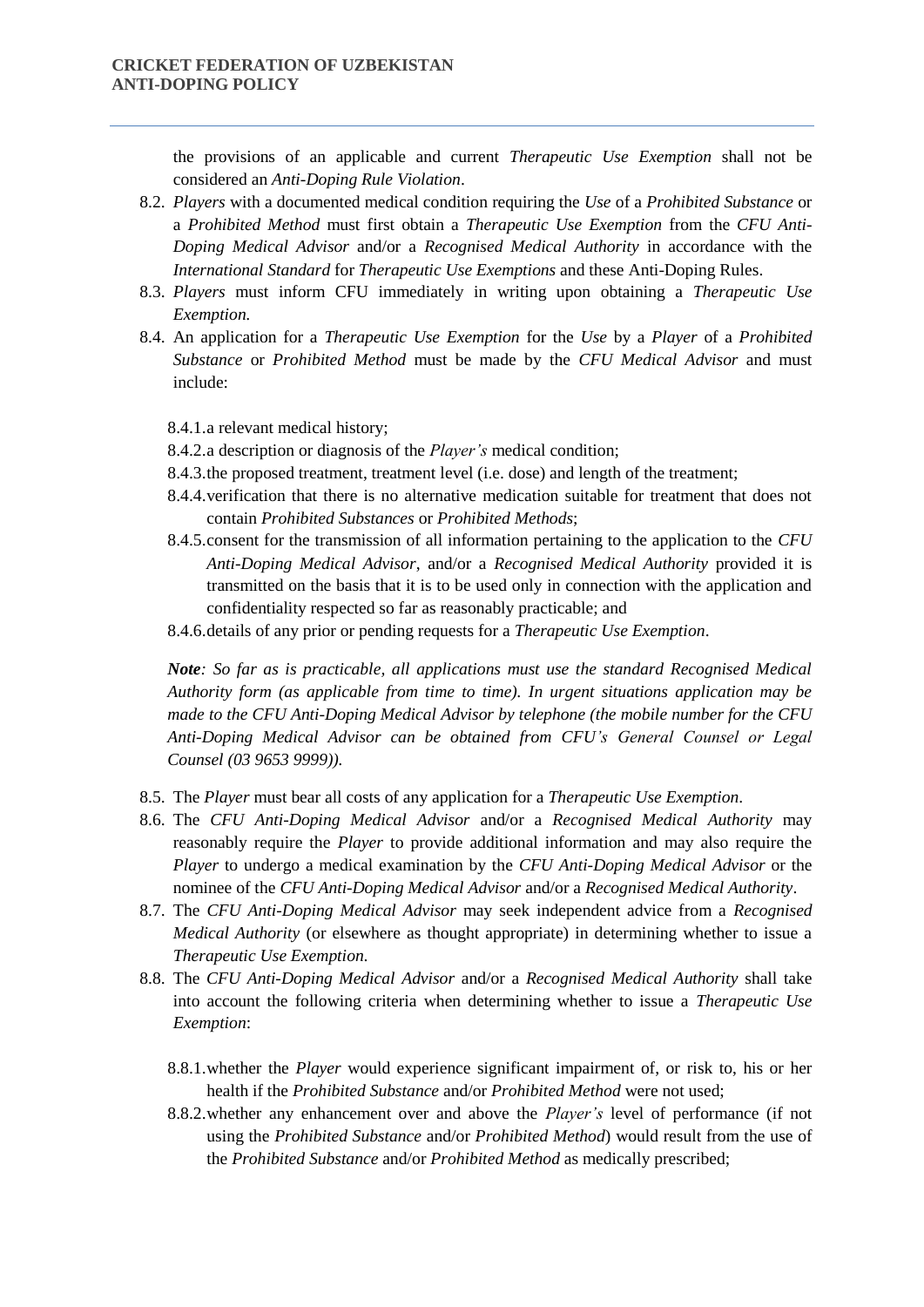*Note: The use of a Prohibited Substance* and/or *Prohibited Method to increase "lownormal" levels of any endogenous hormone is not considered an acceptable use for the purposes of a Therapeutic Use Exemption.* 

- 8.8.3.whether the *Player* would be readily able to use the *Prohibited Substance* and/or *Prohibited Method* if he or she were not competing in the *Competition*;
- 8.8.4.whether a permitted alternative medication can be substituted for the *Prohibited Substance* and/or *Prohibited Method*;
- 8.8.5.the *International Standard* for *Therapeutic Use Exemptions*;
- 8.8.6.the best interests of the game of cricket; and
- 8.8.7.any other matters the *CFU Anti-Doping Medical Advisor* and/or a *Recognised Medical Authority* (as the case may be) considers appropriate.

*Note: A Therapeutic Use Exemption ought not, unless in the most exceptional cases, be issued for the Use of an anabolic androgenic steroid or peptide hormone or analogue. If a Therapeutic Use Exemption is sought for the Use of an anabolic androgenic steroid or peptide hormone or analogue, it must be referred to a Recognised Medical Authority.* 

8.9. The *CFU Anti-Doping Medical Advisor* and/or a *Recognised Medical Authority* (as the case may be) may in his, her or its absolute discretion issue a *Therapeutic Use Exemption* in accordance with the *International Standard* for *Therapeutic Use Exemptions* for the *Use* of the *Prohibited Substance* and/or *Prohibited Method* and may give such authorisation upon such terms and conditions as he, she or it (as the case may be) deems appropriate in his, her or its (as the case may be) absolute discretion.

*Note: The Therapeutic Use Exemption may, for example, specify the permitted dose, require the Prohibited Substance to be administered only by the CFU Medical Advisor* or *require the CFU Medical Advisor to certify that only the authorised dose has been administered and specify a regime for ongoing testing.* 

- 8.10. Where the *CFU Anti-Doping Medical Advisor* and/or a *Recognised Medical Authority*  (as the case may be), as a condition of a *Therapeutic Use Exemption*, specifies a regime for ongoing testing, the *Player* must bear the cost of such testing.
- 8.11. If a *Player* does play after receipt of a *Therapeutic Use Exemption*, the act of playing is deemed to be his acceptance and agreement to the conditions, if any, attaching to the *Therapeutic Use Exemption*.
- 8.12. Any appeal by a *Person* (including CFU) from a determination by the *CFU Anti-Doping Medical Advisor* to deny or grant a *Therapeutic Use Exemption* to a *Player* must be to a *Recognised Medical Authority* in accordance with any current procedures of a *Recognised Medical Authority*. Any determination by a *Recognised Medical Authority* of the appeal should take into account the criteria in Article 8.8 above.
- 8.13. Any appeal by a *Person* (including CFU) from a determination by a *Recognised Medical Authority* to deny or grant a *Therapeutic Use Exemption* to a *Player* must be to the *Appeals Committee*. Any determination by *Appeals Committee* of the appeal should take into account the criteria in Article 8.8 above.
- 8.14. The *Player* must bear all costs of any appeal irrespective of the outcome.
- 8.15. A *Player* uses a *Prohibited Substance* and/or *Prohibited Method* for a therapeutic purpose if: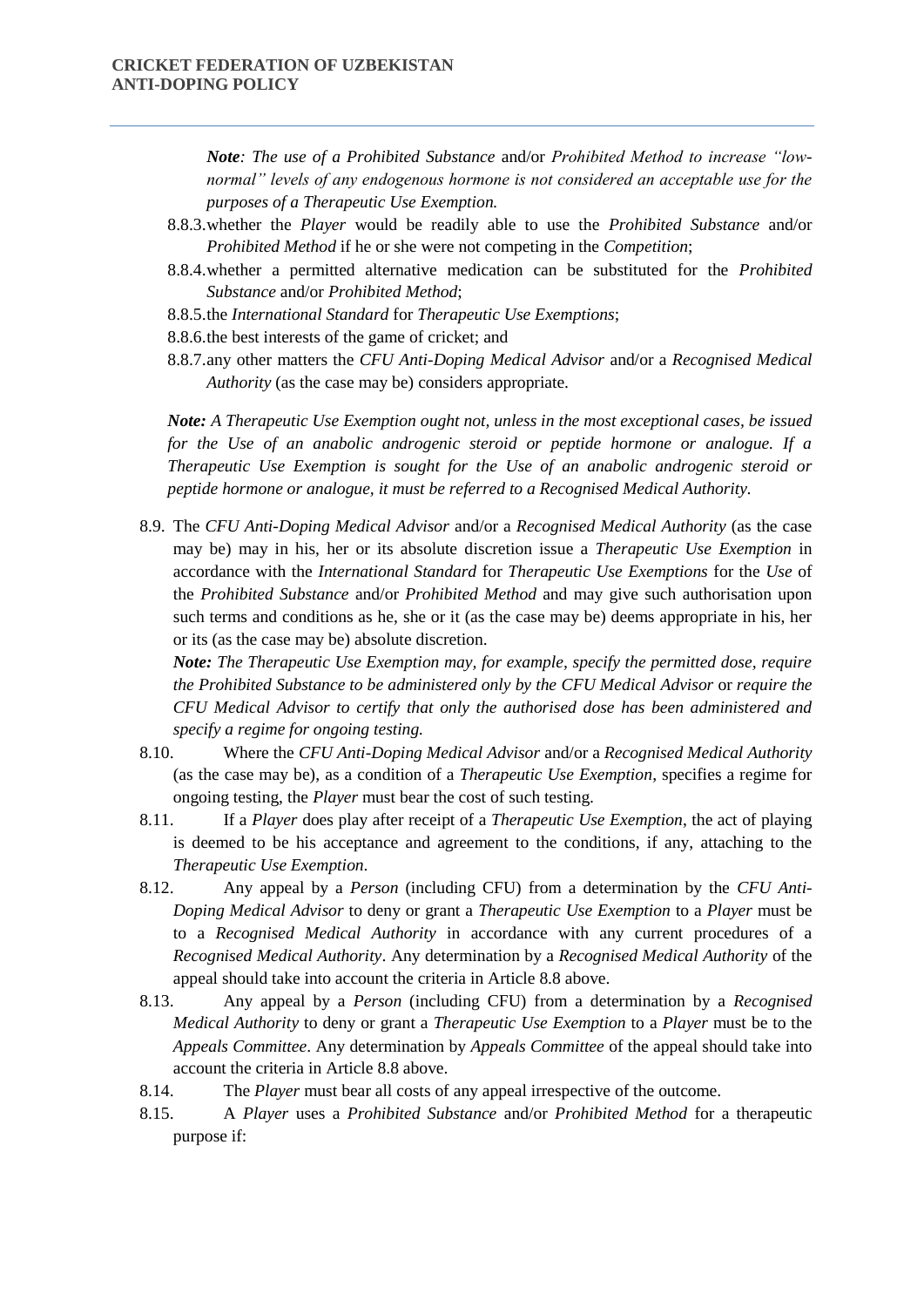- 8.15.1. the Player had written approval prior to Testing from the CFU Anti-Doping Medical Advisor and/or a Recognised Medical Authority for the therapeutic use of the Prohibited Substance and/or Prohibited Method in accordance with these Anti-Doping Rules;
- 8.15.2. the level of the Prohibited Substance in the Sample is consistent with the approved Therapeutic Use Exemption and the Player has complied with all conditions advised by the CFU Anti-Doping Medical Advisor and/or Recognised Medical Authority with respect to the therapeutic use of the Prohibited Substance; and
- 8.15.3. the therapeutic use of the Prohibited Substance and/or Prohibited Method is not inconsistent with the Laws of Cricket.
- 8.16. CFU will promptly report any *Therapeutic Use Exemptions* obtained by a *Player* to *the appropriate sports doping authority*, once the relevant *Player* reports the *Therapeutic Use Exemption* to CFU.

# **9. Testing**

#### **9.1. Authority to Test.**

All *Players* subject to *Doping Control* are liable to be selected for *In-Competition Testing* and *Out-of-Competition Testing* by an *Anti-Doping Organisation*. All *Players* subject to *Doping Control* agree to submit to *In-Competition Testing* and *Out-of-Competition Testing* (at any reasonable time or place, with notice or with *No Advance Notice*) by an *Anti-Doping Organisation*. This includes after matches, at training, at home or any other suitable facility. *Players* are liable to be selected for any number of drug tests; there is no maximum number.

#### **9.2. Selection of** *Players* **for** *Testing***.**

*Players* may be randomly or specifically selected for *In-Competition Testing* and *Out-of-Competition Testing* by the relevant *Anti-Doping Organisation*. This selection may be on any basis or without justification. *Target Testing* is completely acceptable.

#### **9.3.** *Testing* **Standards.**

All *Testing* shall be conducted in conformity with the *International Standard* for *Testing* (which can be viewed at (www.WADA-ama.org) in force at the time of *Testing*.

### **9.4. Results of** *Testing*

The results of all *In-Competition Testing* and *Out-of-Competition Testing* must be reported to CFU, which will act on the results of *In-Competition Testing* and *Out-of-Competition Testing*  conducted by the relevant *Anti-Doping Organisation.*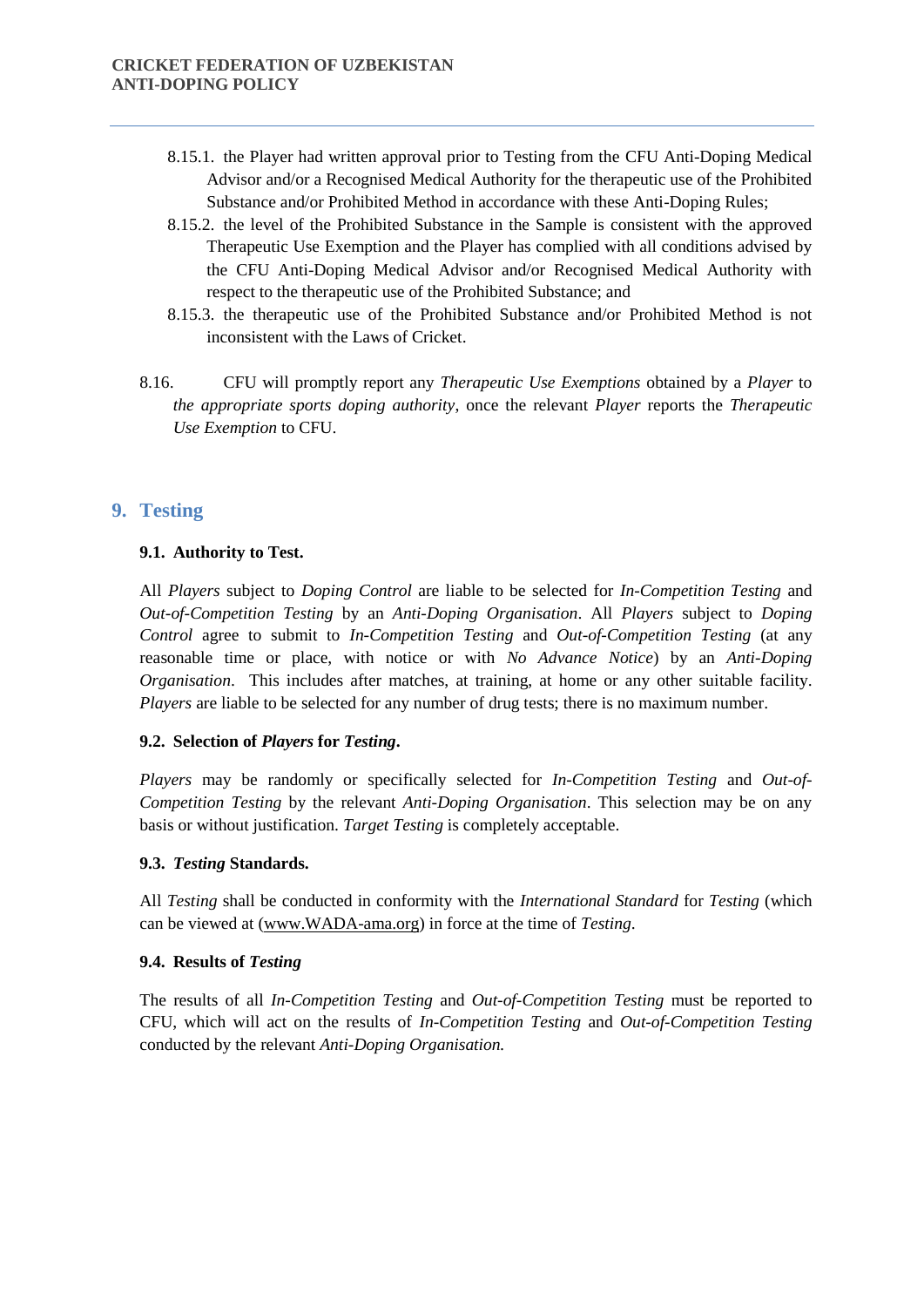# **10.Player Whereabouts Requirements**

- 10.1. *Players* who are under contract to CFU must provide to CFU accurate and up-to-date whereabouts information and keep this information updated so as to enable *Out-of-Competition Testing*. This information must include all relevant details while the *Player* is on any period of leave (annual, parental or otherwise).
- 10.2. *Players* who are under contract to a *State Cricket Association* must provide to that *State Cricket Association* accurate and up-to-date whereabouts information and keep this information updated so as to enable *Out-of-Competition Testing*. This information must include all relevant details while the *Player* is on any period of leave.
- 10.3. The ultimate responsibility for providing whereabouts information, including the current telephone number most frequently used by the player to receive telephone calls at any given time rests with each *Player*.
- 10.4. *Players* designated in Articles 10.1 and 10.2 must:
	- 10.4.1. provide whereabouts information to CFU or the relevant *State Cricket Association* (as the case may be) at the beginning of each season;
	- 10.4.2. not deliberately or recklessly provide incorrect whereabouts information;
	- 10.4.3. not fail to update the whereabouts information within three days of the whereabouts information previously provided to CFU or a *State Cricket Association* (as the case may be) becoming out of date;
	- 10.4.4. not refuse to update the whereabouts information previously provided to CFU or a *State Cricket Association* (as the case may be) within three days of being requested to do so;
- 10.5. For the purposes of Article 5.4, a *Player* will be deemed to have committed an *Anti-Doping Rule Violation* if he or she commits a total of three *Whereabouts Failures* (which may be three *Filing Failures*, or three *Missed Tests*, or any combination of *Filing Failures* or *Missed Tests* adding up to three in total) in any 18-month period. This period is a rolling period that starts to run on each date that a *Player* commits a *Whereabouts Failure*.
- 10.6. A *Missed Test* will be declared in respect of a *Player* if and only if the *Player* for a period of 24 hours is not with his or her team, not at any of the places specified in the whereabouts information previously provided to CFU or a *State Cricket Association* (as the case may be) and does not answer the telephone when called on the current telephone number specified in the whereabouts information previously provided to CFU or a *State Cricket Association* (as the case may be) or respond to any message from the relevant *Anti-Doping Organisation* with respect to availability for *Out-of-Competition Testing*.
- 10.7. A second or subsequent *Missed Test* cannot be declared in respect of a *Player* unless the *Player* has received written notice from the relevant *Anti-Doping Organisation*, CFU or their *State Cricket Association* of the first (or second as the case may be) *Missed Test* of the *Player* and the *Player* has not provided an explanation, which is satisfactory to the relevant *Anti-Doping Organisation*, CFU or the relevant *State Cricket Association* (as the case may be), as to the circumstances of the first (or second as the case may be) *Missed Test*.
- 10.8. Notwithstanding anything else in these Anti-Doping Rules, if a *Player* is included in the appropriate sports doping authority's *Registered Testing Pool*, that *Player* must comply with the appropriate sports doping authority's requirements relating to athlete whereabouts.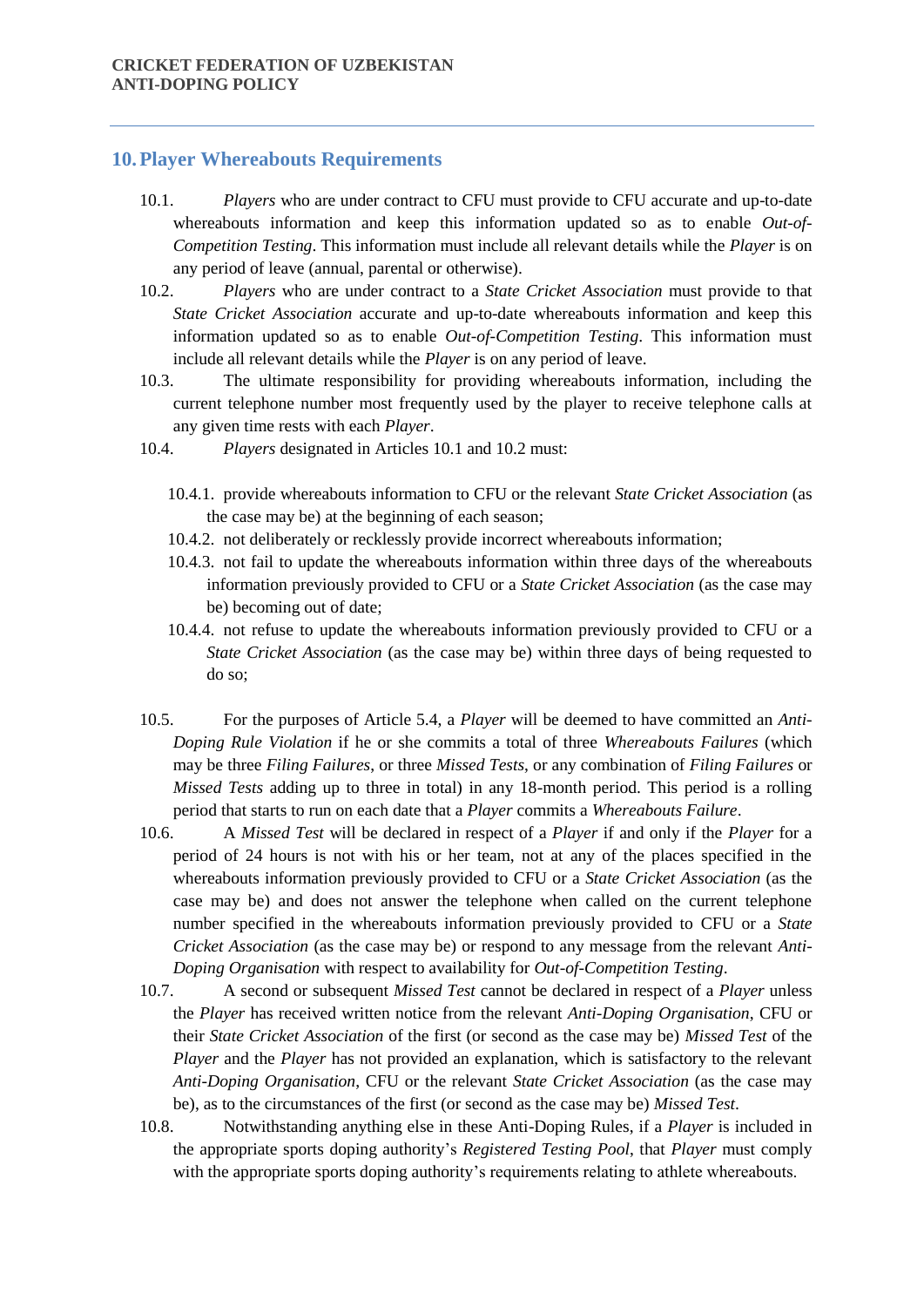# **11.Analysis of Samples**

# 11.1. **Purpose of Collection and Analysis of** *Samples*

*Samples* shall be analysed to detect *Prohibited Substances* and *Prohibited Methods* identified on the *Prohibited List*. *Sample*s collected under these Anti-Doping Rules must be analysed in accordance with the principles set out in this Article 11.

# 11.2. **Conduct of Testing**

- 11.2.1. *Sample*s collected pursuant to these Anti-Doping Rules and the carrying out of *Testing* must be in accordance with the relevant *International Standards.*
- 11.2.2. *Players* are obliged to comply with all appropriate requests of the *Anti-Doping Organisation* that requested the *Sample.*
- 11.2.3. *Players* will be given the opportunity to:
	- disclose any medications recently taken; and
	- record any comments in relation to the drug test, including any concerns in relation to the *Sample* collection process.

## **11.3. Standards for** *Sample* **Analysis and Reporting**

Laboratories must analyse *Sample*s and report results (which in no case shall include the names of any *Person*) in accordance with the relevant *International Standard*.

#### **11.4. Minor Irregularities**

Minor irregularities in *Testing*, which cannot reasonably be considered to have affected the results of otherwise valid tests, will have no effect on such results. Minor irregularities do not include the chain of custody of the *Sample*, improper sealing of the container(s) in which the *Sample* is stored, failure to request the signature of the *Player* or failure to provide the *Player* with an opportunity to be present or be represented at the opening and analysis of the "B" *Sample*.

## **11.5. Research on** *Samples*

No *Sample* may be used for any purpose other than as described in Article 11.1 without the *Player's* written consent. *Samples* used for purposes other than Article 11.1 shall have any means of identification removed such that they cannot be traced back to a particular *Player*.

# **12.Investigation of an Anti-Doping Rule Violation**

- 12.1. Where CFU receives information that a *Person* may have committed an *Anti-Doping Rule Violation*, the *CFU* will investigate the matter.
- 12.2. Subject to Article 12.3, the *ADCO* will refer the matter to a hearing by the *CFU Anti-Doping Committee* if the *CFU*:
	- 12.2.1. reasonably believes that a *Person* may have committed an *Anti-Doping Rule Violation*; or
	- 12.2.2. receives a notice from an *Anti-Doping Organisation* that a *Person* may have committed an *Anti-Doping Rule Violation*.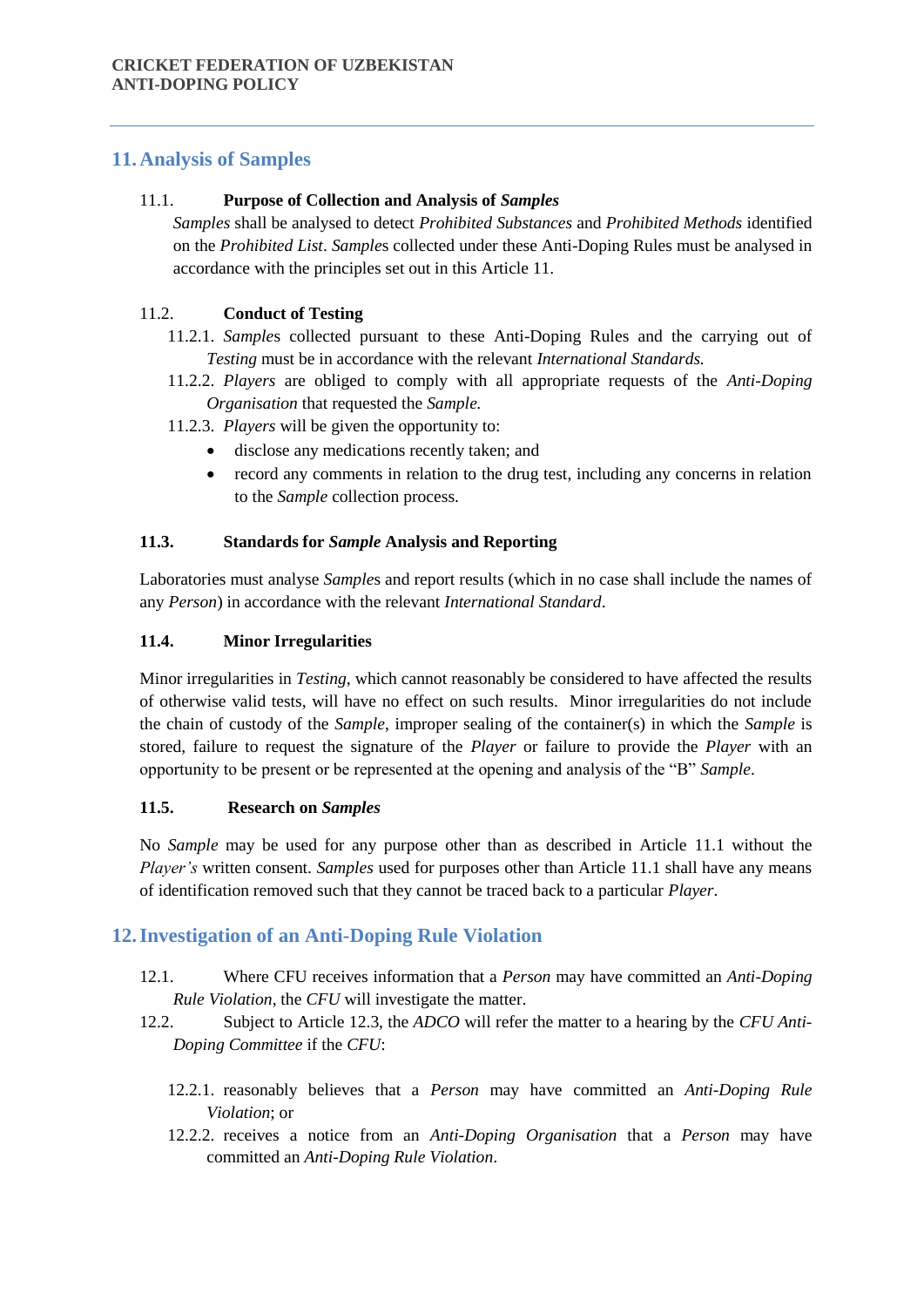12.3. The *CFU* may decide not to refer the matter to a hearing by the *CFU Anti-Doping Committee* if the *Person* in writing acknowledges that he/she has committed an *Anti-Doping Rule Violation*; and waives the right to a hearing in relation to whether the *Person* committed an *Anti-Doping Rule Violation*; and what sanction will apply.

CFU may then apply a sanction as set out in Article 14 and/or Article 15.

- 12.4. If the *ADCO* refers the matter to a hearing under Article 12.2, the *ADCO* will send the *Person* a letter that:
	- 12.4.1. notifies the *Person* which of these Anti-Doping Rule(s) appear(s) to have been violated and the basis of the violation(s);
	- 12.4.2. states that the *ADCO* will refer the matter to a hearing unless either the *Person* gives the *ADCO* a written waiver pursuant to Article 12.3 or the *Person* does not respond within 14 days from the date of the letter;
	- 12.4.3. specifies the proposed date, time and (if practicable) the place of the hearing (being not less than 14 days from the date of the letter); and d) encloses either a copy of these Anti-Doping Rules or the website address where these Anti-Doping Rules can be located.

The proposed date, time and place of the hearing specified in the letter may be changed by the *ADCO* in his or her discretion at any time prior to the hearing having regard to relevant circumstances (such as the convenience of the members of the *CFU Anti-Doping Committee*). If the *Person* does not respond to the letter within 14 days a hearing can be held in absentia or CFU may apply a sanction in accordance with Article 14 and/or Article 15.

- 12.5. The *ADCO* may withdraw the referral to a hearing at any time until the hearing commences if the *Person* gives a written waiver under Article 12.3. A *Person* alleged to have committed an *Anti-Doping Rule Violation* has a right to a hearing unless the *Person* gives a written waiver under Article 12.3. Notwithstanding Article 12.3, a *Person* who has acknowledged that they have committed an *Anti-Doping Rule Violation* may request a hearing by the *CFU Anti-Doping Committee* on sanction only.
- 12.6. The *CFU Anti-Doping Committee* will determine:
	- 12.6.1. whether the Person has committed an Anti-Doping Rule Violation and, if so;
	- 12.6.2. what sanction will apply; and c) for how long the sanction will apply.
- 12.7. Hearings pursuant to this Article 12 shall be completed expeditiously and in all cases, unless there are exceptional circumstances, within three months of the date of the infraction notice described in Article 12.5.
- 12.8. Hearing decisions shall not be subject to further administrative review at the national level except as provided in Article 18 or required by applicable law.
- 12.9. Hearing decisions, whether as the result of a hearing or the *Player* or other *Person's* acceptance of sanctions, may be appealed as provided in Article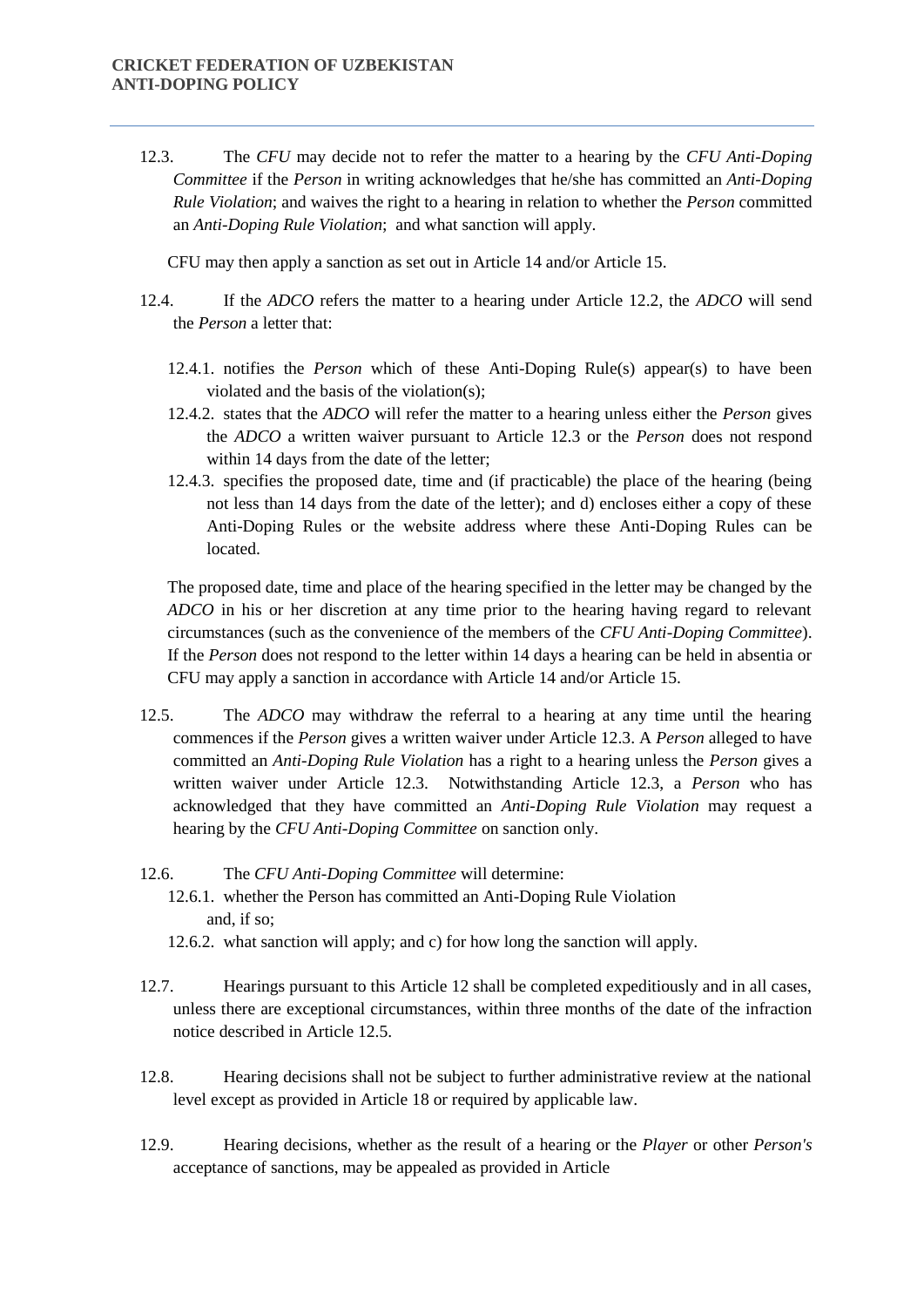- 12.10. Subject in all circumstances to Article 14, a *Person* alleged to have committed an *Anti-Doping Rule Violation* may continue to train, compete, coach or hold office until a hearing before the *CFU Anti-Doping Committee* is held, and pending any sanction which may be imposed by the *CFU Anti-Doping Committee*. However, in the interests of fair play and the objects of these Anti-Doping Rules, CFU encourages *Players* to stop competing between the time of the allegation of the commission of an *Anti-Doping Rule Violation* and either the hearing before the *CFU Anti-Doping Committee* or the imposition of a sanction pursuant to Article 12.3 as the case may be.
- 12.11. Any irregularity in an infraction notice described in Article 12.5 shall not invalidate that notice unless the *CFU Anti-Doping Committee* determines than the irregularity is such as to give rise to genuine unfairness. If that occurs, a fresh notice may be issued.

#### **12.12. Review of** *A typical Findings*

As provided in the *International Standards*, in some circumstances laboratories are directed to report the presence of *Prohibited Substances*, which may also be produced endogenously, as *Atypical Findings* subject to further investigation. Upon receipt of an A *Sample Atypical Finding*, the *Anti-Doping Organization* responsible for results management shall conduct a review to determine whether: (a) an applicable *Therapeutic Use Exemption* has been granted, or (b) there is any apparent departure from the *International Standard* for *Testing* or *International Standard* for Laboratories that caused the *Atypical Finding.* If that review does not reveal an applicable *Therapeutic Use Exemption* or departure that caused the *Atypical Finding*, the *CFU* shall conduct the required investigation. After the investigation is completed, the *Player* and CFU shall be notified whether or not the *Atypical Finding* will be brought forward as an *Adverse Analytical Finding*. The *Player* shall be notified as provided in Article 12.5.

## **13.Conduct of Hearings**

- 13.1. Subject to Article 6 of these Anti-Doping Rules, the *CFU Anti-Doping Committee*:
	- 13.1.1. will conduct the hearing in private and otherwise in the manner the *CFU Anti-Doping Committee* determines and will conduct the hearing
		- with as little formality and technicality; and
		- as quickly as proper consideration of the matter permits;
	- 13.1.2. may conduct the hearing by telephone or other conference facility;
	- 13.1.3. may examine and cross-examine witnesses;
	- 13.1.4. may appoint a legal representative or other person to assist it;
	- 13.1.5. may ask *the CFU Anti-Doping Medical Advisor* to act as an expert witness at the hearing; and
	- 13.1.6. may allow the person alleged to have committed an *Anti-Doping Rule Violation* to:
		- examine and cross-examine witnesses; and
		- be assisted by a legal representative or other person.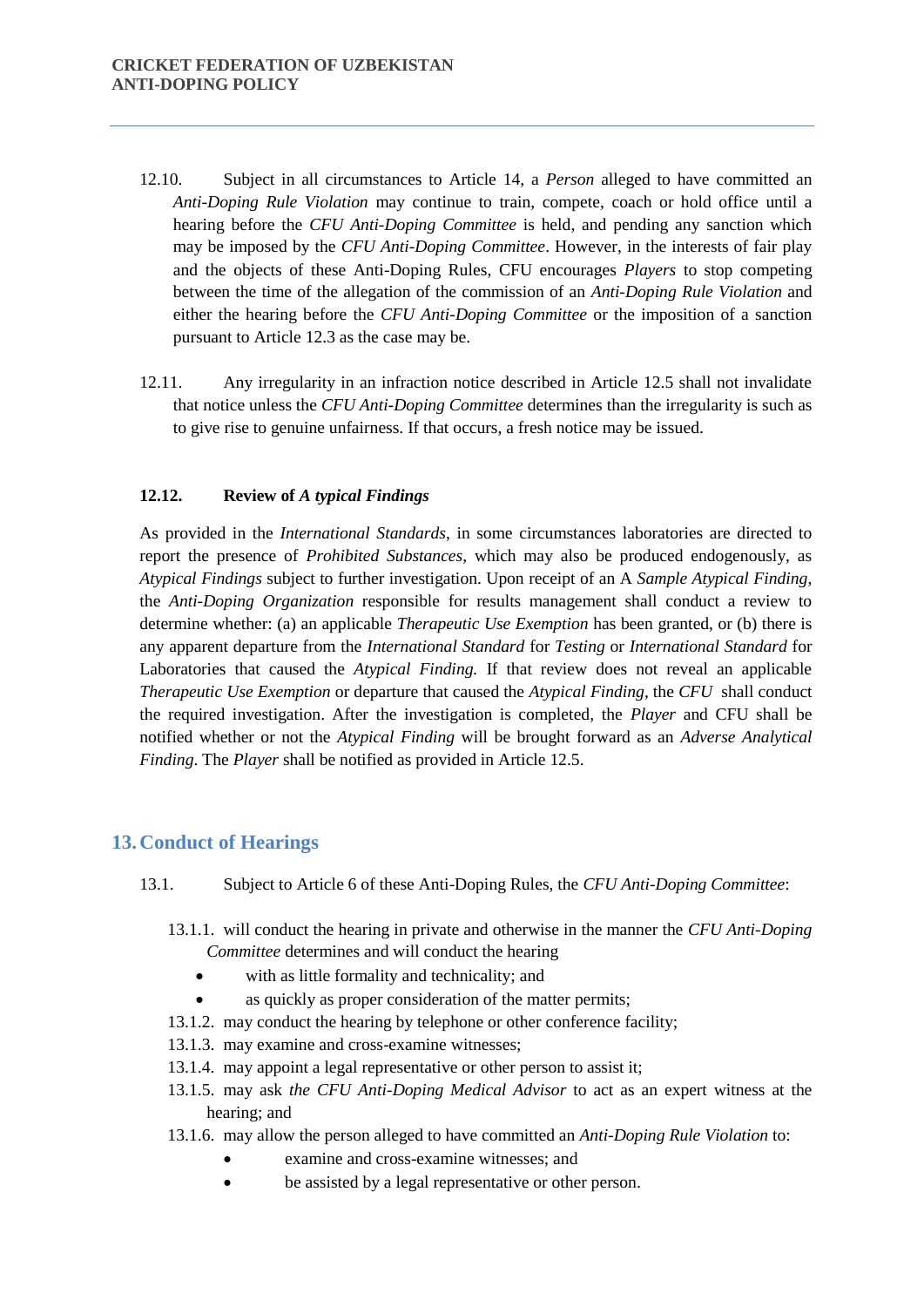The parties will bear their own costs of preparing for and attending the hearing. CFU will bear the costs of the *CFU Anti-Doping Committee* and other costs of an administrative nature (e.g. room hire, recording, etc) as it deems appropriate.

- 13.2. Subject to Article 6.2 of these Anti-Doping Rules, the *CFU Anti-Doping Committee* will accept the result of a test conducted by an *Anti-Doping Organisation*.
- 13.3. The *CFU Anti-Doping Committee* will give the *CFU CEO* a written statement of: 13.3.1. the findings of the hearing;
	- 13.3.2. what sanction (if any) will apply; and c) how long the sanction (if any) will apply.
- 13.4. A player may dispute the findings of the hearing
- 13.5. In the event of a challenge or appeal, the CFU will establish a suitably qualified tribunal to hear the appeal.
- 13.6. In the event of such an appeal by a player the tribunal decision will be final
- 13.7. Where:
	- 13.7.1. a document is sought to be used as evidence in a hearing of the CFU Anti-Doping Committee or Appeals Committee and the document is of, or has been, created by the CFU Anti-Doping Medical Advisor or an Anti-Doping Organisation (or a servant or agent acting in that capacity); and
	- 13.7.2. a copy of the document has been made available a reasonable time prior to the hearing, the document shall be admitted as evidence of its contents (without the need to call the maker of the document) and given such weight as the CFU Anti-Doping Committee or Appeals Committee considers appropriate in all circumstances. This rule does not limit the circumstances in which the CFU Anti-Doping Committee or Appeals Committee may admit other documents into evidence.

# **14.Provisional Suspensions**

- 14.1. If the *ADCO* refers an alleged *Anti-Doping Rule Violation* to a hearing under Article 12.2 but the *Player* is or may be selected to play in a cricket match before the date of that hearing, the *CFU Anti-Doping Committee* will, at the request of the *ADCO*, conduct a preliminary hearing to determine whether or not the *Player* should be subject to a *Provisional Suspension* pending the outcome of the substantive hearing. Where an A *Sample Adverse Analytical Finding* is received for a *Prohibited Substance,* other than a Specified Substance, such *Provisional Suspension* shall be imposed provided, however, that a *Provisional Suspension* may not be imposed unless the *Player* is given either:
	- 14.1.1. an opportunity for a *Provisional Hearing* either before imposition of the *Provisional Suspension* or on a timely basis after imposition of the *Provisional Suspension*; or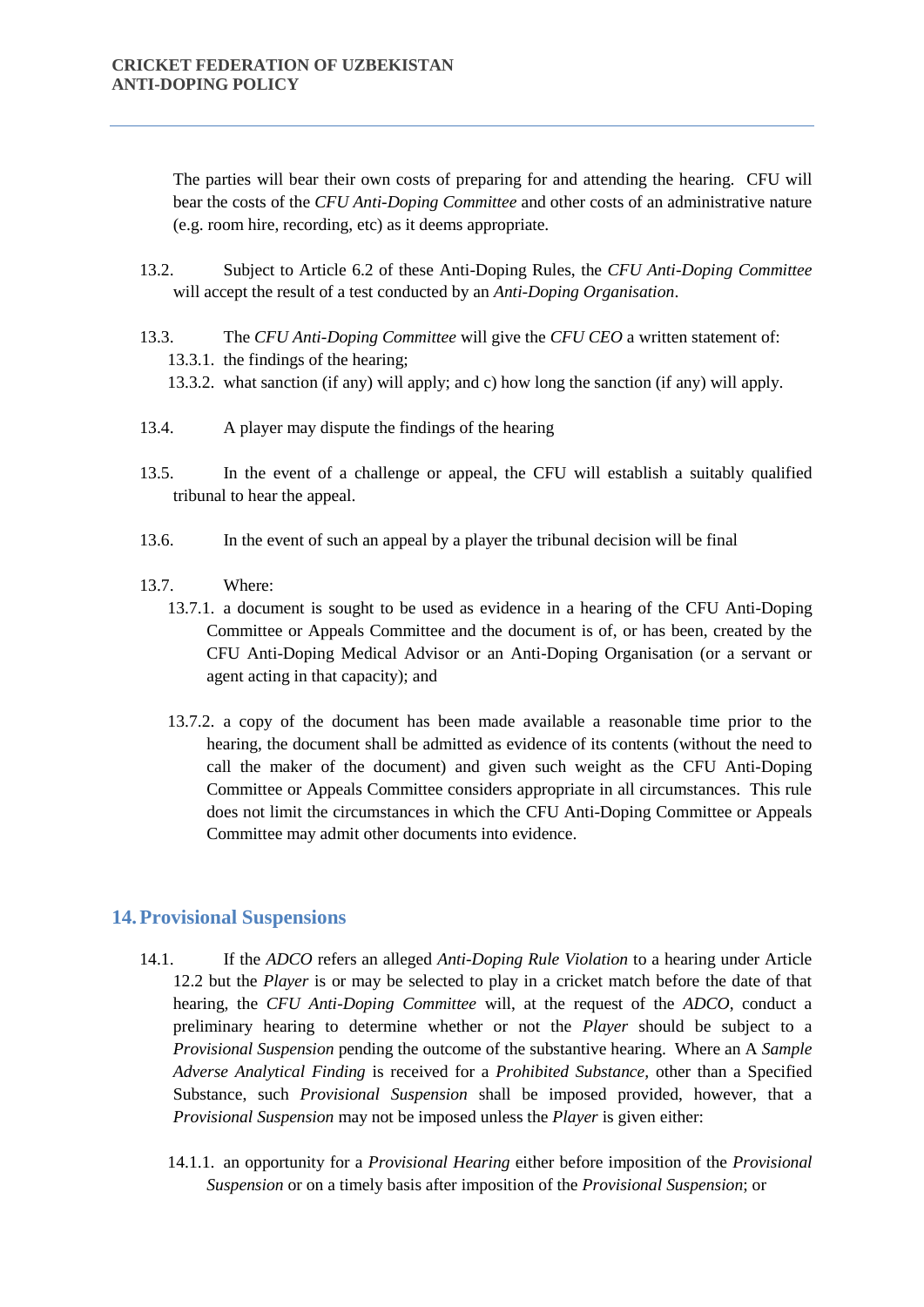14.1.2. an opportunity for an expedited hearing in accordance with Article 13 on a timely basis after imposition of the *Provisional Suspension*.

If the *CFU Anti-Doping Committee* decides that the *Player* should be subject to a *Provisional Suspension*, and the *CFU Anti-Doping Committee* finds that the *Player* would otherwise have been selected in matches the subject of the *Provisional Suspension*, the *Player* shall be stood down on full pay pending the outcome of the substantive hearing.

14.2. If a *Provisional Suspension* is imposed under Article 14.1, either the hearing in accordance with this Article 14 shall be advanced to a date which avoids substantial prejudice to the *Person*, or the *Person* shall be given an opportunity for a *Provisional Hearing* before imposition of the *Provisional Suspension* or on a timely basis after imposition of the *Provisional Suspension*.

CFU may apply the *Provisional Suspension*: a) from the date of the infraction notice; b) following the 14-day submission period; or c) as deemed appropriate by CFU until the outcome of the substantive hearing.

14.3. If the *CFU Anti-Doping Committee* ultimately finds that the *Player* has committed an *Anti-Doping Rule Violation* and a sanction is imposed, the *Player* will forfeit his right to remuneration during the period in which he was ordered by the *CFU Anti-Doping Committee*  not to play in any cricket matches. If the circumstances of the case require, the Chairman of the *CFU Anti-Doping Committee* may conduct the preliminary hearing alone.

# **15.Sanctions on Individuals**

# 15.1. *Disqualification* **of Results in the** *Event* **During which an** *Anti-Doping Rule Violation* **Occurs**

An *Anti-Doping Rule Violation* occurring during or in connection with an *Event* may, upon the decision of the ruling body of the *Event,* lead to *Disqualification* of all of the *Player's* individual results obtained in that *Event* with all *Consequences,* including forfeiture of all medals, points and prizes, except as provided in Article 15.1.1.

15.1.1. If the *Player* establishes that he or she bears *No Fault or Negligence* for the violation, the *Player's* individual results in the other *Competitions* shall not be *Disqualified* unless the *Player's* results in *Competitions* other than the *Competition* in which the *Anti-Doping Rule Violation* occurred were likely to have been affected by the *Player's Anti-Doping Rule Violation*.

## 15.2. **Imposition of** *Ineligibility* **for Presence,** *Use* **or** *Attempted Use,* **or** *Possession* **of**  *Prohibited Substances* **and** *Prohibited Methods***.**

Except, in all cases, for the *Specified Substances* identified in Article 15.5, the period of *Ineligibility* imposed for a violation of Article 5.1 (presence of *Prohibited Substance* or its *Metabolite*s or *Marker*s), Article 5.2 (*Use* or *Attempted Use* of *Prohibited Substance* or *Prohibited Method*) and Article 5.6 (*Possession* of *Prohibited Substance*s and *Prohibited Methods*) shall be as follows, unless the conditions for eliminating or reducing the period of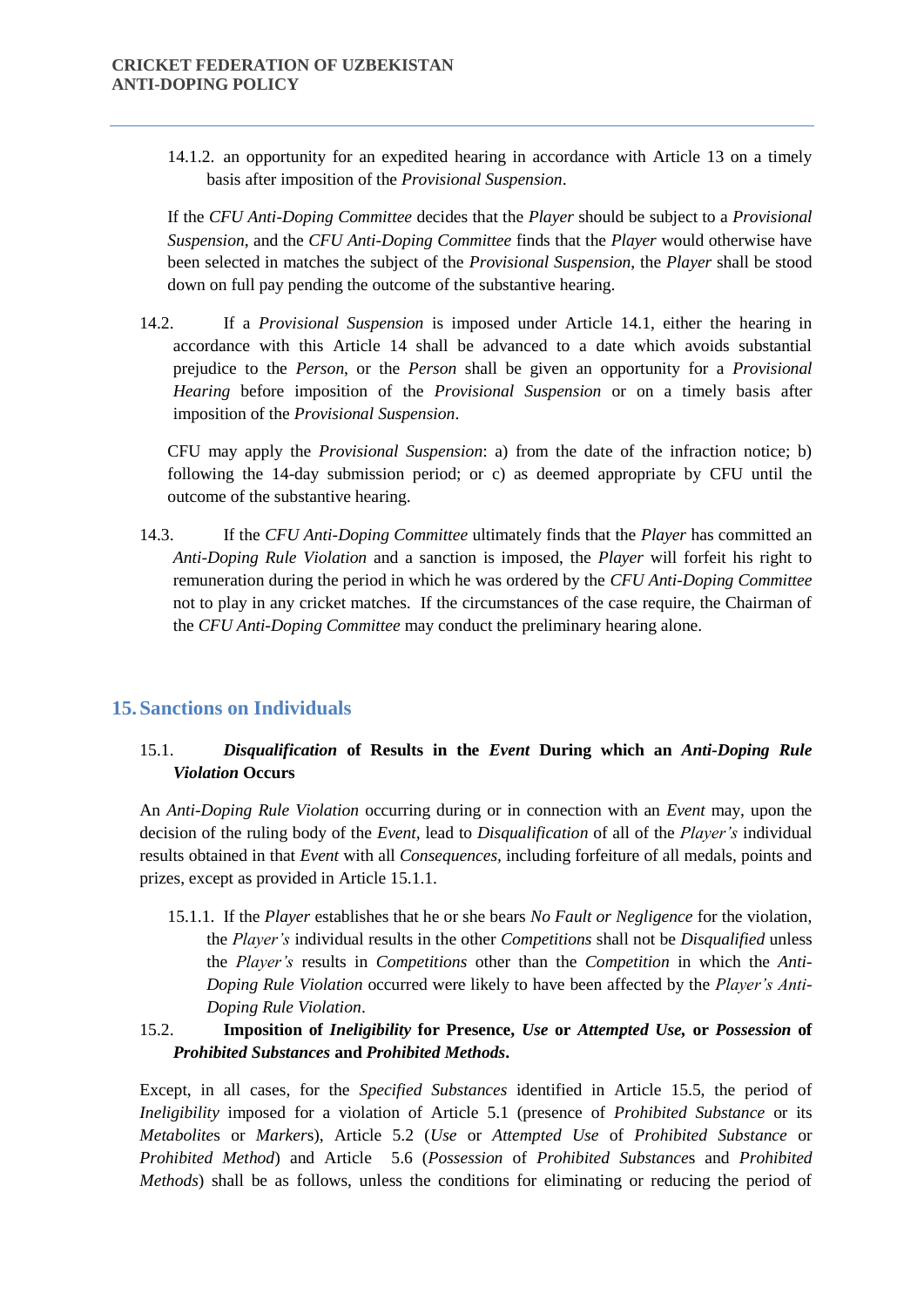*Ineligibility*, as provided in Articles 15.5 and 15.6, or the conditions for increasing the period of *Ineligibility*, as provided in Article 15.7, are met:

First violation: Two (2) years' *Ineligibility*.

#### 15.3. *Ineligibility* **for Other** *Anti-Doping Rule Violations***.**

The period of *Ineligibility* for *Anti-Doping Rule Violations* other than as provided in Article 15.2 shall be as follows:

- 15.3.1. For violations of Article 5.3 (refusing or failing to submit to *Sample* collection) or Article 5.5 (*Tampering* with *Doping Control*), the *Ineligibility* period shall be two (2) years and the *CFU Anti-Doping Committee* will impose all of the sanctions referred to in clauses (a) and (b) of the definition of *Consequences of Anti-Doping Rule Violations*  unless the conditions provided in Article 15.5 or Article 15.6 are met.
- 15.3.2. For violations of Article 5.7 (*Trafficking*) or Article 5.8 (Administration or *Attempted*  Administration of *Prohibited Substance* or *Prohibited Method*), the period of *Ineligibility* imposed shall be a minimum of four (4) years up to lifetime *Ineligibility* and the *CFU Anti-Doping Committee* will impose all of the sanctions referred to in clauses (a) and (b) of the definition of *Consequences of Anti-Doping Rule Violations*  unless the conditions provided for in Article 15.5 are met. An *Anti-Doping Rule Violation* involving a *Minor* shall be considered a particularly serious violation and, if committed by *Player Support Personnel* for violations other than those involving *Specified Substances*, shall result in lifetime *Ineligibility* for *Player Support Personnel*. In addition, significant violations of Articles 5.7 or 5.8 which may also violate nonsporting laws and regulations, shall be reported to the competent administrative, professional or judicial authorities.
- 15.3.3. For violations of Article 5.4 (*Whereabouts Filing Failures* and/or *Missed Tests*), the period of *Ineligibility* shall be at a minimum one (1) year and at a maximum two (2) years based on the *Player's* degree of fault.

*Note: The sanction shall be two years where all three Filing Failures and/or Missed Tests are inexcusable. Otherwise, the sanction shall be assessed in the range of two years to one year, based on the circumstances of the case.* 

## 15.4. **Additional Sanctions.**

In addition to the sanctions outlined in Articles 15.2 and 15.3 that can be imposed on a *Person* for an *Anti-Doping Rule Violation*, the *CFU Anti-Doping Committee* (and any presiding *Appeals Committee)* may also impose any of the other sanctions referred to in clauses (a), (b) and (c) of the definition of *Consequences of Anti-Doping Rule Violations* and may require the *Person* to go to counselling for a specified period and/or fine the *Person*.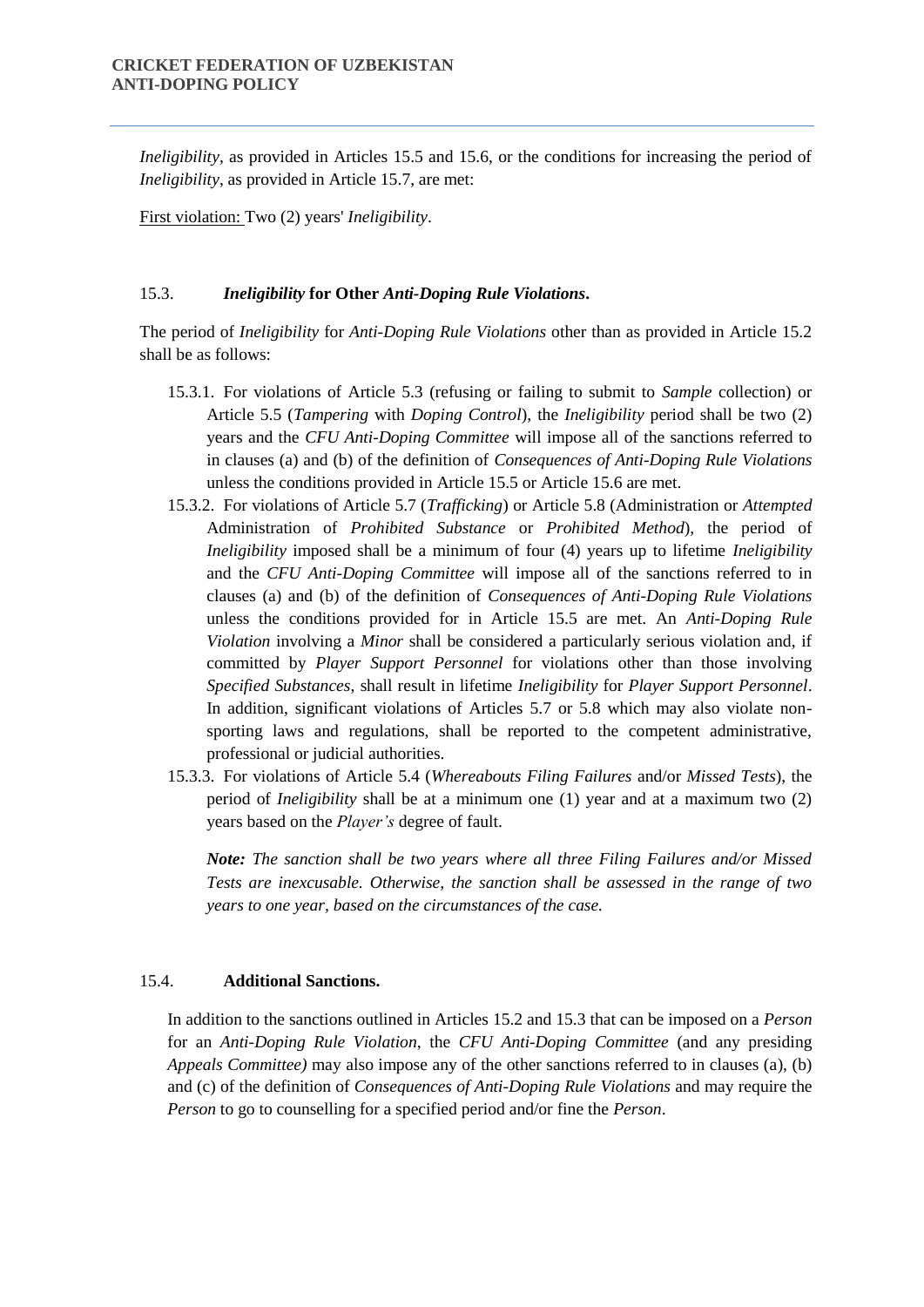# 15.5. **Elimination or Reduction of the Period of** *Ineligibility* **for** *Specified Substances* **under Specific Circumstances.**

Where a *Player* or other *Person* can establish how a *Specified Substance* entered his or her body or came into his or her *Possession* and that such *Specified Substance* was not intended to enhance the *Player's* sport performance or mask the *Use* of a performance-enhancing substance, the period of *Ineligibility* found in Article 15.2 shall be replaced with the following:

First violation: At a minimum, a reprimand and no period of *Ineligibility* from future *Events,*  and at a maximum, two (2) year's *Ineligibility*.

To justify any elimination or reduction, the *Player* or other *Person* must produce corroborating evidence in addition to his or her word which establishes on the balance of probabilities to the *CFU Anti-Doping Committee* or *Appeals Committee*, as the case may be, the absence of an intent to enhance sport performance or mask the *Use* of a performance enhancing substance. The *Player's* or other *Person's* degree of fault shall be the criterion considered in assessing any reduction of the period of *Ineligibility*.

*Note: Examples of the type of objective circumstances which in combination might lead the CFU's Anti-Doping Committee or Appeals Committee, as the case may be, to be satisfied on the balance of probabilities of no performance-enhancing intent would include: the fact that the nature of the Specified Substance or the timing of its ingestion would not have been beneficial to the Player; the Player's open Use or disclosure of his or her Use of the Specified Substance; and a contemporaneous medical records file substantiating the non-sport related prescription for the Specified Substance.* 

# 15.6. **Elimination or Reduction of Period of Ineligibility Based on Exceptional Circumstances.**

#### 15.6.1. *No Fault or Negligence*

If a *Player* establishes in an individual case involving an *Anti-Doping Rule Violation* that he or she bears *No Fault or Negligence*, the otherwise applicable period of *Ineligibility* shall be eliminated. When a *Prohibited Substance* or its *Marker*s or *Metabolite*s is detected in a *Player*'s *Sample* in violation of Article 5.1 (presence of *Prohibited Substance*), the *Player* must also establish how the *Prohibited Substance* entered his or her system in order to have the period of *Ineligibility* eliminated. In the event this Article is applied and the *Player* establishes *No Fault or Negligence*, then no period of *Ineligibility* shall be imposed on the *Player* and the conduct shall not be considered an Anti-Doping Rule Violation.

#### 15.6.2. *No Significant Fault or Negligence*

If a *Player* or other *Person* establishes in an individual case that he or she bears *No Significant Fault or Negligence*, then the otherwise applicable period of *Ineligibility*  may be reduced, but the reduced period of *Ineligibility* may not be less than one-half of the period of *Ineligibility* otherwise applicable. If the otherwise applicable period of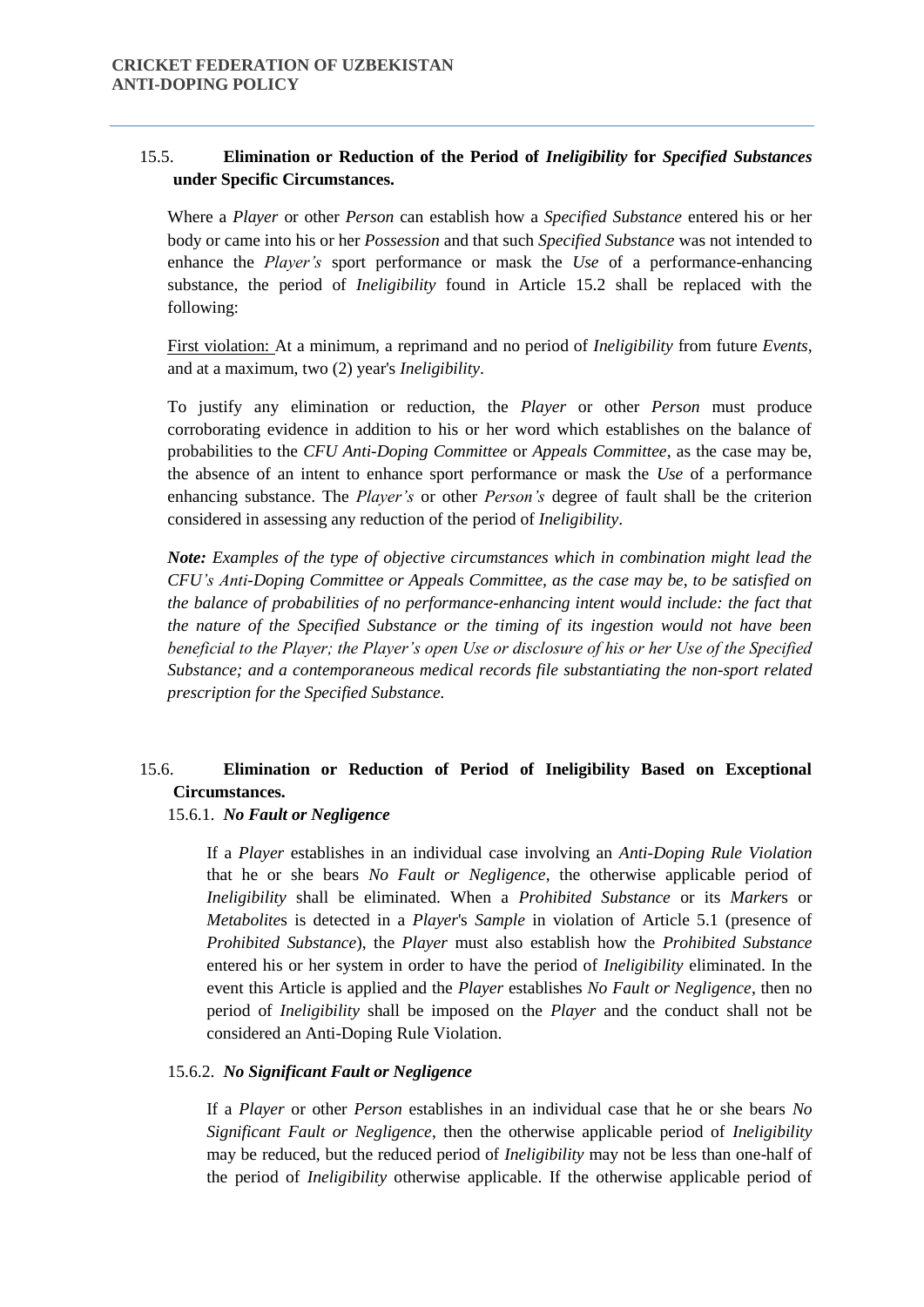*Ineligibility* is a lifetime, the reduced period under this Article may be no less than 8 years. When a *Prohibited Substance* or its *Marker*s or *Metabolite*s is detected in a *Player*'s *Sample* in violation of Article 5.1 (presence of *Prohibited Substance*), the *Player* must also establish how the *Prohibited Substance* entered his or her system in order to have the period of *Ineligibility* reduced.

*Note: Article 15.6.2 may be applied to any Anti-Doping Rule Violation even though it will be especially difficult to meet the criteria for a reduction for those Anti-Doping Rule Violations where knowledge is an element of the violation.* 

*A sanction cannot be completely eliminated on the basis of No Fault or Negligence in the following circumstances: (a) a positive test resulting from a mislabelled or contaminated vitamin or nutritional supplement (Players are responsible for what they*  ingest (Article 5.1.1) and have been warned against the possibility of supplement *contamination); (b) the administration of a Prohibited Substance by the Player's personal physician or trainer without disclosure to the Player (Players are responsible for their choice of medical personnel and for advising medical personnel that they cannot be given any Prohibited Substance); and (c) sabotage of the Player's food or drink by a spouse, coach, or other Person within the Player's circle of associates (Players are responsible for what they ingest and for the conduct of those Persons to whom they entrust access to their food and drink). However, depending on the unique facts of a particular case, any of the referenced illustrations could result in a reduced sanction based on No Significant Fault or Negligence. (For example, reduction may well be appropriate in illustration (a) if the Player clearly establishes that the cause of the positive test was contamination in a common multiple vitamin purchased from a source with no connection to Prohibited Substances and the Player exercised care in not taking other nutritional supplements.) For purposes of assessing the Player's or other Person's fault under Articles 15.6.1 and 15.6.2, the evidence considered must be specific and relevant to explain the Player's or other Person's departure from the expected standard of behaviour. Thus, for example, the fact that an Player would lose the opportunity to earn large sums of money during a period of Ineligibility or the fact that the Player only has a short time left in his or her career or the timing of the sporting calendar would not be relevant factors to be considered in reducing the period of Ineligibility under this Article.* 

*While Minors are not given special treatment per se in determining the applicable sanction, certainly youth and lack of experience are relevant factors to be assessed in determining the Player's or other Person's fault under Article 15.6.2, as well as Articles 15.3.3, 15.5 and 15.6.1.* 

*Article 15.6.2 should not be applied in cases where Articles* 

*15.3.3 or 15.5 apply, as those Articles already take into consideration the Player's or other Person's degree of fault for purposes of establishing the applicable period of Ineligibility.* 

15.6.3. *Substantial Assistance* **in Discovering or Establishing** *Anti-Doping Rule Violations*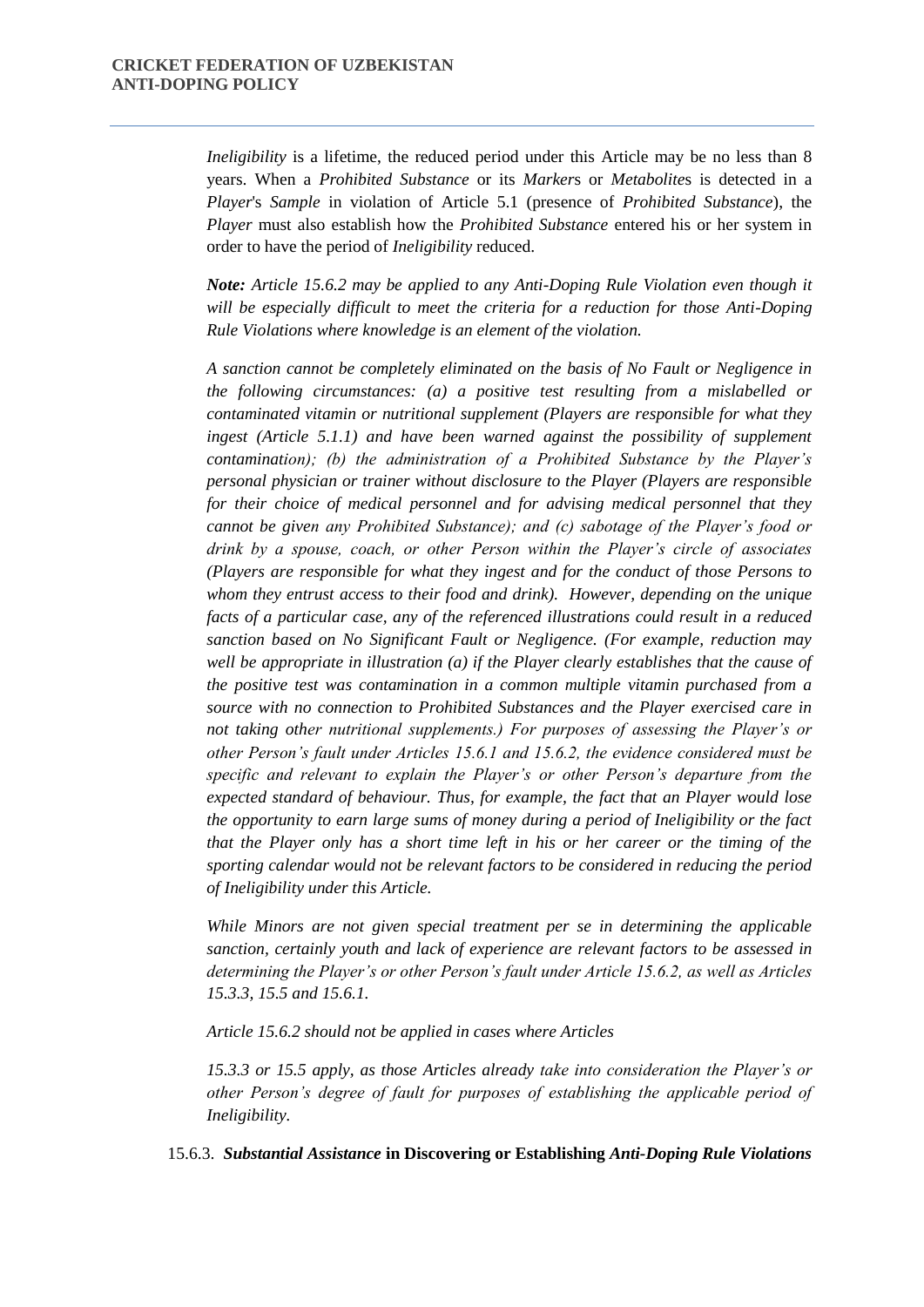The *CFU Anti-Doping Committee* may, prior to a final appellate decision under Article 18 or the expiration of the time to appeal, suspend a part of the period of *Ineligibility* imposed in an individual case where the *Player* or other *Person* has provided *Substantial Assistance* to CFU, *the appropriate sports doping authority* or any other *Anti-Doping Organisation*, criminal authority or a professional disciplinary body which results in CFU (or the *CFU Anti-Doping Committee*, as the case may be) or *the appropriate sports doping authority* or any other *Anti-Doping Organisation* discovering or establishing an *Anti-Doping Rule Violation* by another *Person* or which results in a criminal or disciplinary body discovering or establishing a criminal offence or breach of professional rules by another *Person*. After a final appellate decision under Article 18 or the expiration of time to appeal, CFU (or the *CFU Anti-Doping Committee*, as the case may be) or *the appropriate sports doping authority* or any other *Anti-Doping Organisation* may only suspend a part of the otherwise applicable period of *Ineligibility*  with the approval of *WADA* and the *ICC.* The extent to which the otherwise applicable period of *Ineligibility* may be suspended shall be based on the seriousness of the *Anti-Doping Rule Violation* committed by the *Player* or other *Person* and the significance of the *Substantial Assistance* provided by the *Player* or other *Person* to the effort to eliminate doping in sport. No more than three-quarters of the otherwise applicable period of *Ineligibility* may be suspended. If the otherwise applicable period of *Ineligibility* is a lifetime, the non-suspended period under this Article must be no less than 8 years. If CFU subsequently reinstates any part of the suspended period of *Ineligibility* because the *Player* or other *Person* has failed to provide the *Substantial Assistance* which was anticipated, the *Player* or other *Person* may appeal the reinstatement pursuant to Article 18.2.

*Note: Factors to be considered in assessing the importance of the Substantial Assistance would include, for example, the number of individuals implicated, the status of those individuals in the sport, whether a scheme involving Trafficking under Article 5.7 or Administration under Article 5.8 is involved and whether the violation involved a substance or method which is not readily detectible in Testing. The maximum suspension of the Ineligibility period shall only be applied in very exceptional cases. An additional factor to be considered in connection with the seriousness of the Anti-Doping Rule Violation is any performance-enhancing benefit which the Person providing Substantial Assistance may be likely to still enjoy. As a general matter, the earlier in the results management process the Substantial Assistance is provided, the greater the percentage of the otherwise applicable period of Ineligibility may be suspended.* 

*If the Player or other Person who is asserted to have committed an Anti-Doping Rule Violation claims entitlement to a suspended period of Ineligibility under this Article in connection with the Player's or other Person's waiver of a hearing under Article 12.6 (Waiver of Hearing), the CFU Anti-Doping Committee shall determine whether a suspension of a portion of the period of Ineligibility is appropriate under this Article. If the Player or other Person claims entitlement to a suspended period of Ineligibility before the conclusion of a hearing under Article 12 on the Anti-Doping Rule Violation, the CFU Anti-Doping Committee shall determine whether a suspension of a portion of the otherwise applicable period of Ineligibility is appropriate under this Article at the same time the CFU Anti-Doping Committee decides whether the Player or other Person*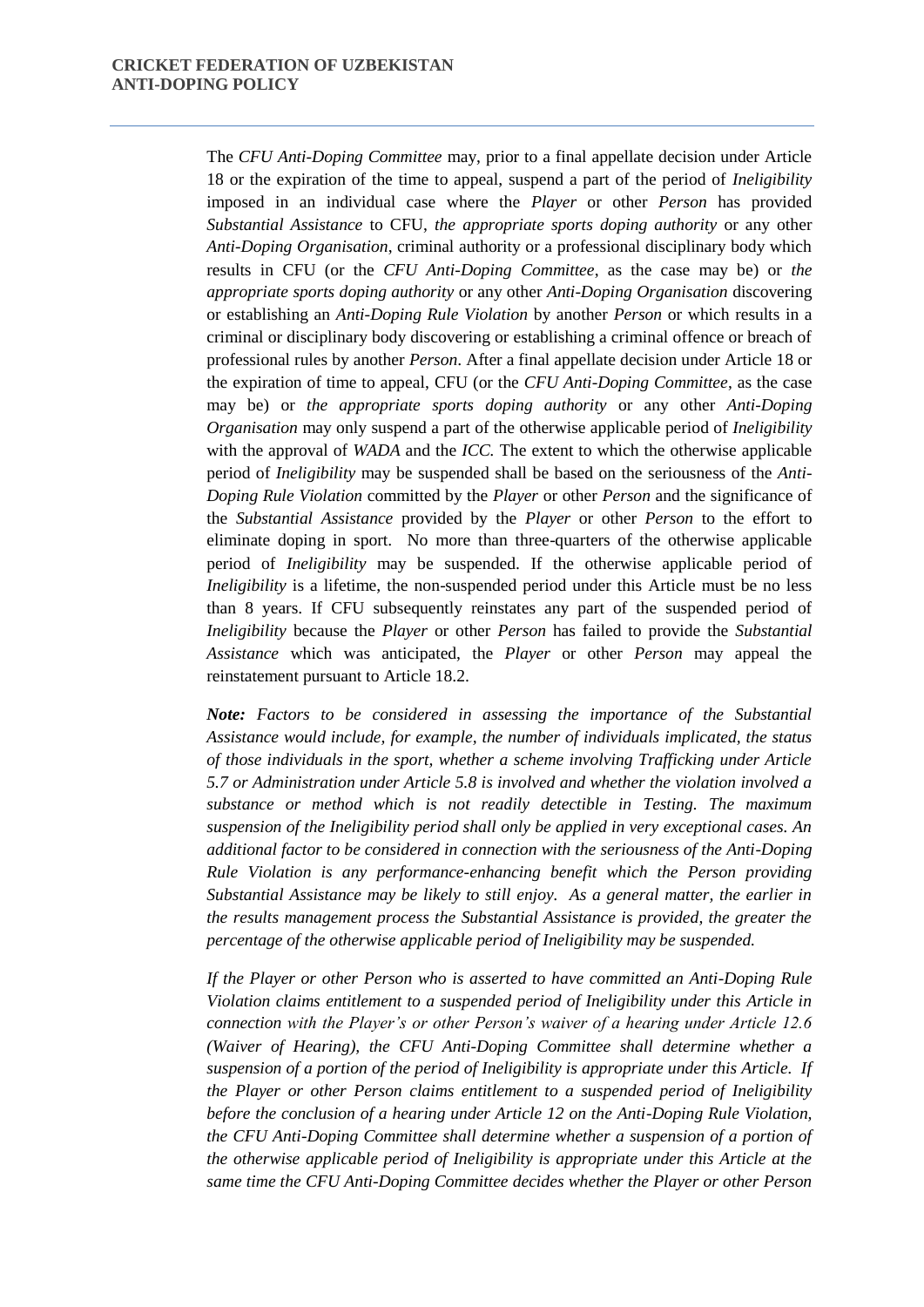*has committed an Anti-Doping Rule Violation. If a portion of the period of Ineligibility is suspended, the decision shall explain the basis for concluding the information provided was credible and was important to discovering or proving the Anti-Doping Rule Violation or other offense or breach. If the Player or other Person claims entitlement to a suspended period of Ineligibility after a final decision finding an Anti-Doping Rule Violation has been rendered and is not subject to appeal under Article 18, but the Player or other Person is still serving the period of Ineligibility, the Player or other Person may apply to the ADCO to consider a suspension in the period of Ineligibility under this Article. Any such suspension of the otherwise applicable period of Ineligibility shall require the approval of CFU or the CFU Anti-Doping Committee as the case may be. If any condition upon which the suspension of a period of Ineligibility is based is not fulfilled, CFU, in consultation with the appropriate sports doping authority, shall reinstate the period of Ineligibility which would otherwise be applicable. Decisions rendered by CFU or the CFU Anti-Doping Committee under this Article may be appealed pursuant to Article 18.* 

*This is the only circumstance under the Code where the suspension of an otherwise applicable period of Ineligibility is authorised.* 

#### 15.6.4. **Admission of an** *Anti-Doping Rule Violation* **in the Absence of Other Evidence.**

Where a *Player* or other *Person* voluntarily admits the commission of an *Anti-Doping Rule Violation* before having received notice of a *Sample* collection which could establish an *Anti-Doping Rule Violation* (or, in the case of an *Anti-Doping Rule Violation* other than Article 5.1, before receiving first notice of the admitted violation pursuant to Article 12.5) and that admission is the only reliable evidence of the violation at the time of admission, then the period of *Ineligibility* may be reduced, but not below one-half of the period of *Ineligibility* otherwise applicable.

# 15.6.5. **Where a** *Player* **or Other** *Person* **Establishes Entitlement to Reduction in Sanction Under More than One Provision of this Article.**

Before applying any reduction or suspension under Articles 15.6.2, 15.6.3 or 15.6.4, the otherwise applicable period of *Ineligibility* shall be determined in accordance with Articles 15.2, 15.3, 15.5 and 15.6. If the *Player* or other *Person* establishes entitlement to a reduction or suspension of the period of *Ineligibility* under two or more of Articles 15.6.2, 15.6.3 or 15.6.4, then the period of *Ineligibility* may be reduced or suspended, but not below one-quarter of the otherwise applicable period of *Ineligibility*.

#### 15.7. **Aggravating Circumstances Which May Increase the Period of** *Ineligibility***.**

If CFU (or the *CFU Anti-Doping Committee* as the case may be) establishes in an individual case involving an *Anti-Doping Rule Violation* other than violations under Article 5.7 (*Trafficking or Attempted Trafficking*) and 5.8 (Administration or *Attempted* Administration) that aggravating circumstances are present that justify the imposition of a period of *Ineligibility* greater than the standard sanction, then the period of *Ineligibility* otherwise applicable shall be increased up to a maximum of four years unless the *Player* or other *Person*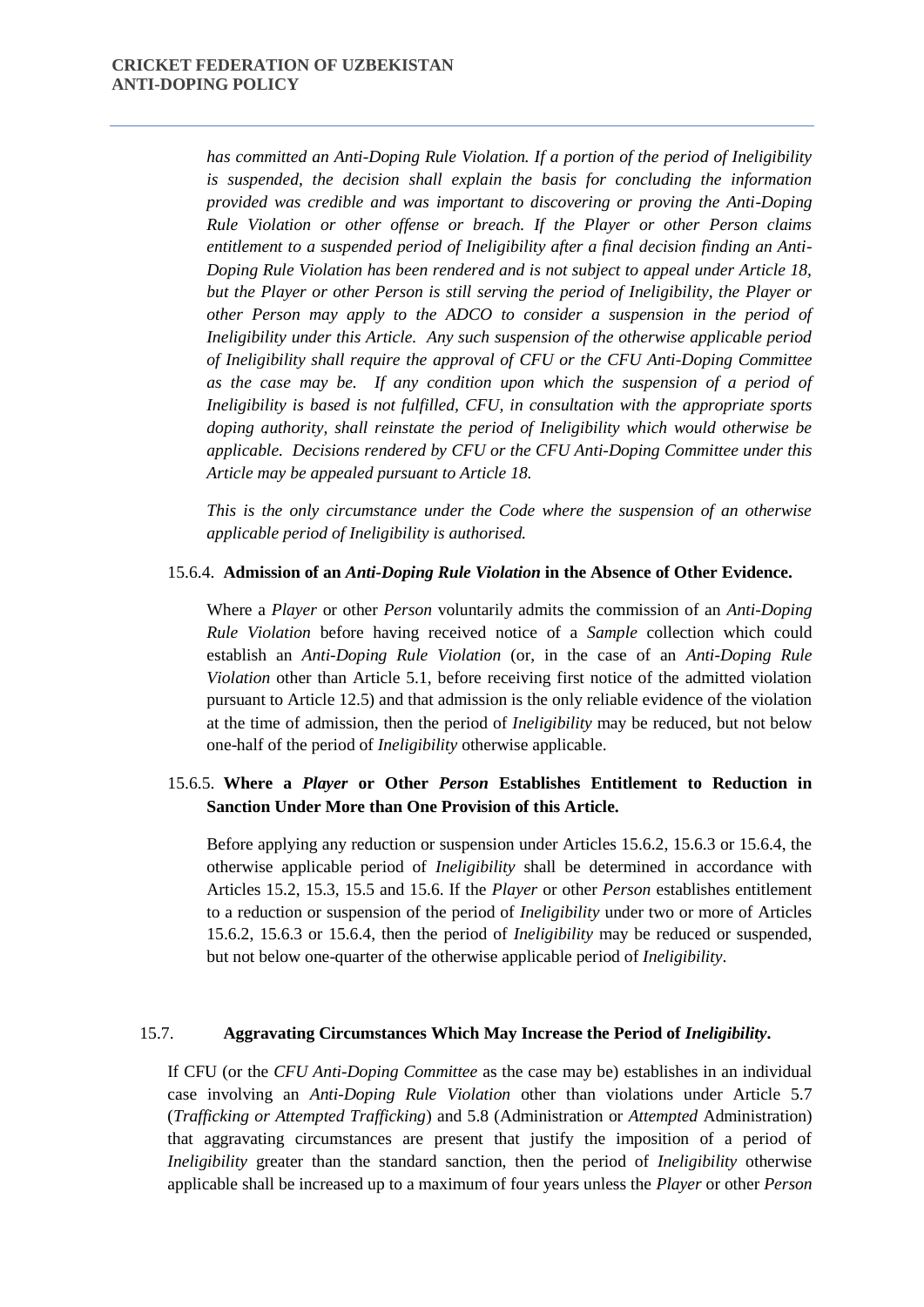can prove on the balance of probabilities to the *CFU Anti-Doping Committee* or *Appeals Committee*, as the case may be, that he or she did not knowingly commit the Anti-Doping Rule Violation.

A *Player* or other *Person* can avoid the application of this Article by admitting the *Anti-Doping Rule Violation* as asserted promptly after being confronted with the *Anti-Doping Rule Violation* by an *Anti-Doping Organisation*.

*Note: Examples of aggravating circumstances which may justify the imposition of a period of Ineligibility greater than the standard sanction are: the Player or other Person committed the Anti-Doping Rule Violation as part of a doping plan or scheme, either individually or involving a conspiracy or common enterprise to commit Anti-Doping Rule Violations; the Player or other Person Used or Possessed multiple Prohibited Substances or Prohibited Methods or Used or Possessed a Prohibited Substance or Prohibited Method on multiple occasions; a normal individual would be likely to enjoy the performance-enhancing effects of the Anti-Doping Rule Violation(s) beyond the otherwise applicable period of Ineligibility; the Player or Person engaged in deceptive or obstructing conduct to avoid the detection or adjudication of an Anti-Doping Rule Violation.* 

*For the avoidance of doubt, these examples of aggravating circumstances are not exclusive and other aggravating factors may also justify the imposition of a longer period of Ineligibility.* 

#### 15.8. **Multiple Violations**

#### 15.8.1. **Second** *Anti-Doping Rule Violation***.**

For a *Player's* or other *Person's* first *Anti-Doping Rule Violation*, the period of *Ineligibility* is set forth in Articles 15.2 and 15.3 (subject to elimination, reduction or suspension under Articles 15.5 or 15.6, or to an increase under Article 15.7). For a second *Anti-Doping Rule Violation* the period of *Ineligibility* shall be within the range set forth in the table below.

| Second<br>Violation<br>First<br>Violation | <b>RS</b> | <b>FFMT</b> | <b>NSF</b> | <b>St</b> | <b>AS</b> | <b>TRA</b> |
|-------------------------------------------|-----------|-------------|------------|-----------|-----------|------------|
| <b>RS</b>                                 | $1 - 4$   | $2 - 4$     | $2 - 4$    | $4-6$     | $8 - 10$  | 10-life    |
| <b>FFMT</b>                               | $1-4$     | $4 - 8$     | $4 - 8$    | $6 - 8$   | 10-life   | life       |
| <b>NSF</b>                                | $1 - 4$   | $4 - 8$     | $4 - 8$    | $6 - 8$   | 10-life   | life       |
| <b>St</b>                                 | $2 - 4$   | $6 - 8$     | $6 - 8$    | 8-life    | life      | life       |
| <b>AS</b>                                 | $4 - 5$   | 10-life     | 10-life    | life      | life      | life       |
| <b>TRA</b>                                | 8-life    | life        | life       | life      | life      | life       |

The table is applied by locating the *Player's* or other *Person's* first *Anti-Doping Rule Violation* in the left-hand column and then moving across the table to the right to the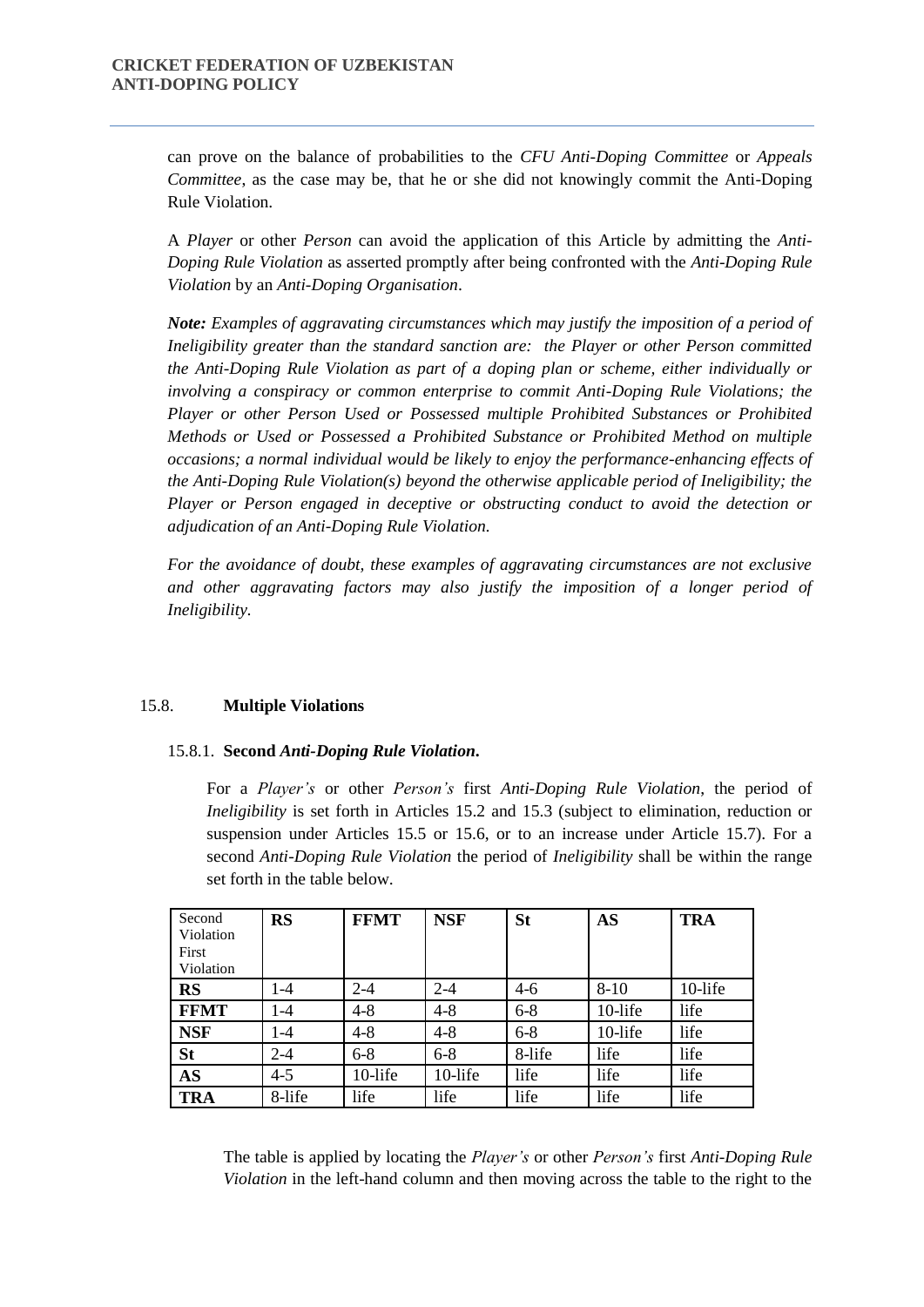column representing the second *Anti-Doping Rule Violation*. The *Player's* or other *Person's* degree of fault shall be the criterion considered in assessing a period of *Ineligibility* within the applicable range.

Definitions for the purposes of the second *Anti-Doping Rule Violation* table are as follows:

**RS** (Reduced sanction for *Specified Substance* under Article 15.5): The *Anti-Doping Rule Violation* was or should be sanctioned by a reduced sanction under Article 15.5 because it involved a *Specified Substance* and the other conditions under Article 15.5 were met.

**FFMT** (*Filing Failures* and/or *Missed Tests*): The *Anti-Doping Rule Violation* was or should be sanctioned under Article 15.3.3 (*Filing Failures* and/or *Missed Tests*).

**NSF** (Reduced sanction for *No Significant Fault or Negligence*): The *Anti-Doping Rule Violation* was or should be sanctioned by a reduced sanction under Article 15.6.2 because *No Significant Fault or Negligence* under Article 15.6.2 was proved by the *Player*.

**St** (Standard sanction under Article 15.2 or 15.3.1): The *Anti-Doping Rule Violation*  was or should be sanctioned by the standard sanction of two years under Article 15.2 or 15.3.1.

**AS** (Aggravated sanction): The *Anti-Doping Rule Violation* was or should be sanctioned by an aggravated sanction under Article 15.7 because CFU (or the *CFU Anti-Doping Committee*, as the case may be) established the conditions set forth under Article 15.7.

**TRA** (*Trafficking* or *Attempted Trafficking* and Administration or *Attempted*  Administration): The *Anti-Doping Rule Violation* was or should be sanctioned by a sanction under Article 15.3.2.

#### 15.8.2. **Application of Articles 15.6.3 and 15.6.4 to Second** *Anti-Doping Rule Violation***.**

Where a *Player* or other *Person* who commits a second *Anti-Doping Rule Violation* establishes entitlement to suspension or reduction of a portion of the period of *Ineligibility* under Article

15.6.3 or Article 15.6.4, the *CFU Anti-Doping Committee* or *Appeals Committee*, as the case may be, shall first determine the otherwise applicable period of *Ineligibility*  within the range established in the table in Article 15.8.1, and then apply the appropriate suspension or reduction of the period of *Ineligibility*. The remaining period of *Ineligibility*, after applying any suspension or reduction under Articles 15.6.3 and 15.6.4, must be at least one-quarter of the otherwise applicable period of *Ineligibility*.

#### 15.8.3. **Third** *Anti-Doping Rule Violation***.**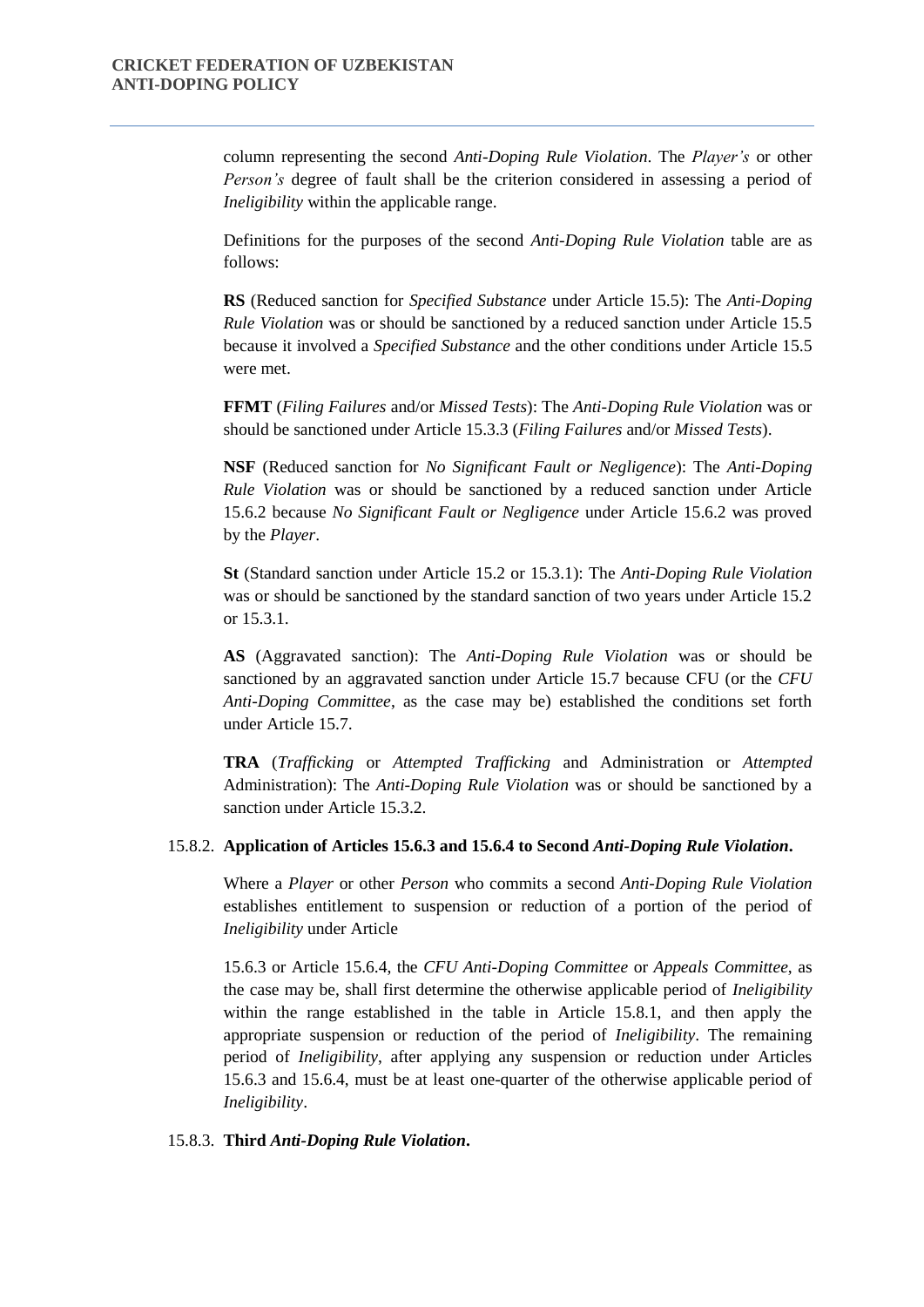A third *Anti-Doping Rule Violation* will always result in a lifetime period of *Ineligibility*, except if the third violation fulfills the condition for elimination or reduction of the period of *Ineligibility* under Article 15.5 or involves a violation of Article 5.4 (*Whereabouts Failures*). In these particular cases, the period of *Ineligibility* shall be from eight years to a life ban.

#### 15.8.4. **Additional Rules for Certain Potential Multiple Violations.**

- 15.8.4.1. For purposes of imposing sanctions under Article 15.8, a second or subsequent *Anti-Doping Rule Violation* will only be considered a further violation if CFU can establish that the *Player* or other *Person* committed the second or subsequent *Anti-Doping Rule Violation* after the *Player* or other *Person* received notice pursuant to Article 12.5, or after CFU made a reasonable attempt to give notice, of the prior *Anti-Doping Rule Violation*; if CFU cannot establish this, the violations shall be considered together as one single first violation, and the sanction imposed shall be based on the violation that carries the more severe sanction; however, the occurrence of multiple violations may be considered as a factor in determining aggravating circumstances (Article 15.7).
- 15.8.4.2. **If, after the resolution of a first** *Anti-Doping Rule Violation***, CFU discovers facts involving an** *Anti-Doping Rule Violation* **by the** *Player* **or other**  *Person* **which occurred prior to notification regarding the first** *Anti-Doping Rule Violation***, then CFU shall impose an additional sanction based on the sanction that could have been imposed if the two** *Anti-Doping Rule Violations* **would have been adjudicated at the same time. Results in all** *Competitions*  **dating back to the earlier** *Anti-doping Rule Violation* **will be** *Disqualified* **as provided in Article 15.9.**

**To avoid** the possibility of a finding of aggravating circumstances (Article 15.7) on account of the earlier-in-time but later-discovered *Anti-Doping Rule Violation*, the *Player* or other *Person* must voluntarily admit the earlier *Anti-Doping Rule Violation* on a timely basis after notice of the *Anti-Doping Rule Violation* for which he or she is first charged. The same rule shall also apply when CFU discovers facts involving another prior *Anti-Doping Rule Violation* after the resolution of a second *Anti-Doping Rule Violation*.

#### 15.8.5. **Multiple** *Anti-Doping Rule Violations* **During Eight-Year Period.**

For the purposes of Article 15.8, each *Anti-Doping Rule Violation* must take place within the same eight (8) year period in order to be considered multiple violations.

# 15.9. **Disqualification of Results in** *Competitions* **Subsequent to** *Sample* **Collection or Commission of an Anti-Doping Rule Violation.**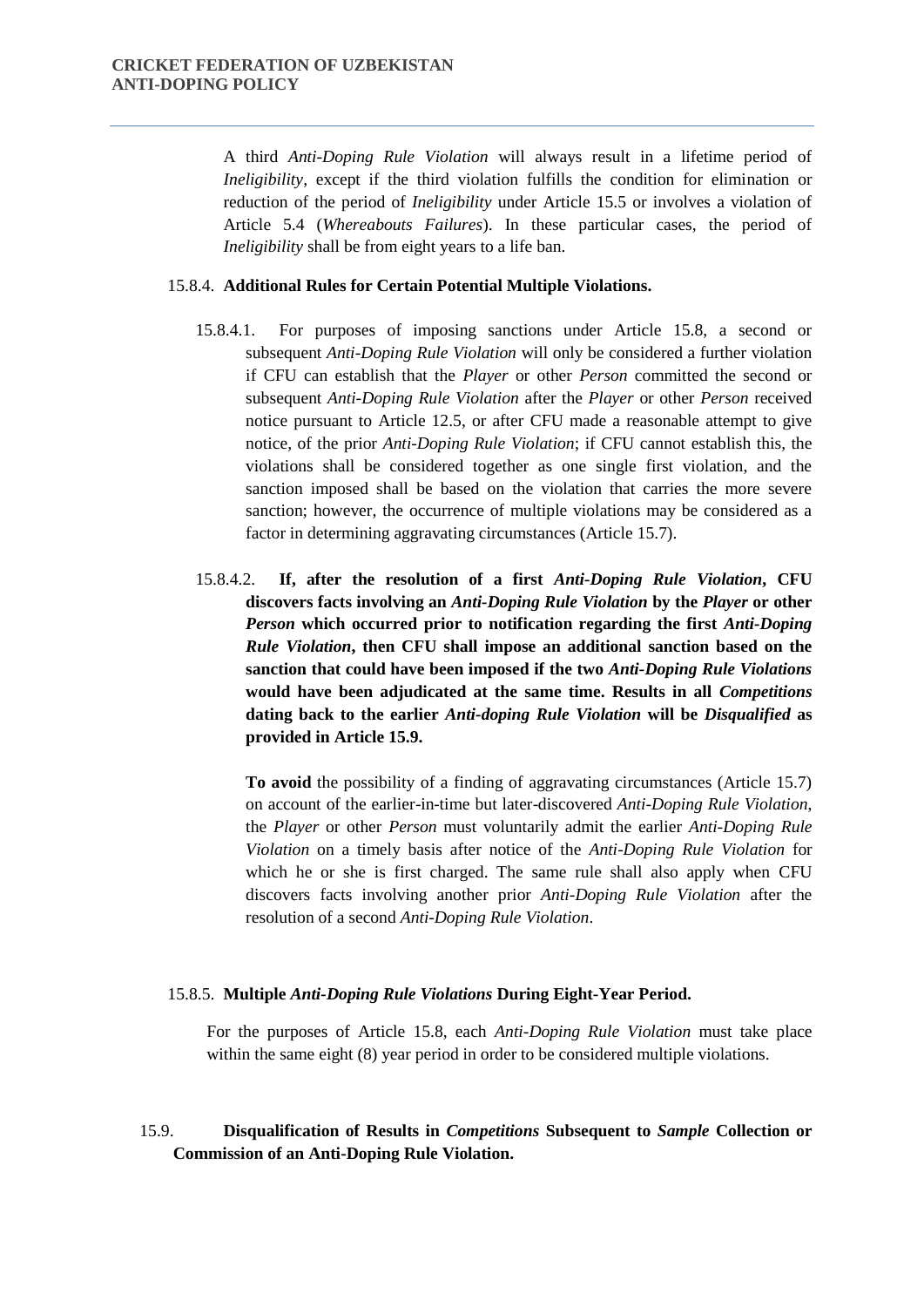In addition to the automatic *Disqualification* of the results in the *Competition* which produced the positive *Sample*, all other competitive results obtained from the date a positive *Sample* was collected (whether *In-Competition* or *Out-of-Competition*), or other *Anti-Doping Rule Violation* occurred, through the commencement of any *Provisional Suspension* or *Ineligibility* period, shall, unless fairness requires otherwise, be *Disqualified* with all of the resulting *Consequences* including forfeiture of any medals, points and prizes.

15.9.1. As a condition of regaining eligibility after being found to have committed an *Anti-Doping Rule Violation*, the *Player* must first repay all prize money forfeited under this Article.

#### 15.10. **Commencement of** *Ineligibility* **Period.**

Except as provided below, the period of *Ineligibility* shall start on the date of the hearing decision providing for *Ineligibility* or, if the hearing is waived, on the date *Ineligibility* is accepted or otherwise imposed. Any period of *Provisional Suspension* (whether imposed or voluntarily accepted) shall be credited against the total period of *Ineligibility* imposed.

#### 15.10.1.**Delays Not Attributable to the** *Player* **or other** *Person***.**

Where there have been substantial delays in the hearing process or other aspects of *Doping Control* not attributable to the *Player* or other *Person*, the *CFU Anti-Doping Committee* (or CFU if a sanction is imposed without a hearing in accordance with these Anti-Doping Rules) may start the period of *Ineligibility* at an earlier date commencing as early as the date of *Sample* collection or the date on which another *Anti-Doping Rule Violation* last occurred.

#### 15.10.2.**Timely Admission.**

Where the *Player* or other *Person* promptly (which, in all events, for a *Player* means before the *Player* competes again in any *Competition*) admits the *Anti-Doping Rule Violation* after being confronted with the *Anti-Doping Rule Violation* by the *ADCO*, the period of *Ineligibility* may start as early as the date of *Sample* collection or the date on which another *Anti-Doping Rule Violation* last occurred. In each case, however, where this Article is applied, the *Player* or other *Person* shall serve at least one-half of the period of *Ineligibility* going forward from the date the *Player* or other *Person* accepted the imposition of a sanction, the date of a hearing decision imposing a sanction or the date the sanction is otherwise imposed.

- 15.10.3.If a *Provisional Suspension* is imposed and respected by the *Player*, then the *Player*  shall receive a credit for such period of *Provisional Suspension* against any period of *Ineligibility* which may ultimately be imposed.
- 15.10.4.If a *Player* voluntarily accepts a *Provisional Suspension* in writing and thereafter refrains from competing, the *Player* shall receive a credit for such period of voluntary *Provisional Suspension* against any period of *Ineligibility* which may ultimately be imposed. A copy of the *Player's* voluntary acceptance of a *Provisional Suspension*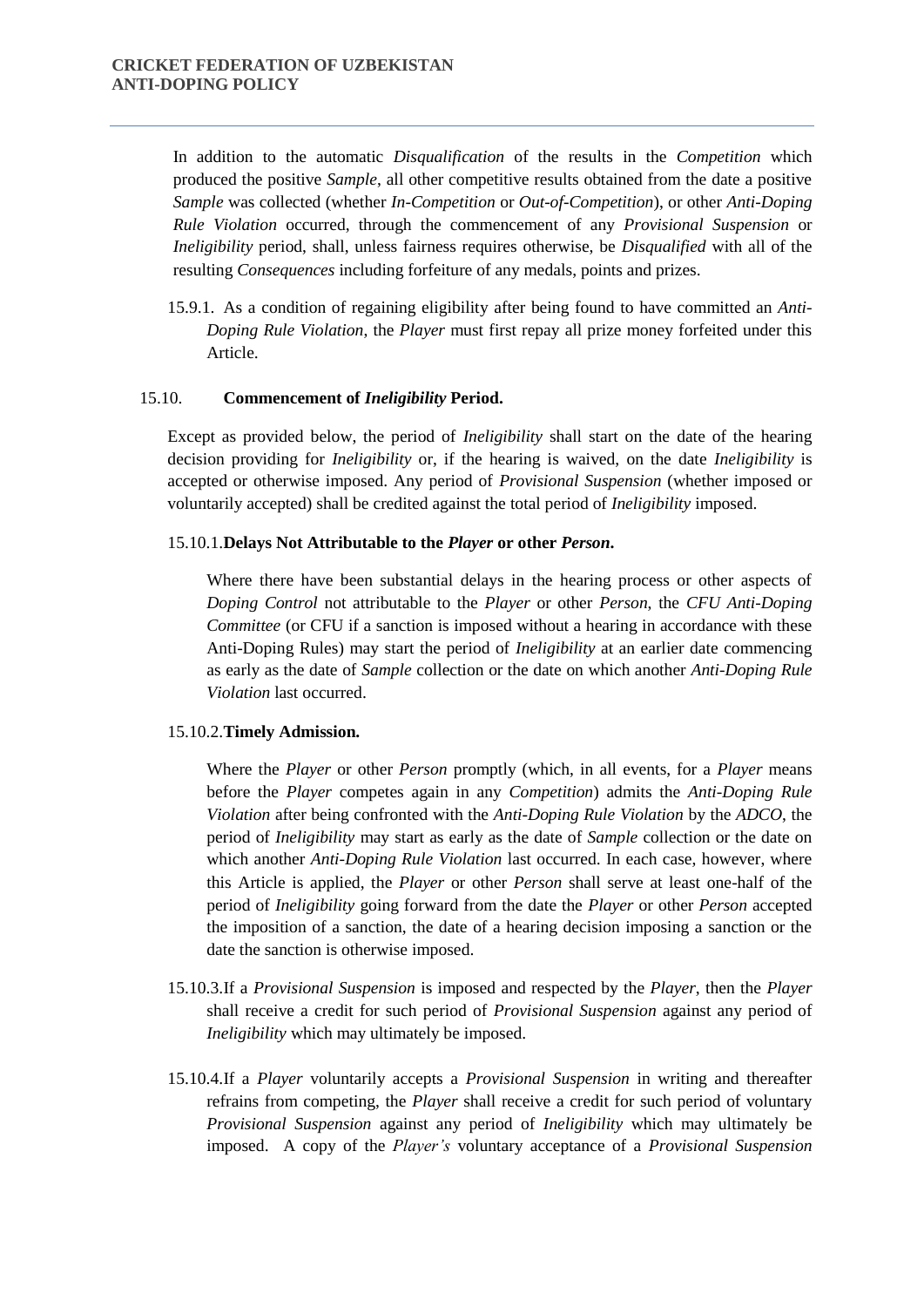shall be provided promptly to each party entitled to receive notice of a potential *Anti-Doping Rule Violation* under these Anti-Doping Rules.

15.10.5.No credit against a period of *Ineligibility* shall be given for any time period before the effective date of the *Provisional Suspension* or voluntary *Provisional Suspension*  regardless of whether the *Player* elected not to compete or was suspended by his or her team.

#### 15.11. **Status During** *Ineligibility***.**

#### 15.11.1.**Prohibition Against Participation During** *Ineligibility*

No *Player* or other *Person* who has been declared *Ineligible* may, during the period of *Ineligibility*, participate during the *Ineligibility* period in any capacity in any *Competition* or *Event* or activity (other than authorised anti-doping education or rehabilitation programs and any *Events* or activities relating to the *Person's* achievements prior to his or her *Anti-Doping Rule Violation*) authorised or organised by any *Signatory, Signatory's* member organisation, or a club or other member organisation of a *Signatory's* member organisation, or in *Competitions* authorised or organised by any professional league or any international-or national-level *Event*  organisation.

A *Player* or other *Person* subject to a period of *Ineligibility* longer than four (4) years may, after completing four (4) years of the period of *Ineligibility*, participate in local sport events in a sport other than the sport in which the *Player* or other *Person* committed the *Anti-Doping Rule Violation*, but only so long as the local sport event is not at a level that could otherwise qualify such *Player* or other *Person* directly or indirectly to compete in (or accumulate points toward) a national championship or international event.

A *Player* or other *Person* subject to a period of *Ineligibility* shall remain subject to *Testing*.

#### 15.11.2.**Violation of the Prohibition of Participation During** *Ineligibility***.**

Where a *Player* or other *Person* who has been declared *Ineligible* violates the prohibition against participation during *Ineligibility* described in Article 15.11.1, the period of *Ineligibility* which was originally imposed shall start over again as of the date of the violation, unless the *Player* or other *Person* can establish to the *CFU Anti-Doping Committee* or *Appeals Committee*, as the case may be, that he or she bears *No Fault or Negligence*. The new period of *Ineligibility* may be reduced under Article 15.6.2 if the *Player* or other *Person* establishes he or she bears *No Significant Fault or Negligence*  for violating the prohibition against participation. The determination of whether a *Player* or other *Person* has violated the prohibition against participation, whether the *Player* has established *No Fault or Negligence* and whether a reduction under Article 15.6.2 is appropriate, shall be made by the *CFU Anti-Doping Committee* upon referral by the *ADCO* pursuant to Article 12.2, and such determinations may be appealed as provided in Article 18.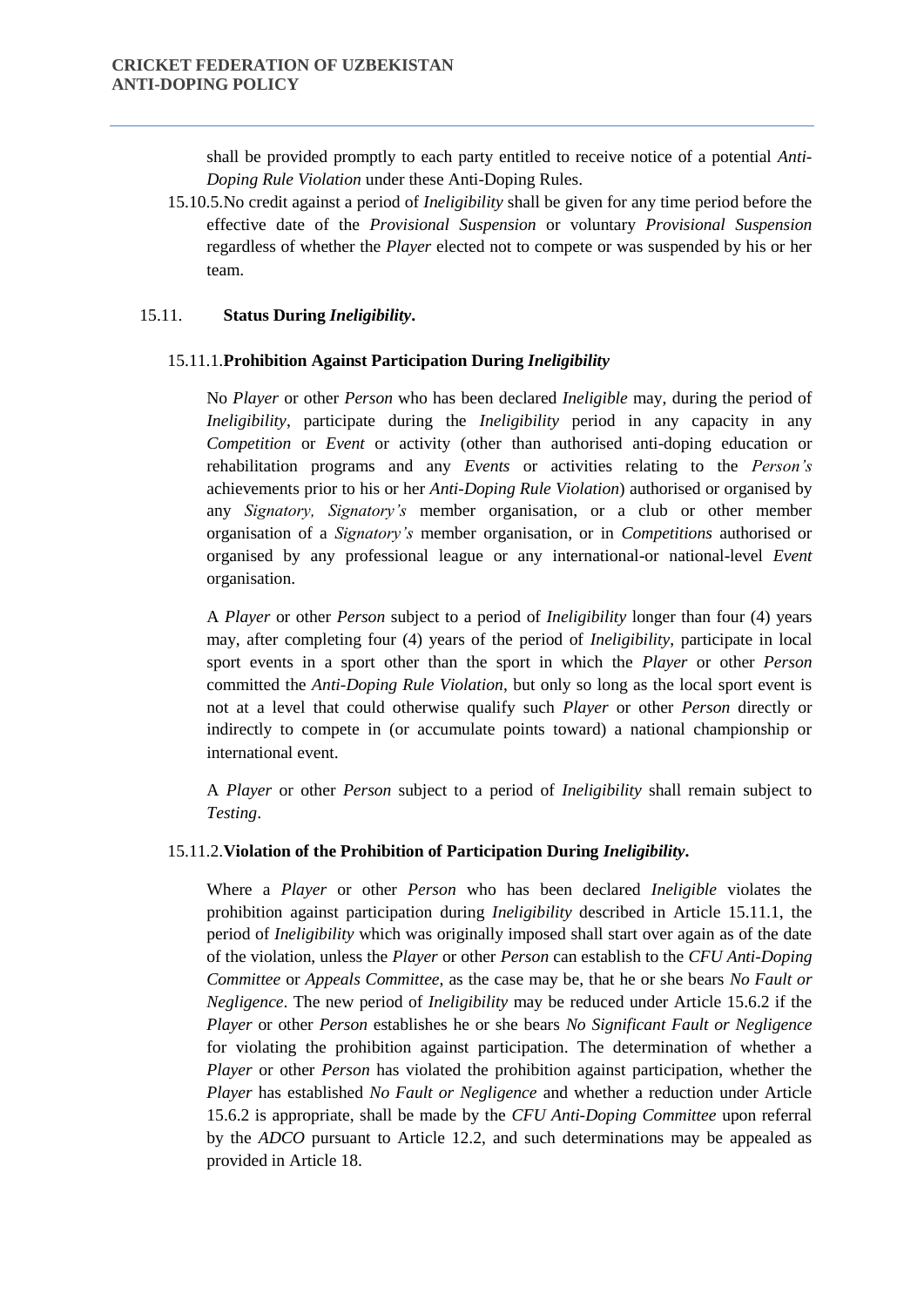## 15.12. **Reinstatement** *Testing***.**

As a condition to regaining eligibility at the end of a specified period of *Ineligibility*, a *Player*  must, during any period of *Provisional Suspension* or *Ineligibility*, make him or herself available for *Out-of-Competition Testing* by *the appropriate sports doping authority* and any other *Anti-Doping Organisation* having *Testing* jurisdiction, and must, if requested, provide current and accurate whereabouts information pursuant to Article 10. If a *Player* subject to a period of *Ineligibility* retires from sport and later seeks reinstatement, the *Player* shall not be eligible for reinstatement until the *Player* has notified CFU (in accordance with Article 21.4) and has been subject to *Out-of-Competition Testing* for a period of time equal to the longer of the period set forth in Article 21.7 or the period of *Ineligibility* remaining as of the date the *Player* had retired.

# 15.13. **Enforcement of Sanctions.**

CFU will, and will ensure that the *Members* will, enforce any sanctions applied by the *CFU Anti-Doping Committee* or the *Appeals Committee* if those sanctions are consistent with these Anti-Doping Rules.

# 15.14. **Notifications**

15.14.1.CFU:

- shall notify *the appropriate sports doping authority* and *Members*; and
- may notify any other person, organisation or body which it believes should be informed,

of the decision of the *CFU Anti-Doping Committee* and any sanctions imposed and subsequently notify the outcome of any appeal or review of sanctions by the *Appeals Committee*.

15.14.2.If the *CFU Anti-Doping Committee* or *Appeals Committee* provides written reasons for its decision (which it is expressly not required to do), the *ADCO* may, in his or her discretion, release those reasons to such persons as he or she sees fit (with or without the omission of sensitive material that may be contained in the reasons).

# 15.15. **Press Releases**

CFU has the right to issue a press release regarding any decisions of the *CFU Anti-Doping Committee* and *Appeals Committee* (including with respect to any *Provisional Hearing*) and to publish any reasons for such decisions.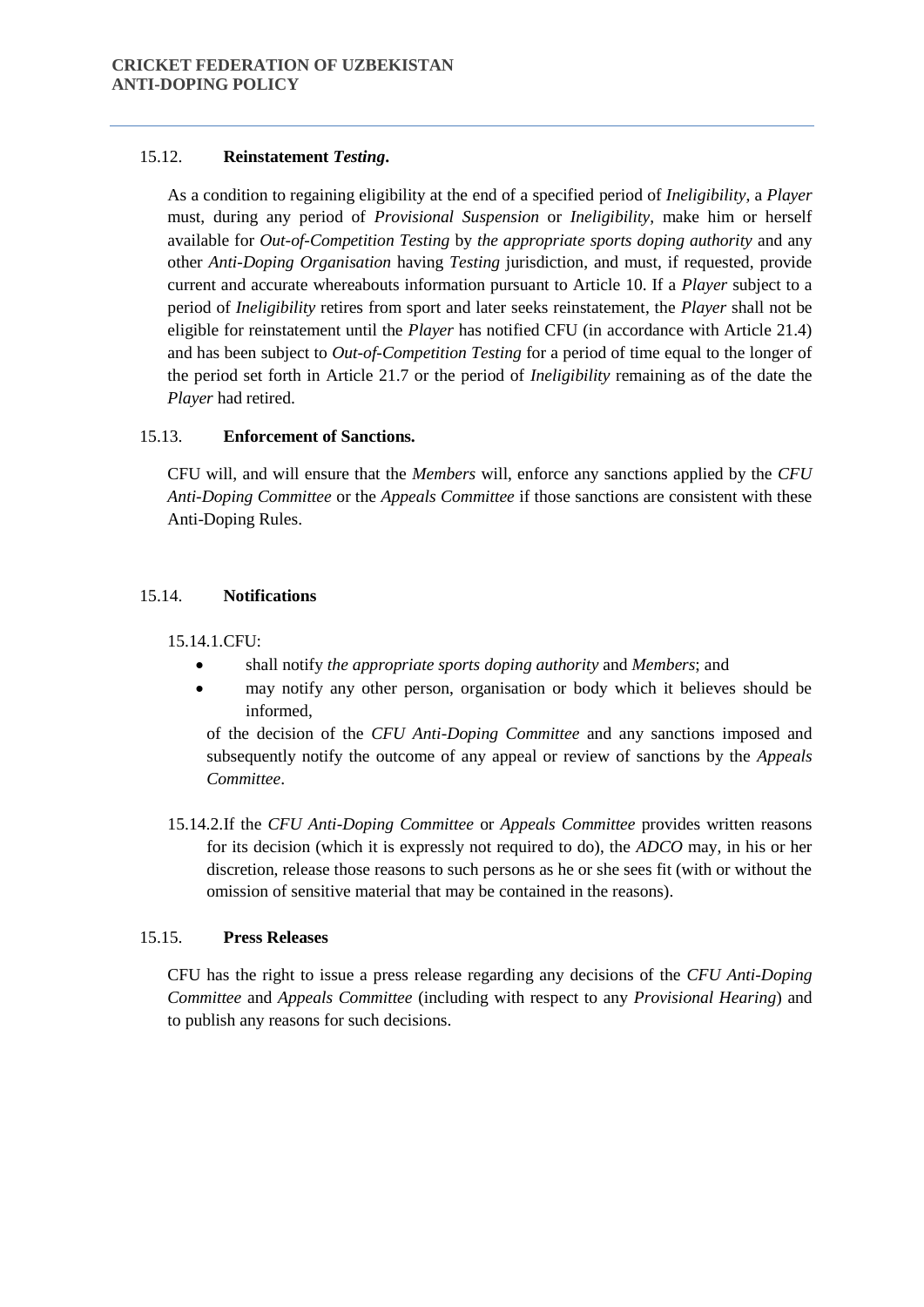## **16.Consequences to Teams**

- 16.1. Where more than one *Player* in a *Team* has been notified under Article 12 of a possible *Anti-Doping Rule Violation* in connection with an *Event*, the *Team* shall be subject to *Target Testing* during the *Event Period*.
- 16.2. Save for those alleged violations where a *Player* establishes *No Fault or Negligence* or *No Significant Fault or Negligence*, if more than two *Players* in a *Team* are found to have committed an *Anti-Doping Rule Violation* during an *Event Period*, the team may be subject to *Disqualification* or other disciplinary action at the absolute discretion of the *CFU Anti-Doping Committee* in addition to any *Consequences of Anti-Doping Rule Violations* imposed upon the individual *Players* committing the *Anti-Doping Rule Violation*.

# **17.Review of a Finding of an** *Anti-Doping Rule Violation* **or a Sanction**

- 17.1. A *Person* may make an application to the *ADCO* for review of a finding of an *Anti-Doping Rule Violation* or a sanction where new and relevant information becomes available which was:
	- 17.1.1. not considered by the *CFU Anti-Doping Committee* at the hearing; and
	- 17.1.2. not available to the *Person* at the time of the hearing.
- 17.2. The application must: a) be in writing; and b) set out the new and relevant information.
- 17.3. The *ADCO* will consider the application and if the *ADCO* considers it more probable than not that the new information would have altered either the finding of an *Anti-Doping Rule Violation* or the sanction, the *ADCO* will refer the application to the *CFU Anti-Doping Committee* to:
	- 17.3.1. review the finding that the *Person* committed the *Anti-Doping Rule Violation*; and
	- 17.3.2. decide whether to reduce, suspend or withdraw the sanction.
- 17.4. Any review conducted pursuant to Article 17.3 will apply Articles 4, 5, 6, 7, 8 and 15 of these Anti-Doping Rules.
- 17.5. A sanction will remain in force during the review unless the *CFU Anti-Doping Committee* decides otherwise.
- 17.6. The *ADCO* must inform:
	- the *Person;*
	- the relevant *Member*;
	- *the appropriate sports doping authority*; and
	- CFU,

of any change to the original determination as a result of the review. The *ADCO* may then inform other *Person*s or organisations as the *ADCO* deems appropriate.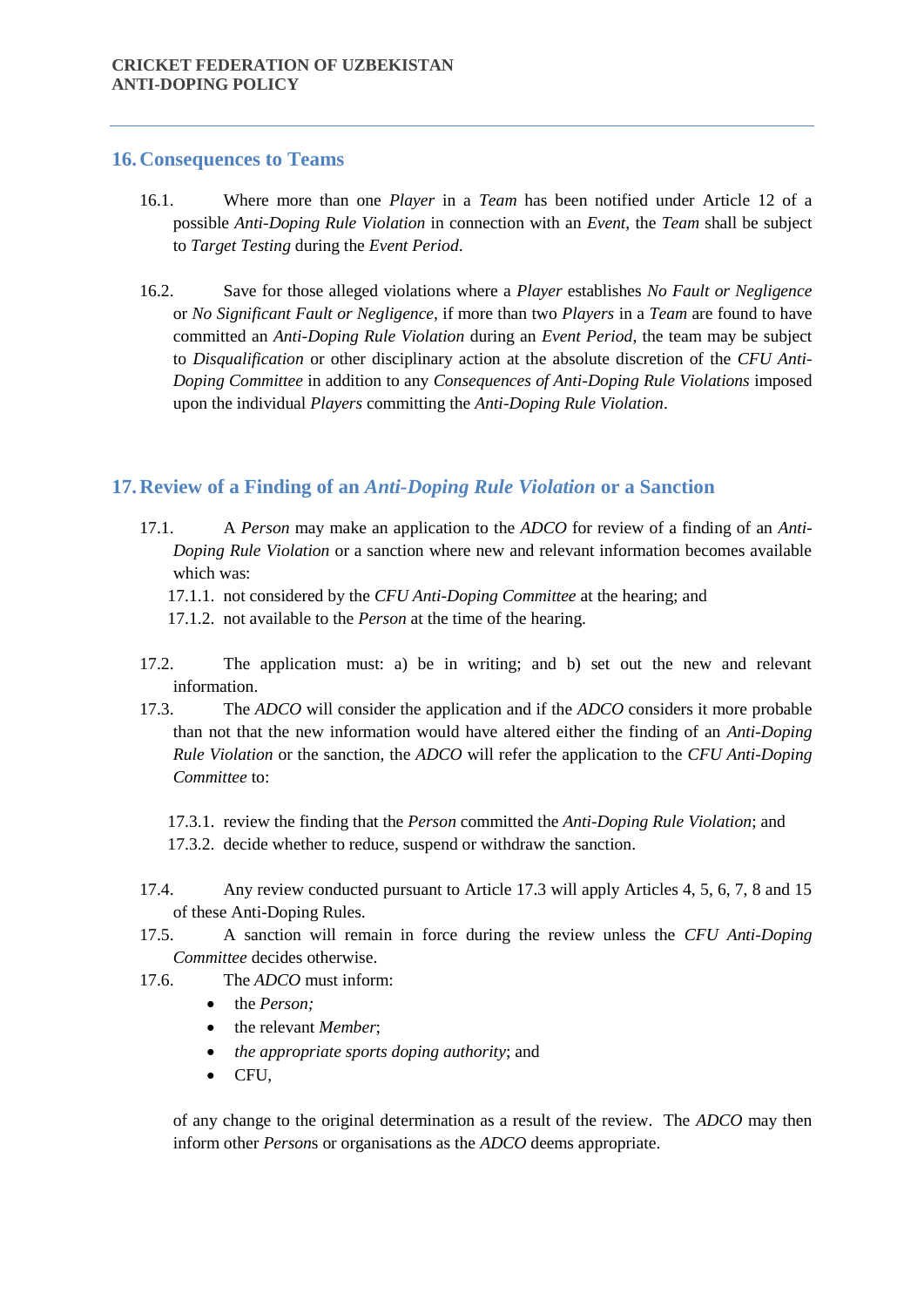# **18.Appeals**

#### 18.1. **Decisions Subject to Appeal.**

Decisions made under these Anti-Doping Rules may be appealed as set forth below in Article 18.2 through 18.4 or as otherwise provided in the *Code*. Such decisions shall remain in effect while under appeal unless the appellate body orders otherwise. Before an appeal is commenced, any post-decision review authorised in Article 12.9 must be exhausted.

# 18.2. **Appeals from Decisions Regarding** *Anti-Doping Rule Violation***s, Consequences, and Provisional Suspensions.**

A decision that an *Anti-Doping Rule Violation* was committed, a decision imposing *Consequences* for an *Anti-Doping Rule Violation*, or a decision that no *Anti-Doping Rule Violation* was committed; a decision that an *Anti-Doping Rule Violation* proceeding cannot go forward for procedural reasons (including, for example, prescription); a decision under Article 15.11.2 (prohibition of participation during *Ineligibility*); a decision that an *Anti-Doping Organisation* lacks jurisdiction to rule on an alleged *Anti-Doping Rule Violation* or its *Consequences;* a decision by an *Anti-Doping Organisation* not to bring forward an *Adverse Analytical Finding* or an *Atypical Finding* as an *Anti-Doping Rule Violation*, or a decision not to go forward with an *Anti-Doping Rule Violation* after an investigation under Article 12.1; a decision by the *CFU Anti-Doping Medical Advisor* or by a *Recognised Medical Authority* to deny or grant *Therapeutic Use Exemptions*; and a decision to impose a *Provisional Suspension* as a result of a *Provisional Hearing* or otherwise in violation of Article 14.1 may be appealed exclusively as provided in this Article 18.2.

#### 18.2.1. **Appeals Involving** *International-Level Players*

In cases arising from participation in an *International Event* or in cases involving *International-Level Player*s, the decision may be appealed to *CAS* in accordance with the provisions applicable before such court or to the *Appeals Committee*. Any such appeal will apply Articles 5, 6, 7, 8, 18 and 19 of these Anti-Doping Rules.

- 18.2.2. In cases involving *Player*s who do not have a right to appeal under Article 18.2.1, the appeal shall be to the *Appeals Committee*, and shall respect the following principles:
	- a timely hearing;
	- a fair, impartial and independent hearing body;
	- the right to be represented by a counsel at the *Person*'s expense; and
	- a timely, written, reasoned decision.

Any such appeal will apply Articles 5, 6, 7, 8, 18 and 19 of these Anti-Doping Rules. The determination of the *Appeals Committee* body will be final and binding on the parties to the appeal and no *Person* may institute or maintain proceedings in any court or tribunal.

#### 18.2.3. *Persons* **Entitled to Appeal**

In cases under Article 18.2.1, the following parties shall have the right to appeal to *CAS*: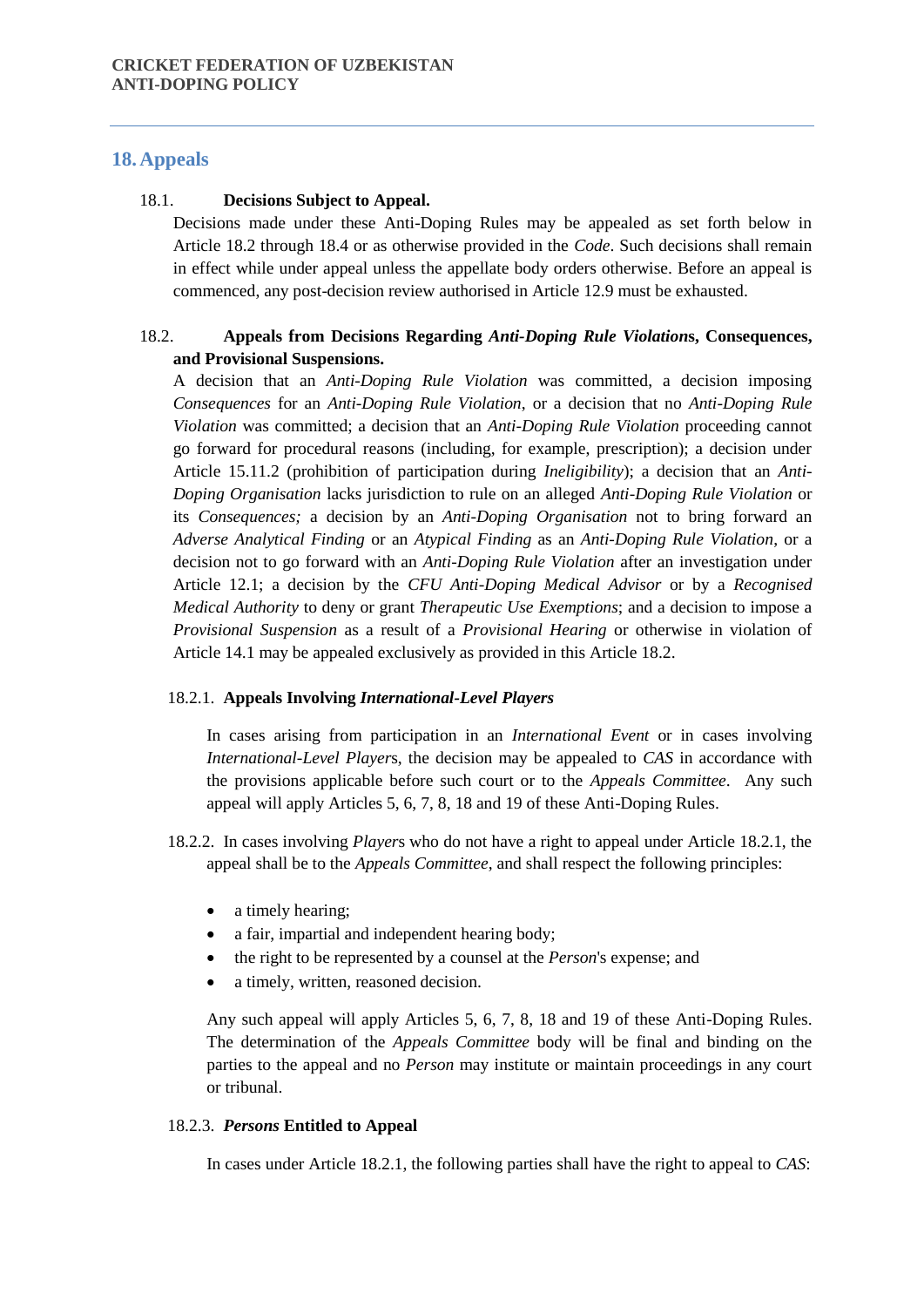- the *Player* or other *Person* who is the subject of the decision being appealed;
- the other party to the case in which the decision was rendered;
- $\bullet$  the *ICC*:
- *the appropriate sports doping authority;* and
- *WADA*.

If there is more than one party seeking to appeal, all appeals must be heard together and the outcome of that appeal binds all parties who had the right to appeal.

In cases under Article 18.2.2, the parties having the right to appeal to the *Appeals Committee* shall include the following parties:

- the *Player* or other *Person* who is the subject of the decision being appealed;
- the other party to the case in which the decision was rendered;
- $\bullet$  CFU:
- $\bullet$  the *ICC*:
- *the appropriate sports doping authority;* and
- *WADA*.

If there is more than one party seeking to appeal, all appeals must be heard together and the outcome of that appeal binds all parties who had the right to appeal.

For cases under Article 18.2.2, *the appropriate sports doping authority* and *WADA* shall also have the right to appeal to *CAS* with respect to the decision of the *Appeals Committee.* If both the appropriate sports doping authority and WADA seek to so appeal, these appeals must be heard together. Any party filing an appeal shall be entitled to assistance from *CAS* to obtain all relevant information from the *Anti-Doping Organisation* whose decision is being appealed and the information shall be provided if *CAS* so directs.

Notwithstanding any other provision herein, the only *Person* who may appeal from a *Provisional Suspension* is the *Athlete* or other *Person* upon whom the *Provisional Suspension* is imposed.

## **18.3. Failure to Render a Timely Decision by an Anti-Doping Organisation**

Where, in a particular case, an *Anti-Doping Organisation* fails to render a decision with respect to whether an *Anti-Doping Rule Violation* was committed within a reasonable deadline set by *WADA, WADA* may elect to appeal directly to *CAS* as if the *Anti-Doping Organisation* had rendered a decision finding no *Anti-Doping Rule Violation*.

# **18.4. Appeals from Decisions Granting or Denying a** *Therapeutic Use Exemption (TUE)***.**

Decisions by *WADA* reversing the grant or denial of a *TUE* may be appealed exclusively to *CAS* by the *Player* or the *Anti-Doping Organisation* whose decision was reversed. Decisions denying *TUEs* which are not reversed by *WADA*, may be appealed by *Player*s to the *Appeals Committee*. If the *Appeals Committee* reverses the decision to deny a *TUE*, that decision may be appealed to *CAS* by *WADA*.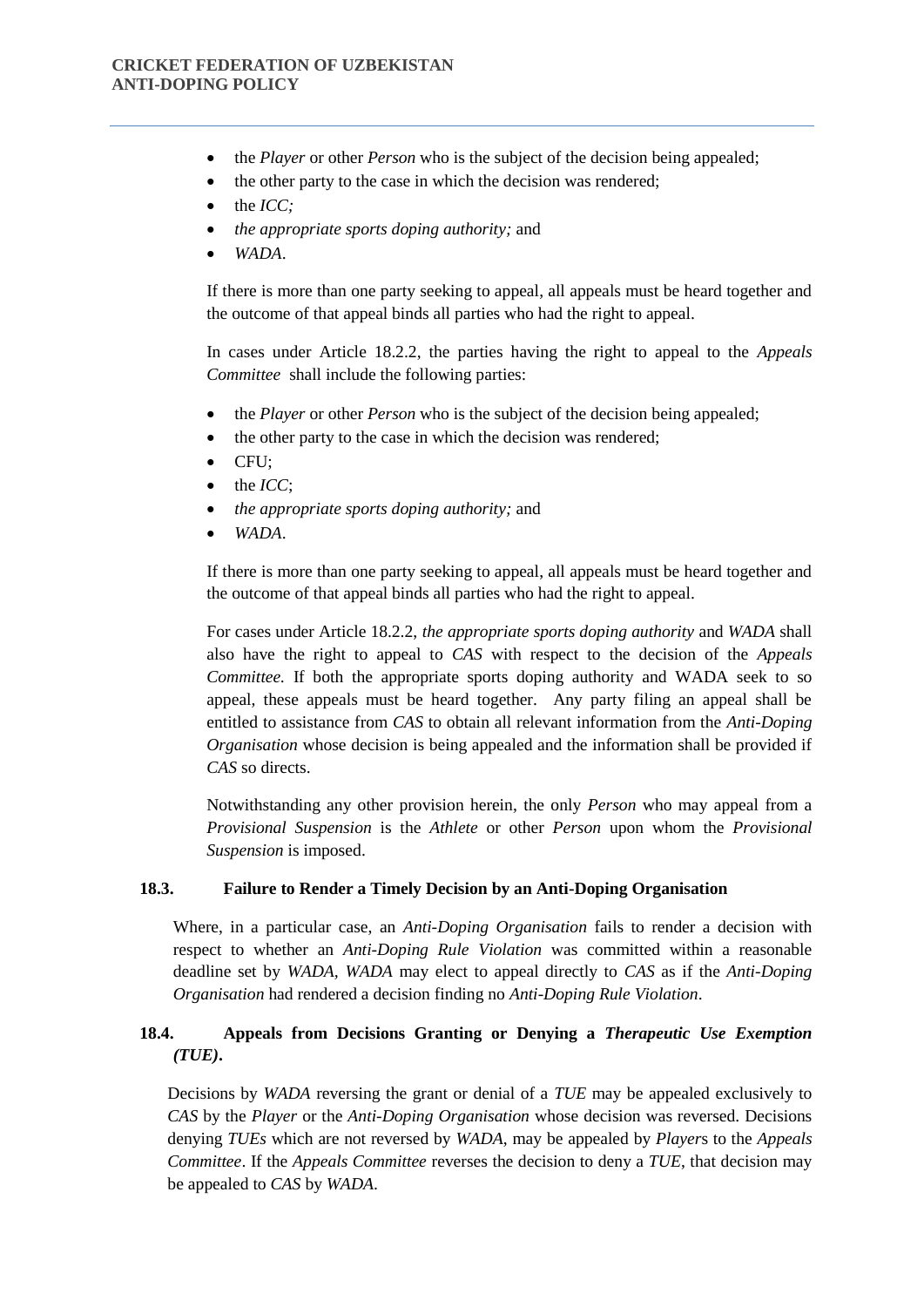When an *Anti-Doping Organisation* fails to take action on a properly submitted *TUE* application within a reasonable time, the failure to decide may be considered a denial for purposes of the appeal rights provided in this Article.

# **19.Mutual Recognition**

- 19.1. Subject to the right to appeal provided in Article 18, the *Testing*, *TUEs* and hearing results or other final adjudications of any *Signatory* to the *Code* which are consistent with the *Code* and are within that *Signatory'*s authority, shall be recognised and respected by CFU.
- 19.2. CFU may recognise the same determinations of other bodies which have not accepted the *Code* if the rules of those bodies are otherwise consistent with the *Code*. On being advised of such determination, CFU shall take all necessary action to render the determination effective.

# **20.Statute of Limitations**

No action may be commenced under these Anti-Doping Rules against a *Player* or other *Person* for an *Anti-Doping Rule Violation* unless such action is commenced within eight years from the date the violation is asserted to have occurred.

## **21.Retirements and Comebacks**

- 21.1. A *Player* may retire from *Competition* by notifying CFU in writing.
- 21.2. The *Player's* retirement date will be the date CFU receives the notice.
- 21.3. If a *Player* or other *Person* retires while a results management process is underway, the *Anti-Doping Organization* conducting the results management process retains jurisdiction to complete its results management process. If a *Player* or other *Person* retires before any results management process has begun, the *Anti-Doping Organization* which would have had results management jurisdiction over the *Player* or other *Person* at the time the *Athlete* or other *Person* committed an anti-doping rule violation, has jurisdiction to conduct results management. Retirement does not:
	- 21.3.1. excuse the *Person* from giving a *Sample* requested on or before his or her retirement date, or a *Sample* requested as part of an investigation commenced prior to their retirement date;
	- 21.3.2. prevent the analysis of a *Sample* given by the *Person* on or before his or her retirement;
	- 21.3.3. affect the results of *Testing* under (a) or (b) above;
	- 21.3.4. affect the undertaking of any disciplinary proceedings pursuant to these Anti-Doping Rules; or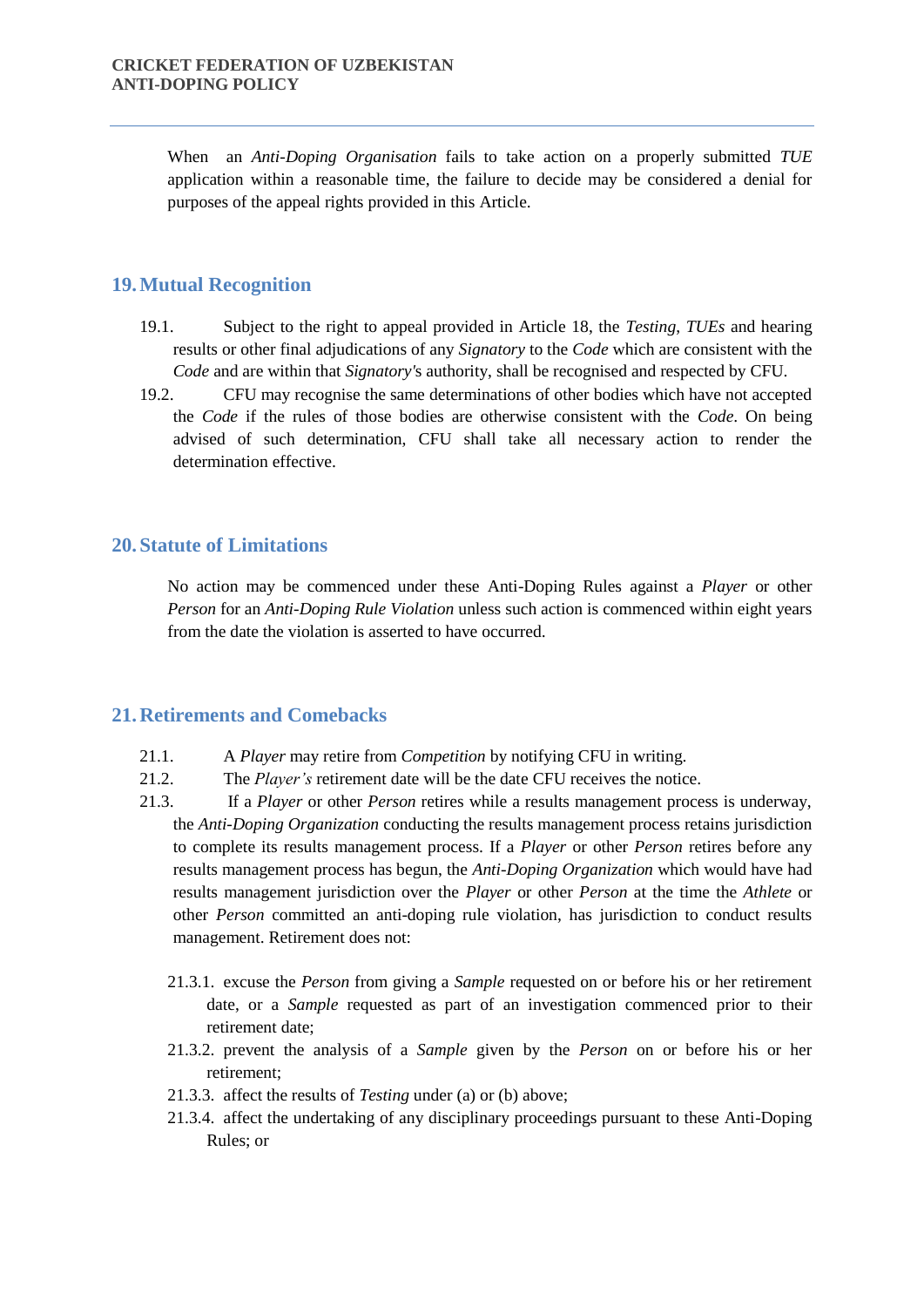- 21.3.5. excuse the *Person* from assisting, cooperating and liaising with CFU and any *Anti-Doping Organisation* in relation to the conduct of any investigation or hearing into an alleged *Anti-Doping Rule Violation*.
- 21.4. A *Person* may make a written request to CFU for reinstatement after their retirement. The request is taken to be made on the date CFU receives the request.
- 21.5. Reinstatement will be at the discretion of CFU.
- 21.6. These Anti-Doping Rules will apply to the *Person* from the date of his reinstatement request.
- 21.7. During the six month period following the reinstatement request the person may be tested:
	- 21.7.1. as required by CFU; and
	- 21.7.2. at the discretion of *the appropriate sports doping authority*.

# **22.Amendment and Interpretation of Anti-Doping Rules**

- 22.1. These Anti-Doping Rules may be modified, updated or generally amended from time to time by CFU.
- 22.2. Except as provided in Article 22.6, these Anti-Doping Rules shall be interpreted as an independent and autonomous text and not by reference to existing law or statutes.
- 22.3. The headings used for the various Parts and Articles of these Anti-Doping Rules are for convenience only and shall not be deemed part of the substance of these Anti-Doping Rules or to affect in any way the language of the provisions to which they refer.
- 22.4. Article 1 and the Appendix 1 DEFINITIONS shall be considered integral parts of these Anti-Doping Rules.
- 22.5. In applying these Anti-Doping Rules, CFU must have regard to the *Code*, including the comments annotating various provisions of the *Code* which shall be used, as appropriate, to interpret these Anti-Doping Rules.
- 22.6. These Anti-Doping Rules shall not apply retrospectively to matters pending before the date these Anti-Doping Rules came into effect.
- 22.7. Words in the singular include the plural and vice versa.
- 22.8. A *Person* includes a body corporate.
- 22.9. Reference to "including" and similar words are not words of limitation.
- 22.10. A word denoting any gender includes all genders.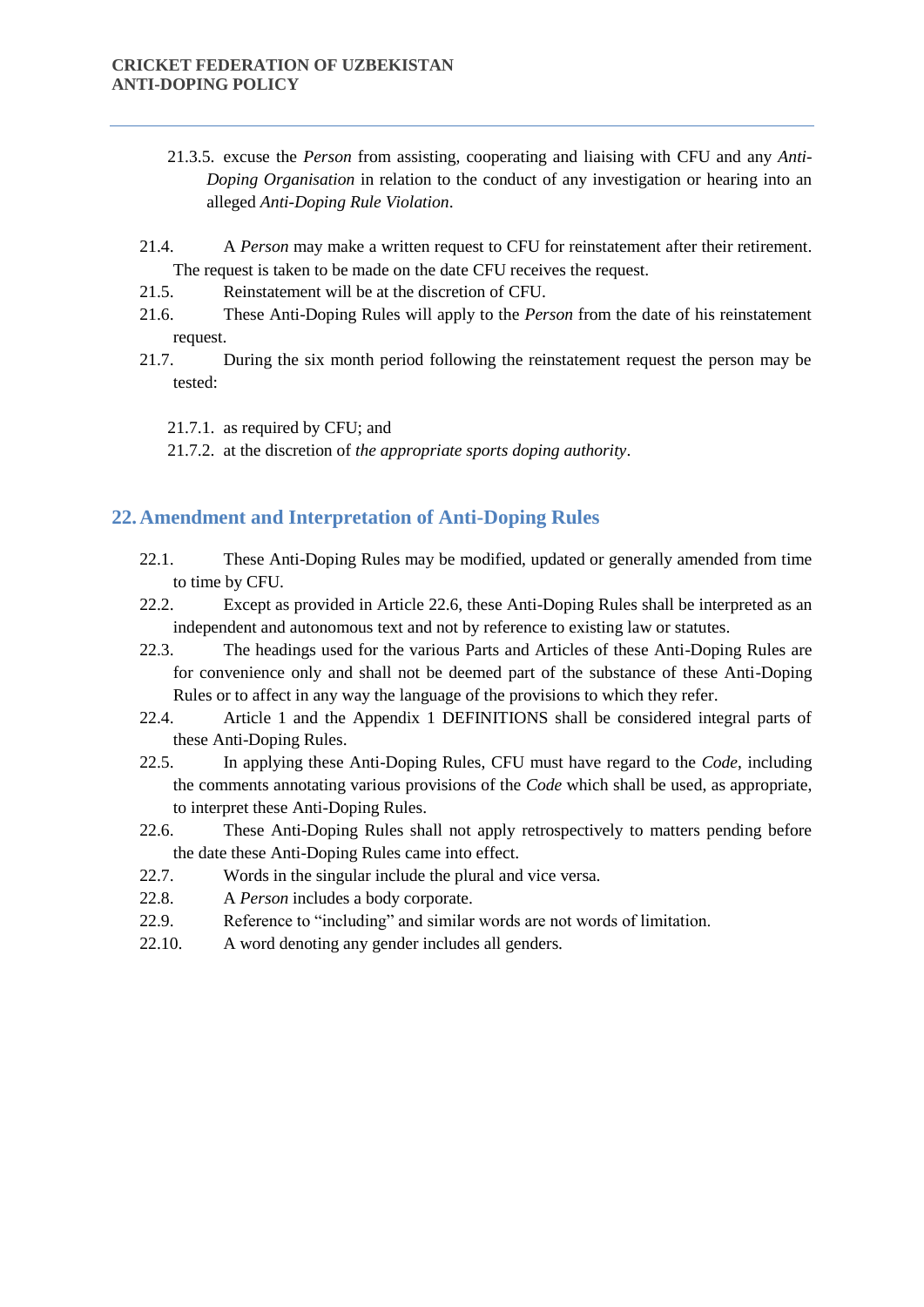# **APPENDIX 1 - DEFINITIONS**

| <b>TOPIC</b>                                              | <b>DEFINITIONS</b>                                                                                                                                                                                                                                                                                                                                                                                                                   |
|-----------------------------------------------------------|--------------------------------------------------------------------------------------------------------------------------------------------------------------------------------------------------------------------------------------------------------------------------------------------------------------------------------------------------------------------------------------------------------------------------------------|
| <b>Adverse Analytical Finding</b>                         | means the report from a laboratory or other WADA-approved entity<br>that, consistent with the <i>International Standard</i> for Laboratories and<br>related Technical Documents, identifies in a Sample the presence of a<br>Prohibited Substance or its Metabolites or Markers (including<br>elevated quantities of endogenous substances) or evidence of the Use<br>of a Prohibited Method.                                        |
| <b>ADCO</b>                                               | means the Anti-Doping Control Officer appointed by CFU from time<br>to time to give effect to these Anti-Doping Rules and, if no Person is<br>appointed, the Chief Executive of CFU.                                                                                                                                                                                                                                                 |
| CFU<br><b>Anti-Doping</b><br><b>Committee</b><br>(CFUADC) | means the CFU Anti-Doping Committee, appointed from time to time<br>by the CFU, which is responsible for implementing this Anti-Doping<br>Policy and developing testing and other facilities to ensure the goals<br>of the Policy are met in practice.<br>Until a national anti-doping agency is set in place, this committee will<br>be entirely responsible for ensure proper practice in cricket of this<br>Anti-Doping Policy.   |
| <b>Anti-Doping Organisation</b>                           | means a Signatory that is responsible for adopting rules for initiating,<br>implementing or enforcing any part of the Doping Control process.<br>This includes, for example, the International Olympic Committee, the<br>International<br>Paralympic<br>Committee,<br>other<br>Event<br>Major<br>Organisations that conduct Testing at their Events,<br>WADA,<br>International Federations, and National Anti-Doping Organisations.  |
| <b>Anti-Doping Rule Violation</b>                         | means a breach of these Anti-Doping Rules pursuant to Articles 5.1-<br>5.8.                                                                                                                                                                                                                                                                                                                                                          |
| <b>Appeals Committee</b>                                  | means the CFU Appeals Committee appointed by the from time to<br>time by the CFU to hear appeals against doping allegations.                                                                                                                                                                                                                                                                                                         |
| <u>Attempt</u>                                            | means purposely engaging in conduct that constitutes a substantial<br>step in a course of conduct planned to culminate in the commission of<br>an Anti-Doping Rule Violation, provided, however, there shall be no<br>Anti-Doping Rule Violation based solely on an Attempt to commit a<br>violation if the <i>Person</i> renounces the <i>Attempt</i> prior to it being<br>discovered by a third party not involved in the Attempt. |
| <b>Atypical Finding</b>                                   | means a report from a laboratory or other WADA-approved entity that<br>requires further investigation as provided by the International<br>Standard for Laboratories or related Technical Documents prior to the<br>determination of an Adverse Analytical Finding.                                                                                                                                                                   |
| <u>Code</u>                                               | means the World Anti-Doping Code.                                                                                                                                                                                                                                                                                                                                                                                                    |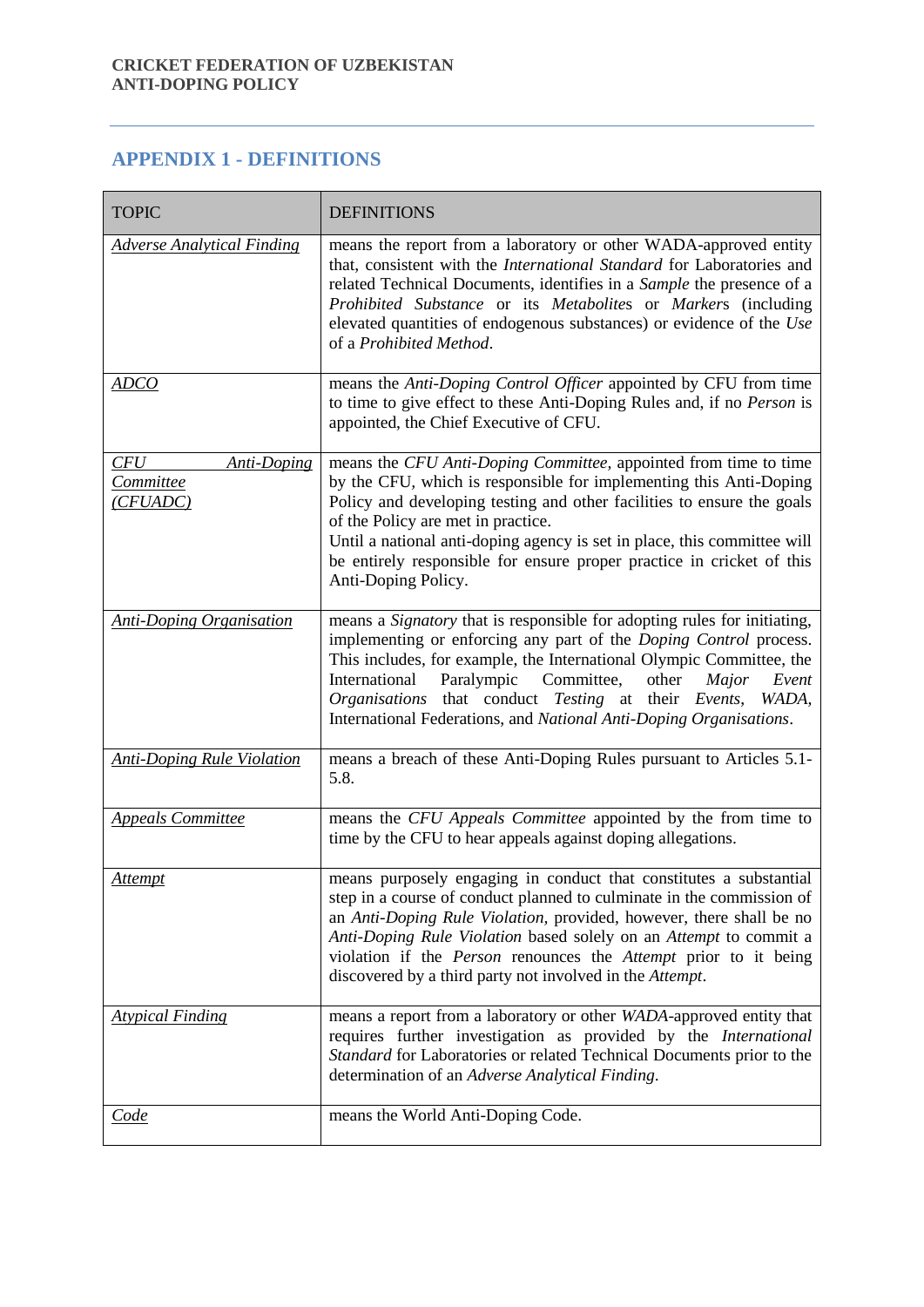| <b>TOPIC</b>                                          | <b>DEFINITIONS</b>                                                                                                                                                                                                                                                                                                                                                                                                                                                                                                                                                                                                                                                                                                                                                                                                                                                                                                                                                                                                                                                                                                                                                                                                                                                                                                                                                                                                                                                                                                                                                                                                                                                                                                                                                                                                                                                                                                                                  |
|-------------------------------------------------------|-----------------------------------------------------------------------------------------------------------------------------------------------------------------------------------------------------------------------------------------------------------------------------------------------------------------------------------------------------------------------------------------------------------------------------------------------------------------------------------------------------------------------------------------------------------------------------------------------------------------------------------------------------------------------------------------------------------------------------------------------------------------------------------------------------------------------------------------------------------------------------------------------------------------------------------------------------------------------------------------------------------------------------------------------------------------------------------------------------------------------------------------------------------------------------------------------------------------------------------------------------------------------------------------------------------------------------------------------------------------------------------------------------------------------------------------------------------------------------------------------------------------------------------------------------------------------------------------------------------------------------------------------------------------------------------------------------------------------------------------------------------------------------------------------------------------------------------------------------------------------------------------------------------------------------------------------------|
| Competition                                           | means any cricket match conducted under the jurisdiction, auspices or<br>control of CFU.                                                                                                                                                                                                                                                                                                                                                                                                                                                                                                                                                                                                                                                                                                                                                                                                                                                                                                                                                                                                                                                                                                                                                                                                                                                                                                                                                                                                                                                                                                                                                                                                                                                                                                                                                                                                                                                            |
| of<br>Consequences<br>Anti-<br>Doping Rule Violations | means the consequences that may arise from a Player's or other<br>Person's violation of these Anti-Doping Rules which may result in<br>one or more of the following:<br>Ineligibility, which means that Player or Person is barred for a<br>a.<br>specified period of time from participating in any Competition,<br>Event or other activity or funding as provided in Article 15.10<br>including, without limitation,<br>receiving direct or indirect funding or assistance from<br>(i)<br>CFU, any State Cricket Association or Territory Cricket<br>Association or any Signatories, Signatories' member<br>organizations and governments;<br>(ii)<br>holding (or continuing to hold) any position with CFU or<br>any State Cricket Association or Territory Cricket<br>Association or a Premier Grade Club (including as a<br>consultant, a coach, an officer or employee);<br>receiving payment from CFU, a State Cricket Association<br>(iii)<br>or Territory Cricket Association or a Premier Grade Club<br>in respect of his/her personal services;<br>acting as a coach of any Team or as an official of any<br>(iv)<br>Team or an official in any Competition or Event;<br>attending any practice or training session with a Team or<br>(v)<br>any member of a <i>Team</i> ; and/or<br>using facilities or equipment owned or controlled by<br>(vi)<br>CFU, a State Cricket Association or Territory Cricket<br>Association or a Premier Grade Club;<br><i>Disqualification</i> , which means the <i>Player's</i> results in a particular<br>$\mathbf{b}$ .<br>Competition or Event are invalidated, with all resulting<br>consequences including forfeiture of any individual awards,<br>placings and records; or<br>Provisional Suspension, which means the Player or other Person<br>$c_{\cdot}$<br>is barred temporarily from participating in any Competition prior<br>to the final decision at a hearing conducted under Article 13. |
| <b>CFU</b> Anti-Doping Medical<br><u>Advisor</u>      | means the CFU Anti-Doping Medical Advisor appointed by CFU from<br>time to time. The duties of the CFU Anti-Doping Medical Advisor<br>include suggesting amendments to, and implementation of, the<br>requirements of these Anti-Doping Rules.                                                                                                                                                                                                                                                                                                                                                                                                                                                                                                                                                                                                                                                                                                                                                                                                                                                                                                                                                                                                                                                                                                                                                                                                                                                                                                                                                                                                                                                                                                                                                                                                                                                                                                      |
| Disqualification:                                     | See Consequences of Anti-Doping Rules Violations above.                                                                                                                                                                                                                                                                                                                                                                                                                                                                                                                                                                                                                                                                                                                                                                                                                                                                                                                                                                                                                                                                                                                                                                                                                                                                                                                                                                                                                                                                                                                                                                                                                                                                                                                                                                                                                                                                                             |
| <b>Doping</b>                                         | has the meaning given to it by Article 4 of these Anti-Doping Rules.                                                                                                                                                                                                                                                                                                                                                                                                                                                                                                                                                                                                                                                                                                                                                                                                                                                                                                                                                                                                                                                                                                                                                                                                                                                                                                                                                                                                                                                                                                                                                                                                                                                                                                                                                                                                                                                                                |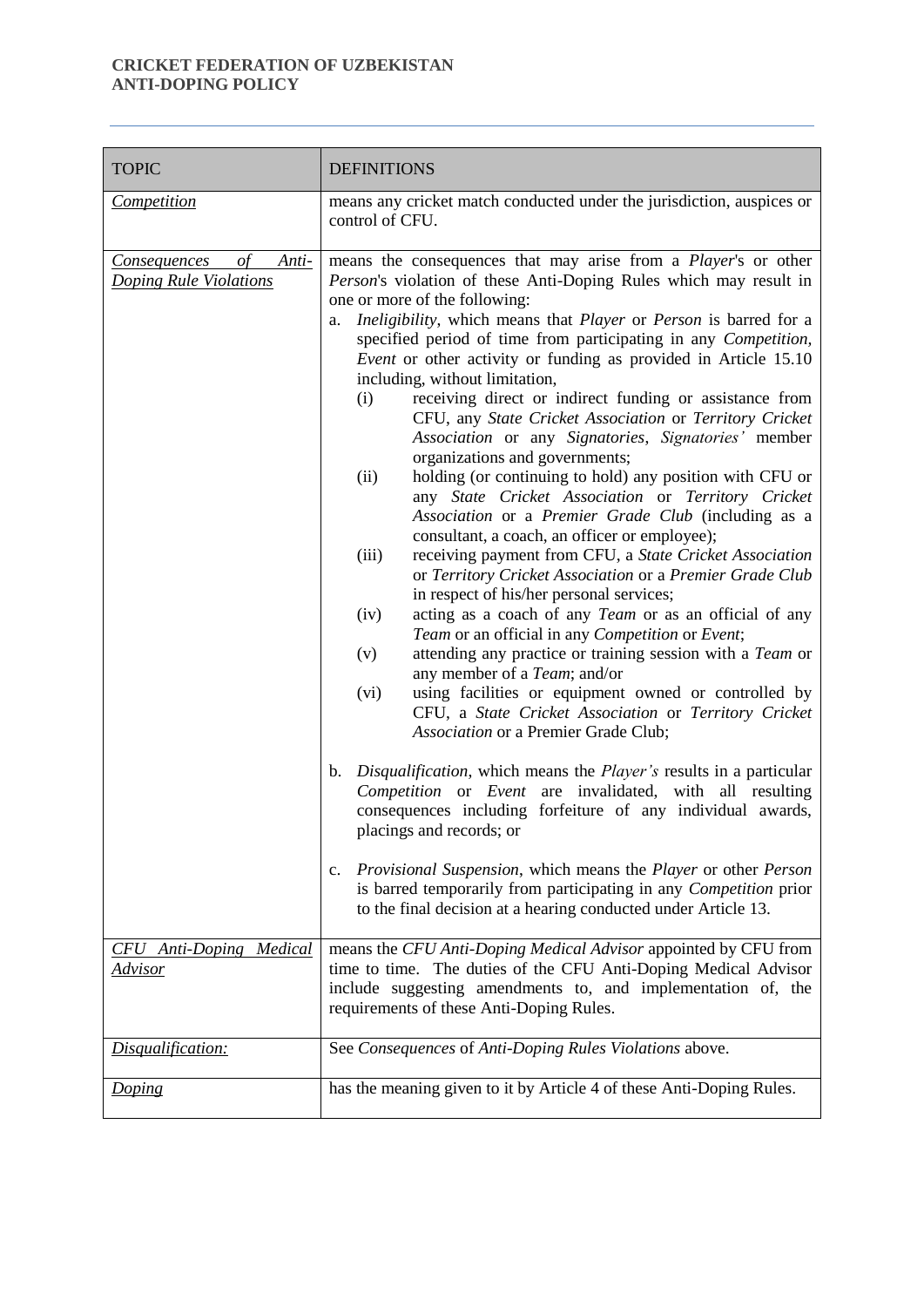| <b>TOPIC</b>                      | <b>DEFINITIONS</b>                                                                                                                                                                                                                                                                                                                                                                                                             |
|-----------------------------------|--------------------------------------------------------------------------------------------------------------------------------------------------------------------------------------------------------------------------------------------------------------------------------------------------------------------------------------------------------------------------------------------------------------------------------|
| Doping Control                    | means all steps and processes from test distribution planning, through<br>to ultimate disposition of any appeal including all steps and processes<br>in between such as provision of whereabouts information, Sample<br>collection and handling, laboratory analysis, Therapeutic Use<br><i>Exemptions</i> , results management, hearings and appeals.                                                                         |
| Event                             | means any official function or event organised by or under the control<br>of or conducted, authorised or recognised by, CFU.                                                                                                                                                                                                                                                                                                   |
| <b>Event Period</b>               | means the time between the beginning and end of an Event, as<br>established by CFU.                                                                                                                                                                                                                                                                                                                                            |
| <b>Filing Failure</b>             | means a failure by a <i>Player</i> to file current and accurate whereabouts<br>information in accordance with these Anti-Doping Rules.                                                                                                                                                                                                                                                                                         |
| In-Competition                    | For the purpose of differentiating between In-Competition and Out-of-<br>Competition Testing, an In-Competition test is a test where a Player is<br>selected for Testing in connection with a specific Competition and the<br>test is conducted on the day of the Competition.                                                                                                                                                 |
| <i>Ineligibility</i>              | See Consequences of Anti-Doping Rules Violations above.                                                                                                                                                                                                                                                                                                                                                                        |
| <b>International Event</b>        | tournament/event where the International<br>Olympic<br>means<br>a.<br>Committee, the International Paralympic Committee, an International<br>Federation, a Major Event Organisation, or another international sport<br>organisation is the ruling body for such tournament/event.                                                                                                                                              |
| <b>International-Level Player</b> | means Players designated by one or more International Federations as<br>being within the Registered Testing Pool for that International<br>Federation.                                                                                                                                                                                                                                                                         |
| <b>International Standard</b>     | means a standard adopted by WADA in support of the Code.<br>Compliance with an <i>International Standard</i> (as opposed to another<br>alternative standard, practice or procedure) shall be sufficient to<br>conclude that the procedures addressed by the International Standard<br>were performed properly. International Standards shall include any<br>Technical Documents issued pursuant to the International Standard. |
| Marker                            | means a compound, group of compounds or biological parameter(s)<br>that indicates the Use of a Prohibited Substance or Prohibited<br>Method.                                                                                                                                                                                                                                                                                   |
| Member                            | means a Person who, or body which, is a member of CFU (ie State<br>Cricket Associations) or is affiliated with CFU (ie Territory Cricket<br>Associations), or a Person who is a member of a body which is a<br>member of or affiliated with CFU.                                                                                                                                                                               |
| <i><u>Metabolite</u></i>          | means any substance produced by a biotransformation process.                                                                                                                                                                                                                                                                                                                                                                   |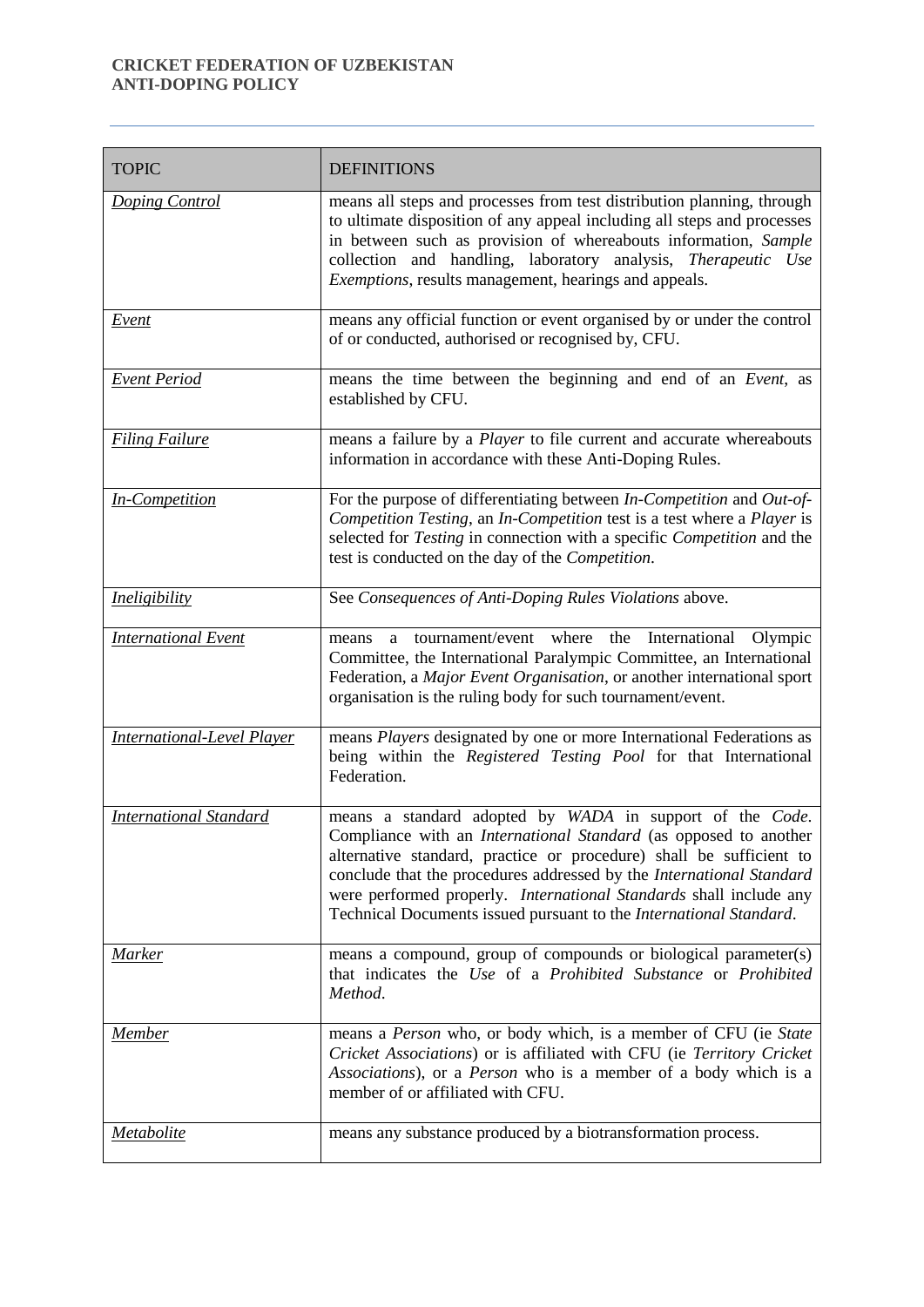| <b>TOPIC</b>                                          | <b>DEFINITIONS</b>                                                                                                                                                                                                                                                                                                                                                                                                                                                    |
|-------------------------------------------------------|-----------------------------------------------------------------------------------------------------------------------------------------------------------------------------------------------------------------------------------------------------------------------------------------------------------------------------------------------------------------------------------------------------------------------------------------------------------------------|
| <b>Minor</b>                                          | means a natural Person who has not reached the age of majority as<br>established by the applicable laws of his or her country of residence -<br>for the purposes of Afghanistan this age will be 18 years of age.                                                                                                                                                                                                                                                     |
| <b>Missed Test</b>                                    | means a failure by a <i>Player</i> to be available for <i>Testing</i> in accordance<br>with Article 10 of these Anti-Doping Rules.                                                                                                                                                                                                                                                                                                                                    |
| <b>National</b><br>Anti-Doping<br><b>Organization</b> | means the entity(ies) designated by each country as possessing the<br>primary authority and responsibility to adopt and implement anti-<br>doping rules, direct the collection of Samples, the management of test<br>results, and the conduct of hearings, all at the national level. This<br>includes an entity which may be designated by multiple countries to<br>serve as regional Anti-Doping Organization for such countries.                                   |
| No Advance Notice                                     | means a Doping Control which takes place with no advance warning<br>to the <i>Player</i> and where the <i>Player</i> is continuously chaperoned from<br>the moment of notification through Sample provision.                                                                                                                                                                                                                                                          |
| <b>No Fault or Negligence</b>                         | means a Player establishing that he or she did not know or suspect,<br>and could not reasonably have known or suspected even with the<br>exercise of utmost caution, that he or she had Used or been<br>administered the Prohibited Substance or Prohibited Method.                                                                                                                                                                                                   |
| No Significant<br>Fault<br>or<br><b>Negligence</b>    | means a <i>Player</i> establishing that his or her fault or negligence, when<br>viewed in the totality of the circumstances and taking into account the<br>criteria for No Fault or Negligence, was not significant in relationship<br>to the Anti-Doping Rule Violation.                                                                                                                                                                                             |
| Out-of-Competition                                    | means any <i>Doping Control</i> that is not <i>In-Competition</i> .                                                                                                                                                                                                                                                                                                                                                                                                   |
| Person                                                | means a natural person or an organisation or other entity, including a<br>Player, Player Support Personnel and a Member.                                                                                                                                                                                                                                                                                                                                              |
| <i>Player</i>                                         | means a Person who participates (whether In-Competition or Out of<br>Competition) in the sport of cricket under the jurisdiction or auspices<br>of CFU or uses the facilities of CFU.                                                                                                                                                                                                                                                                                 |
| <b>Player Support Personnel</b>                       | means any coach, trainer, manager, agent, team staff, official, medical<br>or paramedical personnel (where such personnel are employees or<br>agents of CFU or any Member) working with or treating Players<br>participating in or preparing for a Competition or any other Person<br>who administers, manages, assists or is otherwise involved in or<br>associated with any sporting activity conducted, authorised or<br>recognised by CFU other than as a Player. |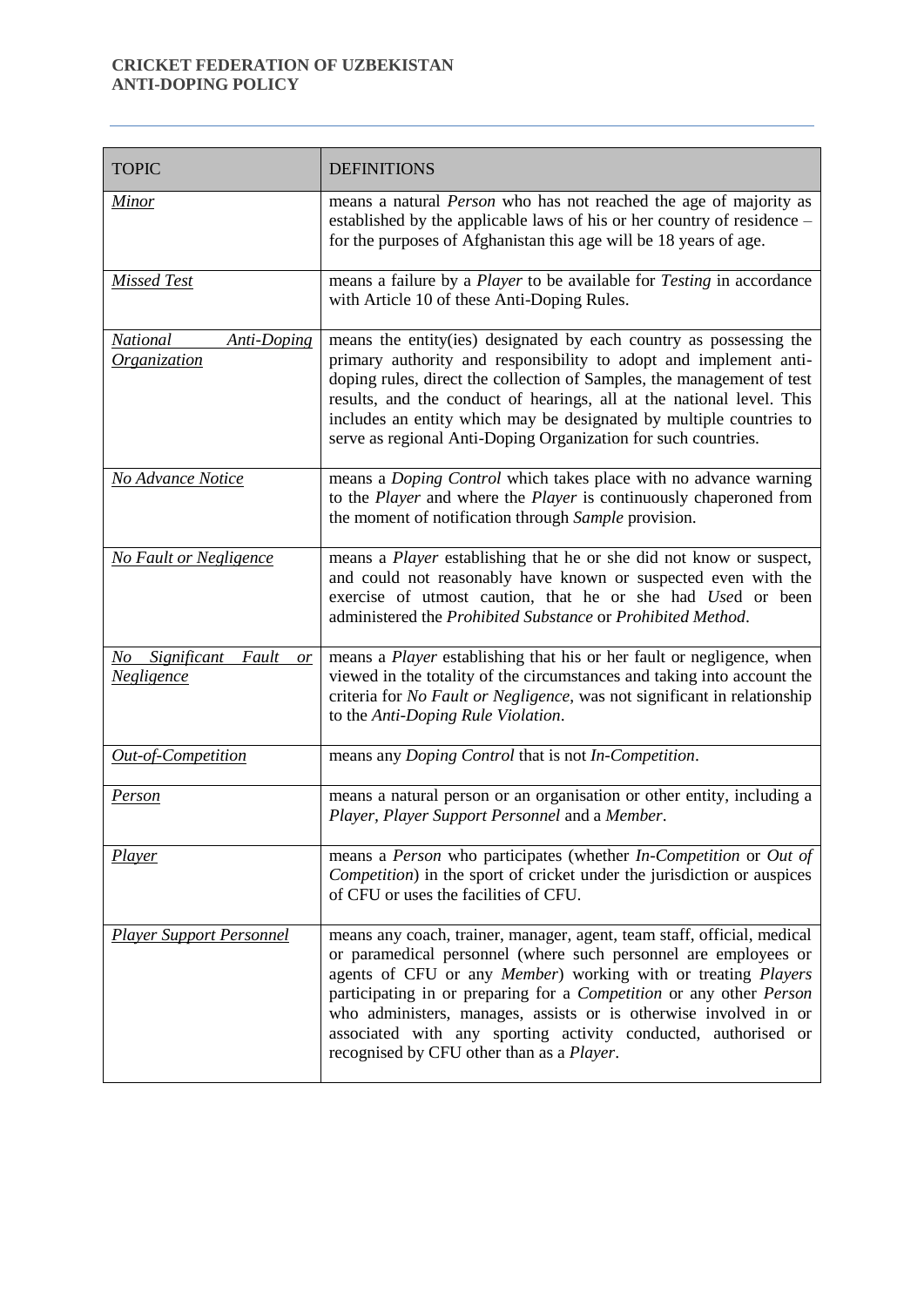| <b>TOPIC</b>                                            | <b>DEFINITIONS</b>                                                                                                                                                                                                                                                                                                                                                                                                                                                                                                                                                                                                                                                                                                                                                                                                                                                                                                                                                                                                                                                                                                                                                                                                                                                                                                                                                                          |
|---------------------------------------------------------|---------------------------------------------------------------------------------------------------------------------------------------------------------------------------------------------------------------------------------------------------------------------------------------------------------------------------------------------------------------------------------------------------------------------------------------------------------------------------------------------------------------------------------------------------------------------------------------------------------------------------------------------------------------------------------------------------------------------------------------------------------------------------------------------------------------------------------------------------------------------------------------------------------------------------------------------------------------------------------------------------------------------------------------------------------------------------------------------------------------------------------------------------------------------------------------------------------------------------------------------------------------------------------------------------------------------------------------------------------------------------------------------|
| <b>Possession</b>                                       | means the actual, physical possession, or the constructive possession<br>(which shall be found only if the <i>Person</i> has exclusive control over<br>the Prohibited Substance or Prohibited Method or the premises in<br>which a Prohibited Substance or Prohibited Method exists); provided,<br>however, that if the <i>Person</i> does not have exclusive control over the<br>Prohibited Substance or Prohibited Method or the premises in which a<br>Prohibited Substance or Prohibited Method exists, constructive<br>possession shall only be found if the <i>Person</i> knew about the presence<br>of the Prohibited Substance or Prohibited Method and intended to<br>exercise control over it. Provided, however, there shall be no Anti-<br>Doping Rule Violation based solely on Possession if, prior to<br>receiving notification of any kind that the Person has committed an<br>Anti-Doping Rule Violation, the Person has taken concrete action<br>demonstrating that the <i>Person</i> never intended to have possession and<br>has renounced possession by explicitly declaring it to CFU or an Anti-<br>Doping Organisation. Notwithstanding anything to the contrary in<br>this definition, the purchase (including by any electronic or other<br>means) of a Prohibited Substance or Prohibited Method constitutes<br>possession by the Person who makes the purchase. |
| <b>Prohibited List</b>                                  | means the list identifying the Prohibited Substances and Prohibited<br>Methods a current version of which is attached as Annexure A to these<br>Anti-Doping Rules.                                                                                                                                                                                                                                                                                                                                                                                                                                                                                                                                                                                                                                                                                                                                                                                                                                                                                                                                                                                                                                                                                                                                                                                                                          |
| <b>Prohibited Method</b>                                | means any method so described on the Prohibited List.                                                                                                                                                                                                                                                                                                                                                                                                                                                                                                                                                                                                                                                                                                                                                                                                                                                                                                                                                                                                                                                                                                                                                                                                                                                                                                                                       |
| <b>Prohibited Substance</b>                             | means any substance so described on the Prohibited List.                                                                                                                                                                                                                                                                                                                                                                                                                                                                                                                                                                                                                                                                                                                                                                                                                                                                                                                                                                                                                                                                                                                                                                                                                                                                                                                                    |
| <b>Provisional Hearing</b>                              | means, for the purposes of Article 14, an expedited abbreviated<br>hearing occurring prior to a hearing under Article 12 that provides the<br>Player with notice and an opportunity to be heard in either written or<br>oral form.                                                                                                                                                                                                                                                                                                                                                                                                                                                                                                                                                                                                                                                                                                                                                                                                                                                                                                                                                                                                                                                                                                                                                          |
| <b>Provisional Suspension</b>                           | See Consequences of Anti-Doping Rule Violations above.                                                                                                                                                                                                                                                                                                                                                                                                                                                                                                                                                                                                                                                                                                                                                                                                                                                                                                                                                                                                                                                                                                                                                                                                                                                                                                                                      |
| <b>Medical</b><br><b>Recognised</b><br><b>Authority</b> | means ASDMAC or an authority recognised by ASDMAC, which may<br>authorise the Use of a Prohibited Substance and/or Prohibited Method<br>for a therapeutic purpose.                                                                                                                                                                                                                                                                                                                                                                                                                                                                                                                                                                                                                                                                                                                                                                                                                                                                                                                                                                                                                                                                                                                                                                                                                          |
| <b>Registered Testing Pool</b>                          | means the pool of <i>Players</i> established separately by each International<br>Federation and National Anti-Doping Organisation who are subject to<br>both In-Competition and Out-of-Competition Testing as part of that<br>International Federation's or National Anti-Doping Organisation's<br>test distribution plan.                                                                                                                                                                                                                                                                                                                                                                                                                                                                                                                                                                                                                                                                                                                                                                                                                                                                                                                                                                                                                                                                  |
| Sample/Specimen                                         | means any biological material collected for the purposes of Doping<br>Control.                                                                                                                                                                                                                                                                                                                                                                                                                                                                                                                                                                                                                                                                                                                                                                                                                                                                                                                                                                                                                                                                                                                                                                                                                                                                                                              |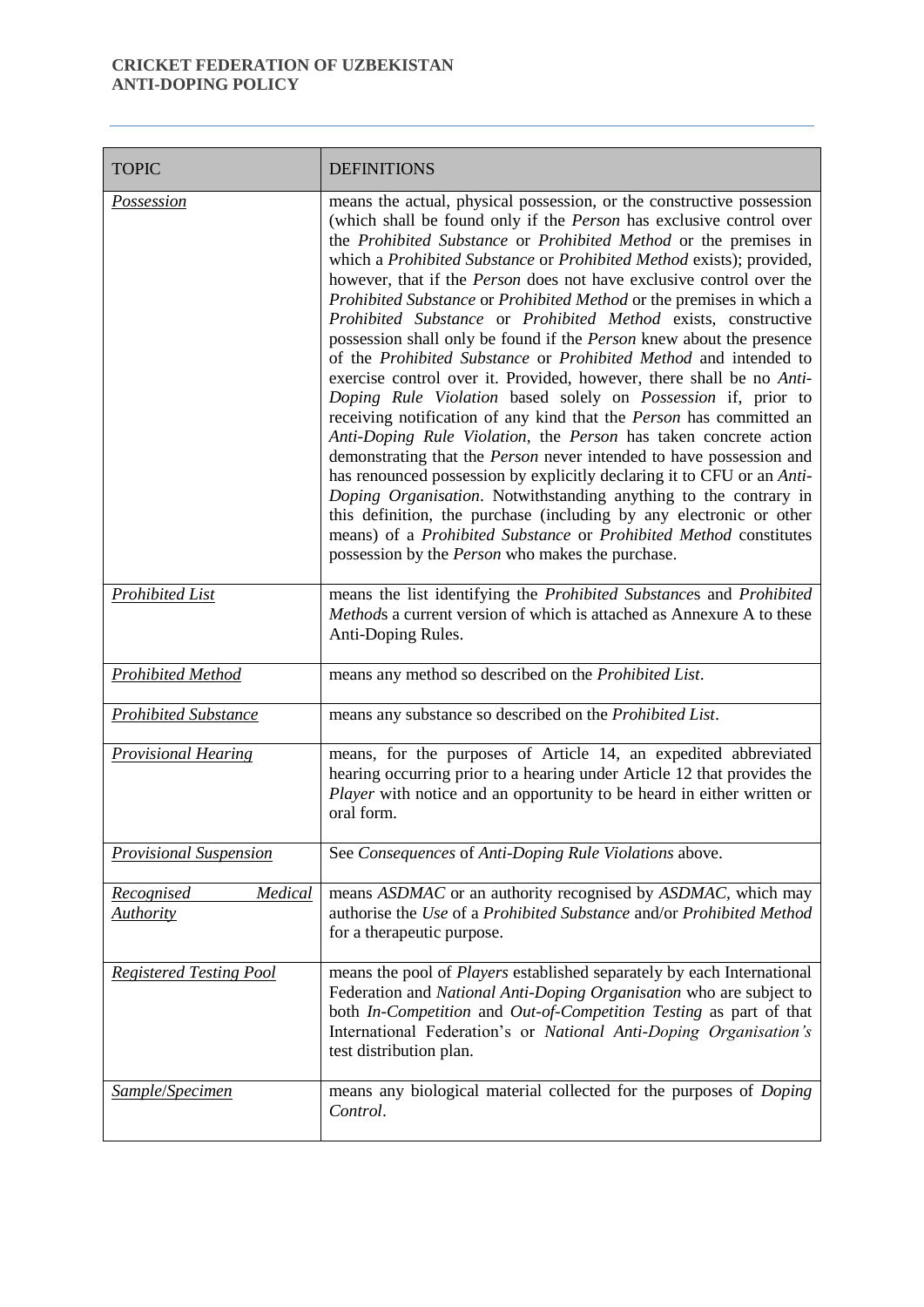| <b>TOPIC</b>                       | <b>DEFINITIONS</b>                                                                                                                                                                                                                                                                                                                                                                                                                                                                                                                                                                                                                                                                                               |
|------------------------------------|------------------------------------------------------------------------------------------------------------------------------------------------------------------------------------------------------------------------------------------------------------------------------------------------------------------------------------------------------------------------------------------------------------------------------------------------------------------------------------------------------------------------------------------------------------------------------------------------------------------------------------------------------------------------------------------------------------------|
| <b>Specified Substance</b>         | means substances identified as specified substances in the Prohibited<br>List.                                                                                                                                                                                                                                                                                                                                                                                                                                                                                                                                                                                                                                   |
| <b>Substantial Assistance:</b>     | For the purpose of Article 15.6.3, a Person providing Substantial<br>Assistance must: (a) fully disclose in a signed written statement all<br>information he or she possesses in relation to Anti-Doping Rule<br>Violations, and (b) fully cooperate with the investigation and<br>adjudication of any case related to that information, including, for<br>example, presenting testimony at a hearing if requested to do so by an<br>Anti-Doping Organization or CFU. Further, the information provided<br>must be credible and must comprise an important part of any case<br>which is initiated or, if no case is initiated, must have provided a<br>sufficient basis on which a case could have been brought. |
| <b>Tampering</b>                   | means altering for an improper purpose or in an improper way;<br>bringing improper influence to bear; interfering improperly;<br>obstructing, misleading or engaging in any fraudulent conduct to alter<br>results or prevent normal procedures from occurring; or providing<br>fraudulent information to an Anti-Doping Organisation or to CFU or a<br>Member.                                                                                                                                                                                                                                                                                                                                                  |
| <b>Target Testing</b>              | means selection of Players for Testing where specific Players or<br>groups of <i>Players</i> are selected on a non-random basis for <i>Testing</i> at a<br>specified time.                                                                                                                                                                                                                                                                                                                                                                                                                                                                                                                                       |
| <b>Team</b>                        | means the team from time to time officially selected to represent<br>Australia or any State Cricket Association or Territory Cricket<br>Association during a Competition.                                                                                                                                                                                                                                                                                                                                                                                                                                                                                                                                        |
| <b>Testing</b>                     | means the parts of the Doping Control process involving test<br>distribution planning, Sample collection, Sample handling, and<br>Sample transport to the laboratory.                                                                                                                                                                                                                                                                                                                                                                                                                                                                                                                                            |
| Therapeutic Use Exemption<br>(TUE) | Therapeutic Use Exemption in accordance<br>with<br>the<br>means<br>International Standard for Therapeutic Use Exemptions.                                                                                                                                                                                                                                                                                                                                                                                                                                                                                                                                                                                        |